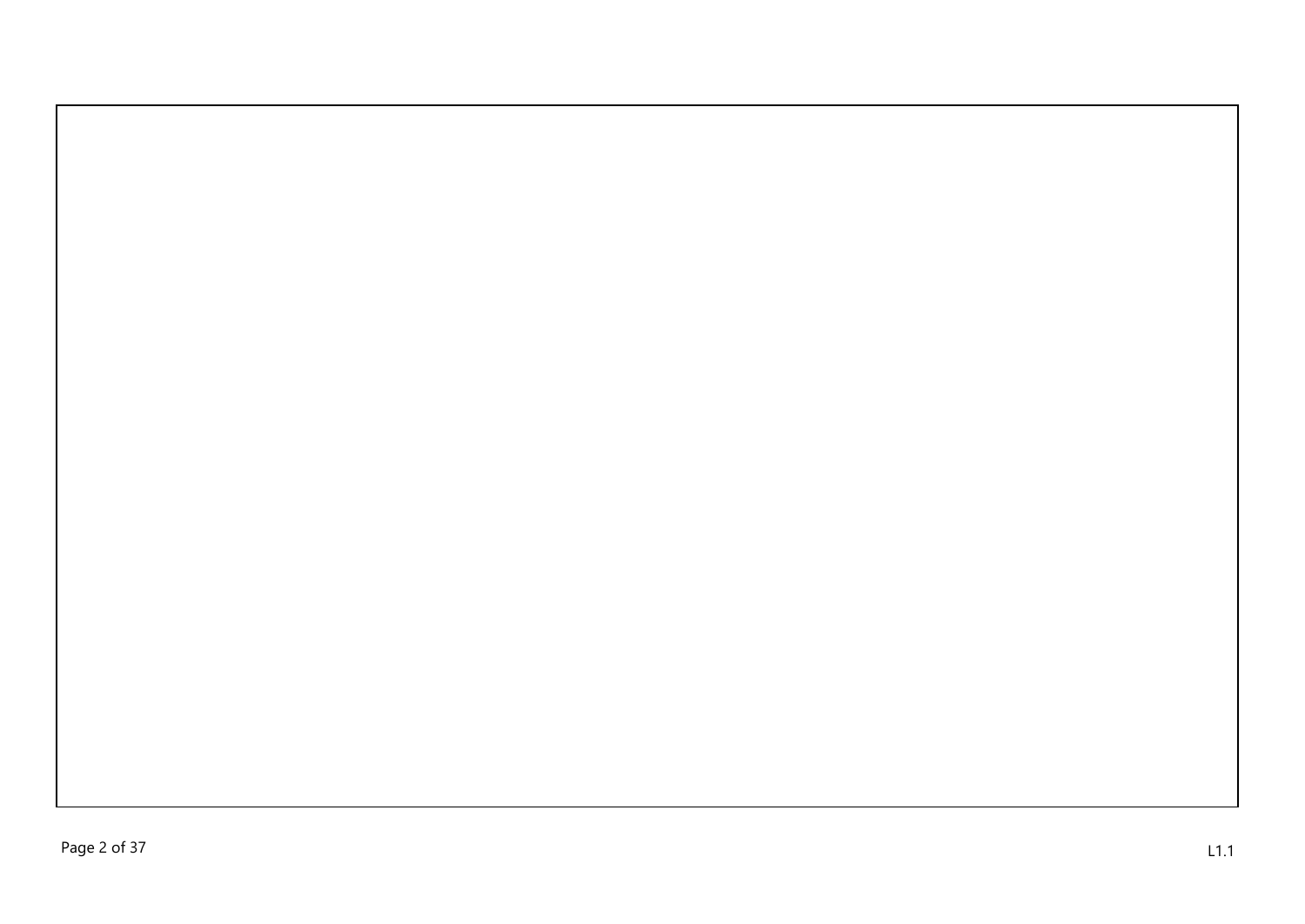| #               | Island         | House Name       | Name              | Sex         | National ID | ېره پر شه                     | ىئرىتر                                                  |  |  |  |  |
|-----------------|----------------|------------------|-------------------|-------------|-------------|-------------------------------|---------------------------------------------------------|--|--|--|--|
|                 | AA. Maalhos    |                  |                   |             |             |                               |                                                         |  |  |  |  |
|                 | AA. Maalhos    | Noovilaage       | Nasheedha Abdulla | F           | A008834     | دد په په<br>سرچ څرن           | <i>مترجيعتش مك</i> ەتمەللە                              |  |  |  |  |
|                 | AA. Mathiveri  |                  |                   |             |             |                               |                                                         |  |  |  |  |
| 2               | AA. Mathiveri  | Handhuvareege    | Moosa Jameel      | ${\sf M}$   | A008480     | ئەسە <i>ترەكىم</i> ىرىگە      | وَمَدَ نَجْ وِلْوَ                                      |  |  |  |  |
| 3               | AA. Mathiveri  | Hasthee          | Mariyam Sanoona   | F           | A129210     | ائرقعيمج                      | سە جەنبەتر<br>ر ه ر ه<br><del>د</del> بربرو             |  |  |  |  |
|                 | ADh. Maamigili |                  |                   |             |             |                               |                                                         |  |  |  |  |
|                 | ADh. Maamigili | Ruby             | Mariyam Maaisa    | $\mathsf F$ | A285916     | ود<br>بمرجع                   | وبروره وممرث                                            |  |  |  |  |
|                 | F. Bilehdhoo   |                  |                   |             |             |                               |                                                         |  |  |  |  |
| 5               | F. Bilehdhoo   | Fehige           | Mohamed Zahir     | M           | A129675     | ڈربز                          | ورەرو ئېرىز                                             |  |  |  |  |
| F. Feeali       |                |                  |                   |             |             |                               |                                                         |  |  |  |  |
| $6\overline{6}$ | F. Feeali      | Aabaadhee Ufaa   | Hassan Zareer     | ${\sf M}$   | A061105     | پژه در وي.<br>  پژه تو پرو    | يرسكانكر التج ميريكر                                    |  |  |  |  |
| 7               | F. Feeali      | Aabaadhee Ufaa   | Ilhama            | $\mathsf F$ | A129080     | ۇ ئەردۇ.<br>مۇم               | بروري                                                   |  |  |  |  |
| 8               | F. Feeali      | Aabaadhee Ufaa   | Raniyya           | F           | A129256     | پ <sup>ر پ</sup> ورو په د     | برسور                                                   |  |  |  |  |
| 9               | F. Feeali      | Aabaadhee Ufaa   | Ahmed Sobah       | M           | A129257     | پر په دره در کلی<br>مرگ تورمر | ره رو برود                                              |  |  |  |  |
| 10              | F. Feeali      | Aabaadhee Ufaa   | Shaihan Zareer    | M           | A244388     | پر په دره<br>مرگه ترمر        | څېرنگر ټمپنگ                                            |  |  |  |  |
| 11              | F. Feeali      | Aabaadhee Ufaa   | Ahlama            | F           | A264273     | ترځ مړير تر                   | ر و د و<br>مرنرو                                        |  |  |  |  |
| 12              | F. Feeali      | Aabaadhee Ufaa   | Mohamed Shamrooz  | M           | A264283     | ۇ ئەرەر<br>مەسىرەر تى         | و ره ر د<br><i>و پر د</i> تر<br>ر ده دو د<br>مشور نیمری |  |  |  |  |
| $ 13\rangle$    | F. Feeali      | Aabaadhee Ufaa   | Ameeru Mohamed    | M           | A264296     | ا پژھ <sub>پور</sub> تو       | הכת כממכת                                               |  |  |  |  |
| 14              | F. Feeali      | Aabaadhee Ufaa   | Yoosau Hassan     | M           | A264298     | ا پژھ <sub>پور</sub> چڙ       | در بر بر بر بر بر بر                                    |  |  |  |  |
| 15              | F. Feeali      | Aabaadhu Asseyri | Mohamed Ali       | M           | A055718     | په دره ،،<br>مەھەرمەسىر       | ورەر دىر                                                |  |  |  |  |
| 16              | F. Feeali      | Aabaadhu Asseyri | Khadeeja Ali      | F           | A129194     | ږ ده ده پي<br>د ځنرو د ک      | رَسِيعٌ - مَرِ                                          |  |  |  |  |
| 17              | F. Feeali      | Aabaadhu Asseyri | Aishath Shareefa  | F           | A129197     | ه و و ره ع<br>مه فرد د ک      | ر<br>مگر شکور شکورگر                                    |  |  |  |  |
| 18              | F. Feeali      | Aabaadhu Asseyri | Fathimath Mohamed | F           | A129198     | ه و د ره عه<br>مه توممر شومر  | و ده دره در                                             |  |  |  |  |
| 19              | F. Feeali      | Aabaadhu Asseyri | Ahmed Mauroof     | M           | A129199     | د د د ده ده.<br>د ه د د د ک   | נסני ניכרס<br>הגבה בה <i>צג</i>                         |  |  |  |  |
| 20              | F. Feeali      | Aabaadhu Asseyri | Ali Mohamed       | ${\sf M}$   | A150256     | په دره ،،<br>مەفرىرى شىمر     | أمرم وره رد                                             |  |  |  |  |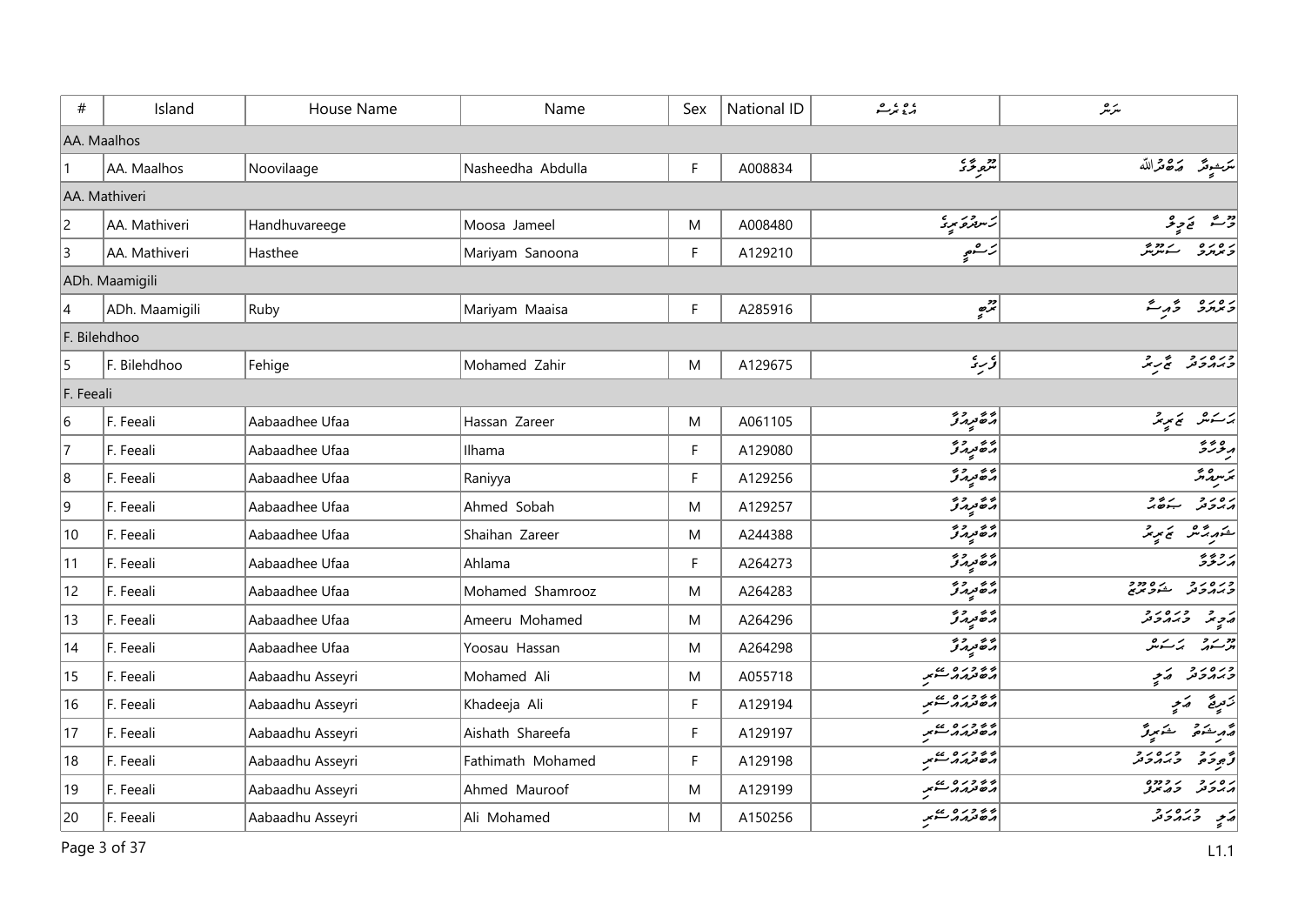| 21 | F. Feeali | Aaniru         | Ahmed Najeeb          | M  | A101826 | رشرینه                          | أرور والمتمام المستحدة                                                                                                                                                                                                                                                                                                                                                                                                                                                                                                                                                                                                 |
|----|-----------|----------------|-----------------------|----|---------|---------------------------------|------------------------------------------------------------------------------------------------------------------------------------------------------------------------------------------------------------------------------------------------------------------------------------------------------------------------------------------------------------------------------------------------------------------------------------------------------------------------------------------------------------------------------------------------------------------------------------------------------------------------|
| 22 | F. Feeali | Aaniru         | Ulfa Ahmed            | F. | A129082 | ومحسر بخه                       | وه ده در د<br>پروژ پردونر                                                                                                                                                                                                                                                                                                                                                                                                                                                                                                                                                                                              |
| 23 | F. Feeali | Aaniru         | Raufa Ahmed           | F. | A129083 | رشبه تر                         | بروی بره دو                                                                                                                                                                                                                                                                                                                                                                                                                                                                                                                                                                                                            |
| 24 | F. Feeali | Aaniru         | Thuhufa Ahmed         | F. | A129088 | ومحسر بخه                       | وووس برور و                                                                                                                                                                                                                                                                                                                                                                                                                                                                                                                                                                                                            |
| 25 | F. Feeali | Aaniru         | Mohamed Zihan Ahmed   | M  | A227943 | رمسر بر                         | وره رو ه ده ره رو<br><i>وبرو</i> وتر برگس پربروتر                                                                                                                                                                                                                                                                                                                                                                                                                                                                                                                                                                      |
| 26 | F. Feeali | Aasmaanu Villa | Ahmed Asim            | M  | A010643 | ۇ مەمۇس <sub>ى</sub> بۇ         | גם גב הבייב                                                                                                                                                                                                                                                                                                                                                                                                                                                                                                                                                                                                            |
| 27 | F. Feeali | Aasmaanu Villa | Azeema Ali            | F  | A129217 | ا در دیگر<br>اگر شوتر شعر مح    | أرسم فللمحمد أأتراضي                                                                                                                                                                                                                                                                                                                                                                                                                                                                                                                                                                                                   |
| 28 | F. Feeali | Aasmaanu Villa | Asima Ali             | F  | A129218 | ۇ مەۋتىرۇ                       | $rac{2}{3}$ $rac{2}{3}$<br>ەكىپىيە                                                                                                                                                                                                                                                                                                                                                                                                                                                                                                                                                                                     |
| 29 | F. Feeali | Aasmaanu Villa | Azma Ali              | F  | A132913 | ە سىر ئەرىپە ئە                 | 5630                                                                                                                                                                                                                                                                                                                                                                                                                                                                                                                                                                                                                   |
| 30 | F. Feeali | Aasmaanu Villa | Abdulla Asim          | M  | A262859 | <br>  رايو شوتمبر               | مَدْهُ مَرْاللّه مَّ جَدَّ                                                                                                                                                                                                                                                                                                                                                                                                                                                                                                                                                                                             |
| 31 | F. Feeali | Alhivilaage    | Husna Moosa           | F. | A129078 | لەرەپچ                          | جراعا معن وحرام مع                                                                                                                                                                                                                                                                                                                                                                                                                                                                                                                                                                                                     |
| 32 | F. Feeali | Alivaage       | Abdul Rahman Hussain  | M  | A044345 | پر وي                           | נפרפנפר רב באת ים                                                                                                                                                                                                                                                                                                                                                                                                                                                                                                                                                                                                      |
| 33 | F. Feeali | Alivaage       | Aishath Niuma         | F  | A129094 | ە ئورى                          | הו לידי היה היה בית היה היה בית היה בית היה בית היה בית היה בית היה בית היה בית היה בית היה בית היה בית היה בי<br>היה היה היה היה בית היה בית היה בית היה בית היה בית היה בית היי ליי בית היי היי בית היי בית היי בית היי בית הי                                                                                                                                                                                                                                                                                                                                                                                       |
| 34 | F. Feeali | Asiyaanaa      | Haseema Abdul Rasheed | F  | A071299 | ۇ سەرگەنگە<br>س                 |                                                                                                                                                                                                                                                                                                                                                                                                                                                                                                                                                                                                                        |
| 35 | F. Feeali | Asiyaanaa      | Shareefa Ibrahim      | F  | A096210 | ۇ سەرگە ئە                      | شوبرژ رەترىرد                                                                                                                                                                                                                                                                                                                                                                                                                                                                                                                                                                                                          |
| 36 | F. Feeali | Asiyaanaa      | Shihama Abdul Rasheed | F  | A129275 | ۇ سەرگەنگە<br>ب                 |                                                                                                                                                                                                                                                                                                                                                                                                                                                                                                                                                                                                                        |
| 37 | F. Feeali | Asiyaanaa      | Hasma Abdul Rasheed   | F  | A129276 | ۇ سەبىر تىر<br>م                | ر وه ده ده د مرشوند<br>بر سوش پره توپر بوشوند                                                                                                                                                                                                                                                                                                                                                                                                                                                                                                                                                                          |
| 38 | F. Feeali | Asiyaanaa      | Ahmed Saaneez         | M  | A129277 | ۇ سەرگە ئە                      | رەرو شېرچ                                                                                                                                                                                                                                                                                                                                                                                                                                                                                                                                                                                                              |
| 39 | F. Feeali | Asiyaanaa      | Samuaath Rasheed      | F  | A259954 | ۇ سەرگەنگە<br>س                 | ر ده ده در مرکز در در ا                                                                                                                                                                                                                                                                                                                                                                                                                                                                                                                                                                                                |
| 40 | F. Feeali | Asiyaanaa      | Ali Asween            | M  | A261699 | اپر مستر میں<br>ا               | أرَمِيهِ أَرَسْتَمْ مِسْر                                                                                                                                                                                                                                                                                                                                                                                                                                                                                                                                                                                              |
| 41 | F. Feeali | Asiyaanaa      | Abdul Rasheed         | M  | A265504 | ۇ سەرگە ئە                      | ره وه بر<br>د ه ترد بر شوتر                                                                                                                                                                                                                                                                                                                                                                                                                                                                                                                                                                                            |
| 42 | F. Feeali | Asseyri Ufaa   | Ali Shareef           | M  | A073921 | <br>  د د عموروژ                | أەيم سەيدى                                                                                                                                                                                                                                                                                                                                                                                                                                                                                                                                                                                                             |
| 43 | F. Feeali | Asseyri Ufaa   | Fathmath Rasheedha    | F  | A128541 | رە يى <sub>م</sub> رىز<br>مەسىر | و ده نرمور                                                                                                                                                                                                                                                                                                                                                                                                                                                                                                                                                                                                             |
| 44 | F. Feeali | Asseyri Ufaa   | Ibrahim Khaleel       | M  | A129208 | پره <sub>عظیم</sub> روژ         | رەپرىر ئېرو                                                                                                                                                                                                                                                                                                                                                                                                                                                                                                                                                                                                            |
| 45 | F. Feeali | Asseyri Ufaa   | Mariyam Rasheeda      | F  | A129260 | $rac{2}{3}$                     | $\begin{array}{cc} \mathcal{L}_{\mathcal{P}} \rightarrow \mathcal{L}_{\mathcal{P}} \rightarrow \mathcal{L}_{\mathcal{P}} \rightarrow \mathcal{L}_{\mathcal{P}} \rightarrow \mathcal{L}_{\mathcal{P}} \rightarrow \mathcal{L}_{\mathcal{P}} \rightarrow \mathcal{L}_{\mathcal{P}} \rightarrow \mathcal{L}_{\mathcal{P}} \rightarrow \mathcal{L}_{\mathcal{P}} \rightarrow \mathcal{L}_{\mathcal{P}} \rightarrow \mathcal{L}_{\mathcal{P}} \rightarrow \mathcal{L}_{\mathcal{P}} \rightarrow \mathcal{L}_{\mathcal{P}} \rightarrow \mathcal{L}_{\mathcal{P}} \rightarrow \mathcal{L}_{\mathcal{P}} \rightarrow \mathcal$ |
| 46 | F. Feeali | Asseyri Ufaa   | Aishath Rasheeda      | F  | A129261 | پره مهم پر دی <sub>م</sub>      | أقهر مشوقر                                                                                                                                                                                                                                                                                                                                                                                                                                                                                                                                                                                                             |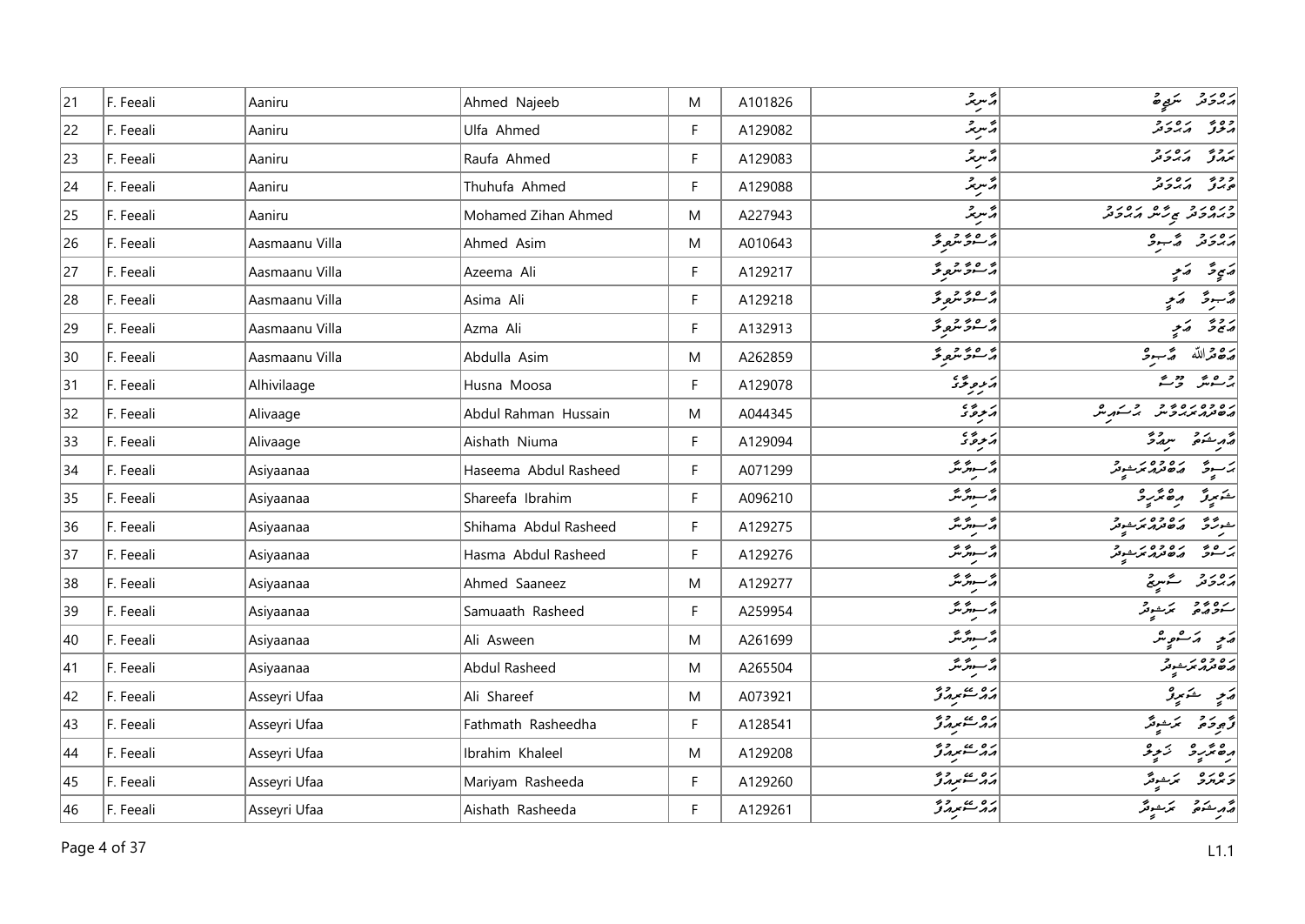| 47 | F. Feeali | Asseyri Ufaa    | Ahmed Shareef         | M           | A129262 | پره به پي <sub>م</sub> رو ژ                         | رەرو خىرو                                              |
|----|-----------|-----------------|-----------------------|-------------|---------|-----------------------------------------------------|--------------------------------------------------------|
| 48 | F. Feeali | Asseyri Ufaa    | Hafsa Ibrahim         | F           | A129263 | پره سه سرچرمۍ                                       | پرو به ده تر پرو                                       |
| 49 | F. Feeali | Athagasdhoshuge | Zaheera Mohamed       | $\mathsf F$ | A129131 | د د د _ ه پو و د<br>  پره ی سسوفرمزی                | و ره ر و<br><i>د ب</i> رگرفر<br>ائچ س <sub>ی</sub> تقر |
| 50 | F. Feeali | Athagasdhoshuge | Aminath Shauna        | F           | A129132 | بر بر بر ۱۵ بیر و <sup>ج</sup><br>در <i>می بر ک</i> | أرمره<br>ے پر شر                                       |
| 51 | F. Feeali | Athagasdhoshuge | Zuhaira Mohamed       | F           | A129133 | د د د _ ه پو و د<br>  پره ی سوترمرد                 | و رە ر د<br><i>د بر</i> د تر<br>چ ئەمرىتى<br>ئ         |
| 52 | F. Feeali | Athireege       | Abdulla Hameed        | M           | A043007 | ر<br>د حومورځ                                       | أرجع فرالله برجيعه                                     |
| 53 | F. Feeali | Athireege       | Mohamed Rameez        | M           | A152779 | بر موسر <sup>ي</sup><br>مره سر د                    | ورەرو تروی                                             |
| 54 | F. Feeali | Athireege       | Mariyam Moosa         | F           | A227898 | ر<br>مړيو سره                                       | و ده ده دور                                            |
| 55 | F. Feeali | Avina           | Nishreen Ahmed        | $\mathsf F$ | A129201 | رمحمه متر                                           | سرڪي شهر استادار جي ا                                  |
| 56 | F. Feeali | Avina           | Mohammed Imran        | M           | A261711 | لمحرمته                                             | ورەرو ھەمگىر                                           |
| 57 | F. Feeali | Avina           | Aminath Nasha         | $\mathsf F$ | A261712 | رمحمه متر                                           | أأدو الكروم أأرادهم                                    |
| 58 | F. Feeali | Bageechaage     | Shareefa Manike       | F           | A129062 | ر<br>ئەسىمى<br>ئ                                    | شەمرۇك <sup>ە</sup> بىرىكى<br>مەمرىكە                  |
| 59 | F. Feeali | Bageechaage     | Ahmed Shareef         | M           | A129669 | ر<br>ئەس ئە                                         | رەرد خىرو                                              |
| 60 | F. Feeali | Bageechaage     | Abdulla Shareef       | M           | A227920 | ے پر پچ<br>م                                        | برە قراللە خەمبەر                                      |
| 61 | F. Feeali | Bahaaruge       | Zahira Idrees         | F           | A012084 | ر پر و ،<br>ن <i>ن</i> تر د                         | ىنچ رىتى ب <sub>و</sub> رتىم يەن<br>مەنبە              |
| 62 | F. Feeali | Bahaaruge       | Ali Shafeeg           | M           | A049358 | ر و د ،<br>ن <i>ه ر</i> بو ،                        | أَمَدِ الشَّارِيْ                                      |
| 63 | F. Feeali | Bahaaruge       | Mohamed Thahseen      | M           | A068214 | ر و د د<br>ن <i>ن نر</i> و                          | وره رو ده دهید                                         |
| 64 | F. Feeali | Bahaaruge       | Ali Zahir             | M           | A075431 | ر پر و ،<br>ن <i>خ</i> تر د                         | $\frac{2}{3}$ $\frac{2}{3}$ $\frac{2}{3}$              |
| 65 | F. Feeali | Bahaaruge       | Aminath Shahana       | F           | A128894 | ر پر و ،<br>ن <i>خ</i> تر د                         | أأدرج خارج                                             |
| 66 | F. Feeali | Bahaaruge       | Ahmed Mushrif Shafeeq | M           | A158527 | ر پر د ،<br>ن گريمر                                 | رەرد دىمىرو خور                                        |
| 67 | F. Feeali | Banafsaage      | Nafeesa Hassan        | F           | A071914 | ر ره په په<br><i>ه</i> نرنو ک                       | لتروٍ سُمْ الْمُرْسَلَةِ وَالْمُسْتَمَرَّرَ            |
| 68 | F. Feeali | Banafsaage      | Fathuhulla Shathir    | M           | A122209 | ر ره په په<br>چېنرنو شو                             | ترة جرالله مشعبه تر                                    |
| 69 | F. Feeali | Banafsaage      | Ahmed Shathir         | M           | A127977 | ر ره په په<br>چېنرنو شو                             | رەرو شەر                                               |
| 70 | F. Feeali | Banafsaage      | Ali Shathir           | M           | A129095 | ر ره په په<br>چېنرنو شو                             | أقدم المشتور                                           |
| 71 | F. Feeali | Banafsaage      | Shaira Mohamed        | $\mathsf F$ | A129120 | ر ره په په<br><i>ه</i> نرنو ک                       | ڪوپٽر<br>و ر ه ر و<br>تر پر تر تر                      |
| 72 | F. Feeali | Banafsaage      | Aishath Rifasha       | F           | A129122 | ە ئىرە ئەي                                          | لأرشكم برؤيئه                                          |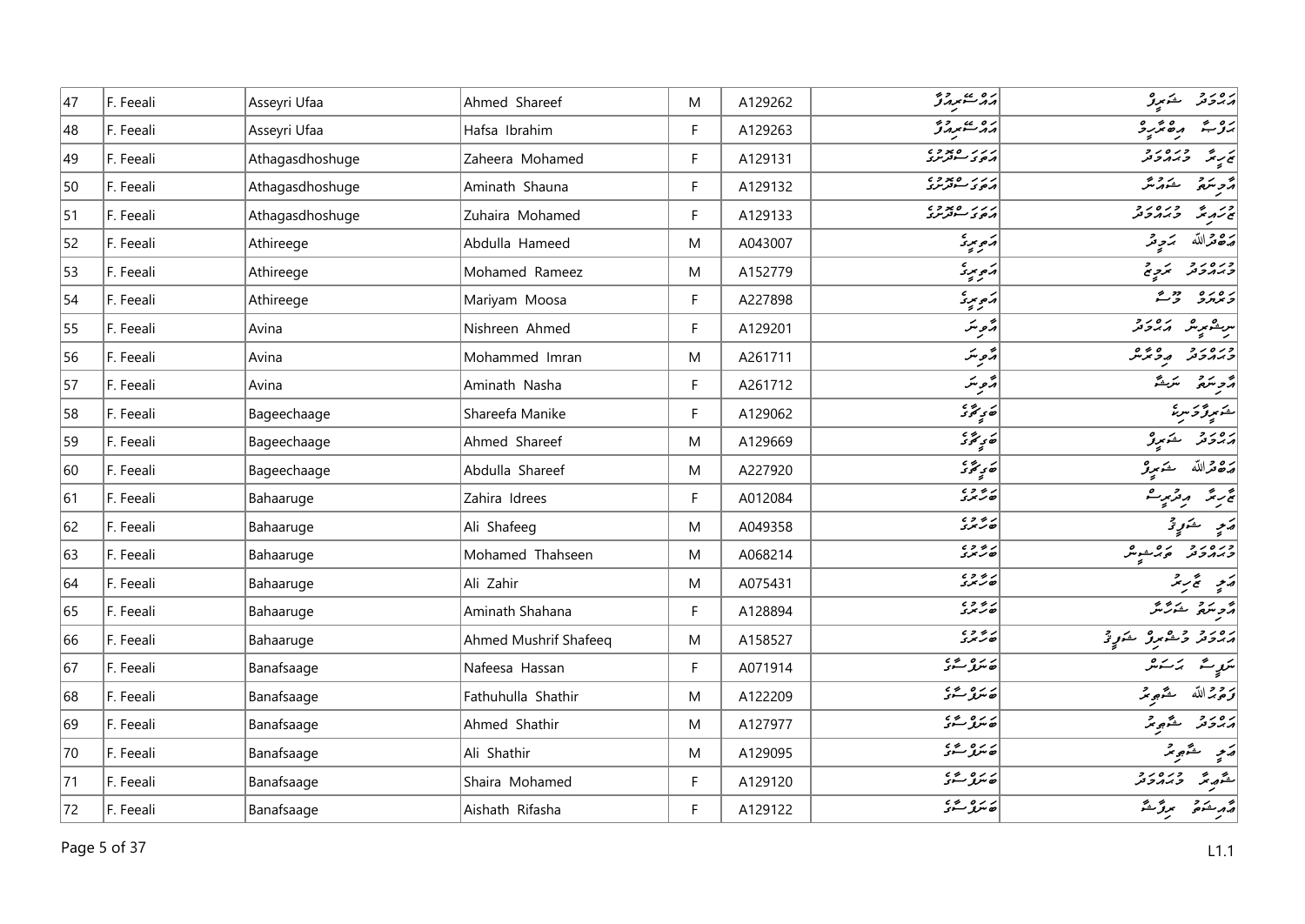| 73 | F. Feeali | Banafsaage         | Shahira Mohamed   | F           | A129124 | ئەسرۇپ ئەي                                                                                              | و ره ر و<br>تر پر ژنر<br>  ئەنگەرىتىر   |
|----|-----------|--------------------|-------------------|-------------|---------|---------------------------------------------------------------------------------------------------------|-----------------------------------------|
| 74 | F. Feeali | Banafsaage         | Ahmed Shaah       | M           | A232624 | ر ره په په<br>ځ <b>ې</b> ترنو شنې                                                                       | أبره رو مقور                            |
| 75 | F. Feeali | Beach Heaven       | Adam Ibrahim      | M           | A114629 | پەنزىر بىر                                                                                              | ء ر ه<br>مرگر<br>برە ئۆرۈ               |
| 76 | F. Feeali | Beach Heaven       | Ahmed Niyaz       | M           | A129301 | $rac{1}{2}$                                                                                             | سرژی<br>پروژبر                          |
| 77 | F. Feeali | Beach Heaven       | Nasiha            | F.          | A129325 | $rac{2}{2}$                                                                                             | مترجبة                                  |
| 78 | F. Feeali | Beach Heaven       | Nasira Sulaiman   | F.          | A129326 | پەنزىر مە                                                                                               |                                         |
| 79 | F. Feeali | Beach Heaven       | Ahmed Nafiz       | M           | A129327 | ە ئەمرىر بىر<br>م                                                                                       | رەرو شرنى                               |
| 80 | F. Feeali | Beach Heaven       | Mohamed Fazeen    | M           | A239130 | پەنزىر بىر                                                                                              | درەر زېږم                               |
| 81 | F. Feeali | Beach Heaven       | Najudha Adam      | F.          | A239133 | په مې مړ ه<br>                                                                                          | ر و په په ده و ده کلی<br>سرچي کله مرکز  |
| 82 | F. Feeali | <b>Beach House</b> | Mausooma Sulaiman | F           | A120028 | پەنزىر مە                                                                                               | د د ده در ده.                           |
| 83 | F. Feeali | <b>Beach House</b> | Nadiya Ahmed      | F.          | A120046 | $\left  \begin{array}{cc} 0 & 0 & 0 \\ 0 & \sqrt{16} & 0 \\ 0 & 0 & 0 \end{array} \right $              | أنتزمرتش أكالدوقر                       |
| 84 | F. Feeali | <b>Beach House</b> | Moosa Ahmed       | M           | A129269 | $\left  \begin{array}{cc} 0 & 0 & 0 \\ 0 & \sqrt{2} & \sqrt{2} \\ 0 & 0 & \sqrt{2} \end{array} \right $ | دو به بره د و                           |
| 85 | F. Feeali | <b>Beach House</b> | Ibrahim Ahmed     | M           | A129270 | پەنز بر م                                                                                               | ת לילק בי המכנק                         |
| 86 | F. Feeali | <b>Beach House</b> | Anwar Ahmed       | M           | A259956 | $\left  \begin{array}{cc} 0 & 0 & 0 \\ 0 & \sqrt{2} & \sqrt{2} \\ 0 & 0 & \sqrt{2} \end{array} \right $ | גם גם גם גם<br>התפת הגבת                |
| 87 | F. Feeali | <b>Beach House</b> | Ahmed Ibrahim     | M           | A266058 | ە <i>ئاجى ئە</i> رمىسى                                                                                  | גפגב גם ביב                             |
| 88 | F. Feeali | <b>Beach Rest</b>  | Asif Ibrahim      | M           | A122126 | پەنجو بىر مەھ                                                                                           | دە ئەرچ<br>ۇسىۋ                         |
| 89 | F. Feeali | <b>Beach Rest</b>  | Ibrahim Rasheed   | M           | A238456 | پەنج <sub>ە</sub> ئىرىمى<br>                                                                            | ەر ھەترىر <i>2</i><br>ىمەسىيە قىر<br>ئى |
| 90 | F. Feeali | <b>Beach Rest</b>  | Naseera Ibrahim   | F           | A238460 | $rac{c}{c}$                                                                                             | ىئەسىزىگە<br>س<br>ەر ھەترىر <i>ۋ</i>    |
| 91 | F. Feeali | <b>Beach Rest</b>  | Athif             | M           | A238468 | $\left  \begin{array}{cc} 0 & 0 & 0 \\ 0 & 0 & \sqrt{2} \\ 0 & 0 & \sqrt{2} \end{array} \right $        | پر پورې<br>مربحو                        |
| 92 | F. Feeali | Beach Rest         | Sausan Ibrahim    | F.          | A238476 | $rac{1}{2}$                                                                                             | سەرسىس مەھىرىد                          |
| 93 | F. Feeali | <b>Beach Rest</b>  | Aminath Faraha    | $\mathsf F$ | A259631 | $rac{1}{2}$                                                                                             | أزويني وتمدر                            |
| 94 | F. Feeali | Beach Villa        | Zainab Adam       | F           | A112761 | <br> چ <sup>ر</sup> گرمرمگر                                                                             | نج مر سرچ<br>ەردە                       |
| 95 | F. Feeali | Beach Villa        | Abdulla Rasheed   | M           | A112762 | ە پەھ بەرگە<br>ئ                                                                                        | رەقمەللە ئىنوم                          |
| 96 | F. Feeali | Beach Villa        | Zaina Abdulla     | F           | A254933 | ە پەھ بەقتە<br>ئ                                                                                        | تج مرتثر كد محافظه                      |
| 97 | F. Feeali | Beach Villa        | Favaz Abdulla     | M           | A259633 | <br> تۇمھرىمە                                                                                           | وحوم وكافرالله                          |
| 98 | F. Feeali | Beach Villa        | Anfaaz Abdulla    | M           | A259635 | <br> حو <sup>ر</sup> گرمرمگر                                                                            | برعويم بره قرالله                       |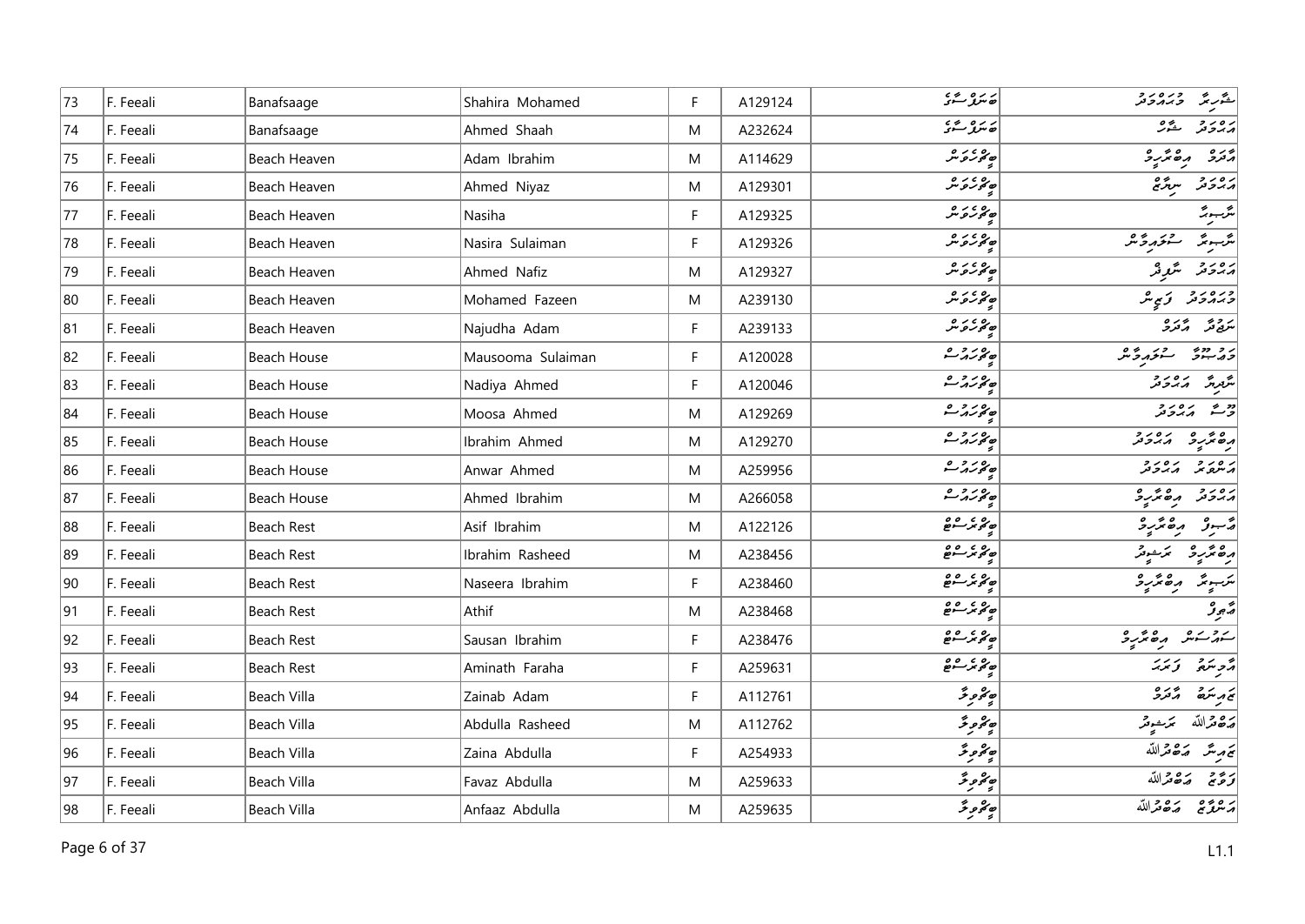| 99  | F. Feeali | <b>Beauty House</b> | Aishath Vafa    | F  | A228523 | ەرمۇرىر م                     |                                                  |
|-----|-----------|---------------------|-----------------|----|---------|-------------------------------|--------------------------------------------------|
| 100 | F. Feeali | <b>Beauty House</b> | Aminath Haifa   | F. | A228524 |                               | أرمز<br>ترەر بى                                  |
| 101 | F. Feeali | <b>Beauty House</b> | Vishaah Ahmed   | F. | A228525 | مەھم ئەممى                    | أحرشيه<br>پرور و                                 |
| 102 | F. Feeali | <b>Beauty House</b> | Saba Ahmed      | F  | A228527 | وروسي ئەرم                    | $7.01$ $-2.0$                                    |
| 103 | F. Feeali | Binhimage           | Ahmed Rafeeu    | M  | A120215 | ه شرر در<br>م                 | درو د ټرو پر                                     |
| 104 | F. Feeali | Binhimage           | Mohamed Rafeeu  | M  | A122208 | ھ مر بر دی<br>مر              | ورەرو برړو                                       |
| 105 | F. Feeali | Binhimage           | Aishath Risfa   | F  | A129118 | ه شرر د ،<br>م                | وكمرشكة برسكو                                    |
| 106 | F. Feeali | Binhimage           | Ramla Ibrahim   | F  | A129241 | ه شریره<br>م                  | بروى مەھرىرو                                     |
| 107 | F. Feeali | Binhimage           | Hussain Rafeeu  | M  | A263372 | ه شرر در<br>موسر در           | 2 سەر شىر تەرچ                                   |
| 108 | F. Feeali | Binhimage           | Afunaan Ali     | F. | A394949 | ه شریره د                     | برویژیز پرو                                      |
| 109 | F. Feeali | <b>Blue Light</b>   | Ibrahim Naseem  | M  | A022947 | ە دور ھ<br> ھۆخەرى            | رە ئرىر ئىسرى                                    |
| 110 | F. Feeali | <b>Blue Light</b>   | Ahmed Naseem    | M  | A024316 | ە دوبر ھ                      | أرەر ئەسوق                                       |
| 111 | F. Feeali | <b>Blue Light</b>   | Latheefa Moosa  | F  | A033045 | ە دوبر ھ                      | ى ھەرقە ئەسىگە                                   |
| 112 | F. Feeali | <b>Blue Light</b>   | Mohamed Nazim   | M  | A128120 | ە دور ھ<br>ھىرىگرمى           | و ر ه ر و<br>تر پر ژنر<br>سگەد                   |
| 113 | F. Feeali | <b>Blue Light</b>   | Aminath Nuha    | F  | A262001 |                               | أأرم المحمد المراجح                              |
| 114 | F. Feeali | Blueniyaage         | Mohamed Amir    | M  | A127588 | وجو سر محر<br>                | 2 2 2 2012                                       |
| 115 | F. Feeali | Blueniyaage         | Faruhana        | F  | A263816 | ەددىرىگە                      | ىز جەشەتتىر                                      |
| 116 | F. Feeali | Blueniyaage         | Ali Rasheed     | M  | A263821 | 20 مرمر <sup>ی</sup>          | كالمحي المخاطبون                                 |
| 117 | F. Feeali | Boagan Villa        | Nazeera Adam    | F  | A129242 | صى سر <sub>ى</sub> ئە         | پر ہ<br>مرکزو<br>ىئىن <sub>ىر</sub> ىتى<br>سىنبە |
| 118 | F. Feeali | Boagan Villa        | Adam Naseer     | M  | A129243 | 2 - مره محر                   | پەرە<br>مەنىرى<br>ىئرسېرىتر                      |
| 119 | F. Feeali | Boagan Villa        | Fathimath Soba  | F  | A264304 | جو بر عروگر                   | ۇ بەرد بەش                                       |
| 120 | F. Feeali | Boagan Villa        | Sumaa Adam      | F  | A264306 | 22 يىمبرى <del>گە</del>       | ر ده په ده د                                     |
| 121 | F. Feeali | Bulaashange         | Idrees Ali      | M  | A154578 | ە ئۇينەمرى<br>ھۆشەمىرى        | ەرتىرىش مەر<br>مەسىم مەر                         |
| 122 | F. Feeali | Bulaashange         | Rifqaa Idrees   | F  | A261013 | ە ئۇيئەمرى                    | ابرویچ<br>په<br>ىر قرىبە ب                       |
| 123 | F. Feeali | Burunuvilaa         | Ahmed Husam     | M  | A129069 | صمر سر مر محر<br>  حامر سر مر | ر ه ر د<br>م.روتر<br>چە شەھ                      |
| 124 | F. Feeali | Burunuvilaa         | Izmeel Mahmoodh | M  | A244341 | ە ئەسرە ئە                    |                                                  |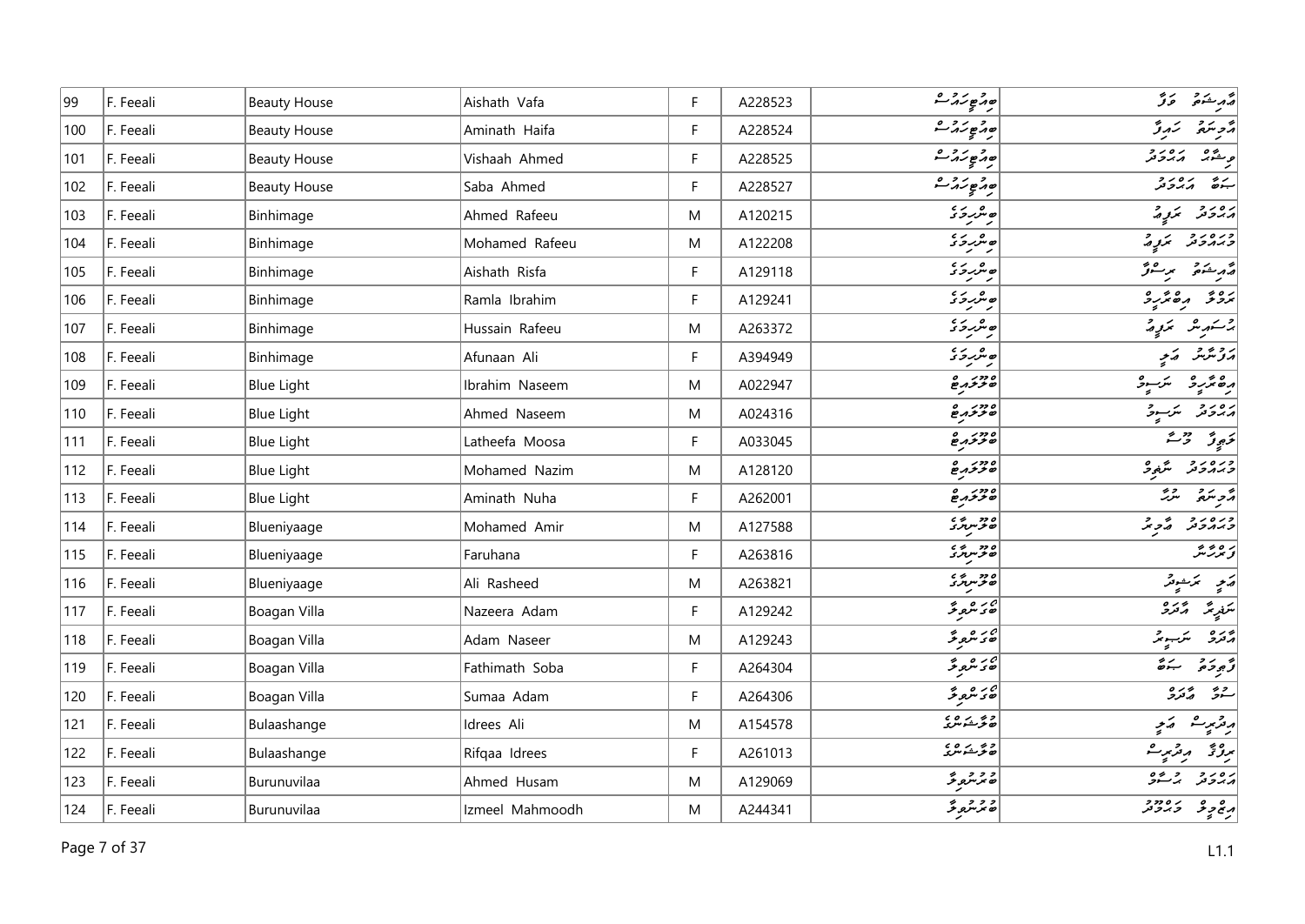| 125 | F. Feeali | Burunuvilaa    | Hamdoon Mahmood    | M           | A325269 | ە بەر بىرىدۇ.                         |                                                                                                       |
|-----|-----------|----------------|--------------------|-------------|---------|---------------------------------------|-------------------------------------------------------------------------------------------------------|
| 126 | F. Feeali | Chaman         | Ahmed Faris        | M           | A102286 | ىئە ئەشر                              | رەرد ۋىرے                                                                                             |
| 127 | F. Feeali | Chaman         | Hussain Moosa      | M           | A102287 | ىجە خەشر                              | برستهر شد وحسة                                                                                        |
| 128 | F. Feeali | Chaman         | Nadeema Hussain    | F.          | A122214 | ىجە خەشر                              | پر<br>سرچرد<br>جر <u>سئ</u> و بىر                                                                     |
| 129 | F. Feeali | Chaman         | Zaeema Hussain     | $\mathsf F$ | A128943 | ىمەر ھ                                | $\frac{3a\epsilon}{2\pi}$<br>برسكهرمثر                                                                |
| 130 | F. Feeali | Chaman         | Naeema Mohamed     | F           | A129214 | ىمەترىش                               | و ره ر و<br>تر پر ژنو                                                                                 |
| 131 | F. Feeali | Chaman         | Mohamed Faris      | M           | A263274 | ىئەر بىر                              | ورەرو ۋىرگ                                                                                            |
| 132 | F. Feeali | Chandhaneege   | Moosa Mohamed      | M           | A106458 | كۇسىرىسىد                             | ور ورەرو                                                                                              |
| 133 | F. Feeali | Chandhaneege   | Khadeeja Ibrahim   | F           | A106459 | كۇسرىر سرچ                            | أنروغ وه عمره                                                                                         |
| 134 | F. Feeali | Chandhaneege   | Ali Shareef        | M           | A129067 | كۇسرىرَ سرچ                           |                                                                                                       |
| 135 | F. Feeali | Chandhaneege   | Ali Khalid         | M           | A129076 | كۇسرىرَ سرىگە                         | ړې خپرو<br>دې خپرو                                                                                    |
| 136 | F. Feeali | Chandhaneege   | Waseema Moosa      | $\mathsf F$ | A129169 | ڭرىس <i>قرىپى</i> دىگە                | $\overline{\mathcal{Z}_{\mathcal{P}}^{\mathcal{P}}\mathcal{Z}_{\mathcal{P}}^{\mathcal{P}}}}$<br>درمیز |
| 137 | F. Feeali | Chandhaneevila | Hassan Haleem      | M           | A122272 | ڭۇنىزىبرە ئە                          | ىز سەش برىپ                                                                                           |
| 138 | F. Feeali | Chandhaneevila | Rifaadha Hassan    | $\mathsf F$ | A260635 | ى<br>ئۇشرىئەسرە ئى                    | ىرۇق ئەسكىر                                                                                           |
| 139 | F. Feeali | Coral Beach    | Ahmed Jaleel       | M           | A113922 | بر بر و <sub>مو</sub> رد<br>م         | د د د د نوی                                                                                           |
| 140 | F. Feeali | Coral Beach    | Naswaan Ahmed      | M           | A261961 | بيو پر و <sub>ھو</sub> پ <sub>و</sub> | ىر قەم بەر دەر د                                                                                      |
| 141 | F. Feeali | Crown villa    | Zulaikha Moosa     | $\mathsf F$ | A129110 | ە بىر مىرىدىگە                        | وحرثة<br>ح ئۇم <sup>رىش</sup><br>سىمبىرىشى                                                            |
| 142 | F. Feeali | Crown villa    | Fathimath Arifa    | F           | A129222 | <br> لا تر متر <sub>جر</sub> محر      | توجودة<br>ەر بورتى                                                                                    |
| 143 | F. Feeali | Crown villa    | Arif               | M           | A129223 | ەممە ش <sub>ەر</sub> ىخە              | ومجمعر                                                                                                |
| 144 | F. Feeali | Crown villa    | Mariyam Moosa      | F           | A129224 | ە ئەبىرىم <i>و</i> ئە                 | ر ه ر ه<br><del>و</del> بربرو<br>دو مح                                                                |
| 145 | F. Feeali | Crown villa    | Wadheefa           | $\mathsf F$ | A159687 | ەم ئەشھەقە                            |                                                                                                       |
| 146 | F. Feeali | Crown villa    | Areefa Moosa       | $\mathsf F$ | A263359 | ە ج <sub>ە تىرموقە</sub>              | ر وروژ<br>د وروژ<br>د بروژ<br>ديسته                                                                   |
| 147 | F. Feeali | Crystal        | Rushdhan Aboobakur | M           | A228559 | ء <sub>مو</sub> ر <u>ہ ء</u> و        | و و د د در د د<br>بر شوترس م <i>ن ۱۵۵ ب</i> ر                                                         |
| 148 | F. Feeali | Daisy Villa    | Abdulla Rasheed    | M           | A022823 | ېم په موڅه<br>موځ                     | ره والله مرشومر<br>صرحه الله مرشومر                                                                   |
| 149 | F. Feeali | Daisy Villa    | Ibrahim Moosa      | M           | A094778 | بې په عرقر<br>پېښې                    | ەر ھەترىر <i>2</i><br>دينه مشر                                                                        |
| 150 | F. Feeali | Daisy Villa    | Ali Rasheed        | M           | A156794 | يې پى پەرتى<br>ئاسىچە ب               | كالمحمج المخرجة وتمر                                                                                  |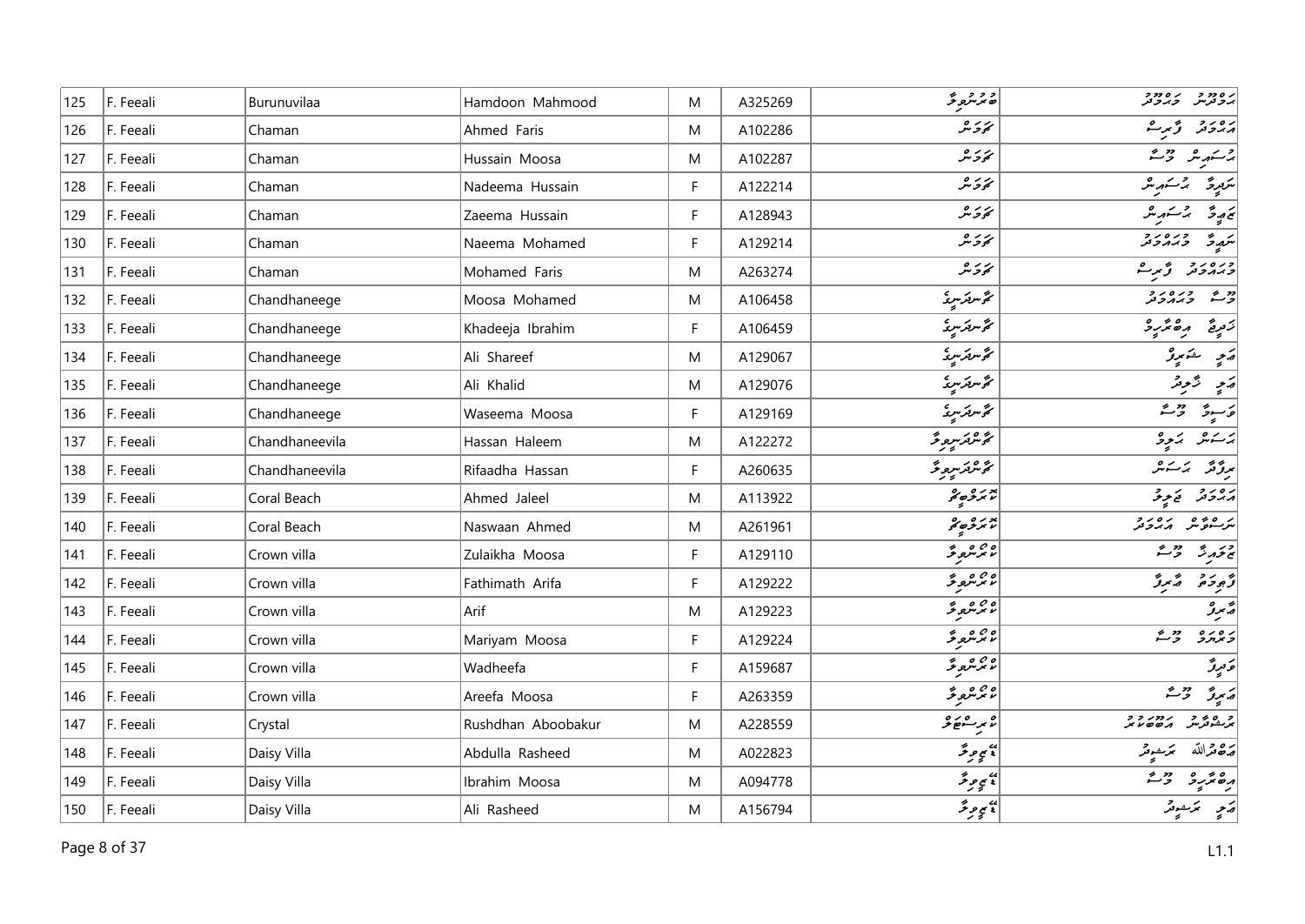| 151 | F. Feeali | Daisy Villa     | Hussain Rasheed        | M           | A253565 | مې موم <b>ت</b> ر<br>مور                                                                    | بر کشور مرکباری<br>بر کشور مرکباری<br>سورتر بره مرکباری |
|-----|-----------|-----------------|------------------------|-------------|---------|---------------------------------------------------------------------------------------------|---------------------------------------------------------|
| 152 | F. Feeali | Daisymaage      | Suvaida Ibrahim        | F           | A129138 | )<br>پاسم پیونزی                                                                            | تتفرقر                                                  |
| 153 | F. Feeali | Daisymaage      | Rana                   | F           | A239091 | $\overline{\mathcal{E}^{\mathscr{E}}_{\mathscr{E}}\mathcal{E}^{\mathscr{E}}_{\mathscr{E}}}$ | بزيتر                                                   |
| 154 | F. Feeali | Daisymaage      | Ahsan                  | M           | A239096 | )» سرچری<br>  ناسخ تر <sub>ک</sub>                                                          | رەپە                                                    |
| 155 | F. Feeali | Daisymaage      | Ibrahim Azuhan         | M           | A239098 | ا» سرچری<br>  ناسخ ترک                                                                      | پره پر مګر<br>ە ھەترىرى<br>رەھىرىرى                     |
| 156 | F. Feeali | Daisymaage      | Haulaa Ahmed           | F           | A239100 | )» سرچری<br>  ناسخ تر <sub>ک</sub>                                                          | $5.001$ $5.02$                                          |
| 157 | F. Feeali | Dhilaasaa Villa | Nafeesa Ibrahim        | F           | A129253 | <br>  مرگ <sup>7</sup> مرگ                                                                  | ىئرېت رەقترىرى                                          |
| 158 | F. Feeali | Dhilaasaa Villa | Moonisa Abdul Raheem   | F           | A129255 | تورۇشىمو ۋ                                                                                  | מינה מסינות ס                                           |
| 159 | F. Feeali | Dhilaasaa Villa | Aminath Nashaya        | F           | A264353 | مرتَرْ سَنْهِ تَرَ                                                                          | أأدو سكر المحمد المستقر                                 |
| 160 | F. Feeali | Dhilbahaaruge   | Wadeefa Sulaiman       | $\mathsf F$ | A046293 | و د و و و و<br>مرمون تر بو و                                                                | ەر ئەرگە ئەر                                            |
| 161 | F. Feeali | Dhilbahaaruge   | Sulaiman Moosa         | M           | A094968 | ه در ۶ و ۷<br>ترنون تر بو ۲                                                                 | ر دېم د هغه د مخت                                       |
| 162 | F. Feeali | Dhilbahaaruge   | Fathimath              | F           | A129116 | و در ۶ و ۷<br>درمر <i>ه ر</i> بر <sub>ک</sub>                                               | و<br>و جو حرم                                           |
| 163 | F. Feeali | Dhilbahaaruge   | Abdulla Sulaiman       | M           | A129117 | ه در ۶ و ۷<br>درگرفت تر بور                                                                 | رەم الله سىزىرگىر                                       |
| 164 | F. Feeali | Dhilbahaaruge   | Aishath Shiana         | $\mathsf F$ | A228522 | ه د ۶ و ۶<br>ترنون ر بو د                                                                   | د<br>مەرسىنى سىمەتىر                                    |
| 165 | F. Feeali | Dhilbahaaruge   | Aminath Sulaiman       | F           | A228526 | ه در ۶ و ۷<br>درمر <i>ه ر</i> بر <sub>ک</sub>                                               | ە ئەستىھ سىغىر ئەش                                      |
| 166 | F. Feeali | Dhilbahaaruge   | Ahzam Abdulla          | M           | A244278 | ه در ۶ و ۷<br>درگرفت تر بور                                                                 | مَە قراللّه<br>ر ه ر ه<br>مربر مح                       |
| 167 | F. Feeali | <b>Dhoores</b>  | Mariyam Saeeda         | $\mathsf F$ | A101702 | دد ۽ ه                                                                                      | ر ه ر ه<br><del>و</del> بربرو<br>سە پەتىر               |
| 168 | F. Feeali | <b>Dhoores</b>  | Ahmed Waheed           | M           | A101703 | دو ۽ ه                                                                                      | رەرو رىد                                                |
| 169 | F. Feeali | <b>Dhoores</b>  | Abdulla Niyaz          | M           | A122139 | دد ی ه                                                                                      | برە دالله<br>سردسم                                      |
| 170 | F. Feeali | <b>Dhoores</b>  | Mohamed Niyaz          | M           | A254254 | لترترعه                                                                                     | כנסנב תמש                                               |
| 171 | F. Feeali | <b>Dhoores</b>  | Ali Niyaz              | M           | A266880 | دو ۽ ه                                                                                      |                                                         |
| 172 | F. Feeali | Dhooriyaage     | Mariyam Moosa          | $\mathsf F$ | A129098 | ود<br>تر مر پر د                                                                            | د ه ده دورم                                             |
| 173 | F. Feeali | Dhooriyaavilla  | Aamaal Ibrahim Shareef | F           | A232651 | ود بر پڑ <sub>ھ پ</sub> ڑ                                                                   | ړونو ره ټرېو ځویږ                                       |
| 174 | F. Feeali | Dhullisaage     | Mohamed Musthafa       | M           | A053918 | قرۇ بويىتى ئى                                                                               | ورەرو وەرە<br>جەيدونر وجوز                              |
| 175 | F. Feeali | Dhullisaage     | Ahmed Musthafa         | M           | A129101 | لتروع يستحمحه                                                                               | ح پ ه بر پر<br>پرور و                                   |
| 176 | F. Feeali | Dhullisaage     | Mukhthar Hassan        | M           | A232598 | لتروم مستحم                                                                                 | ودەپر برىكە                                             |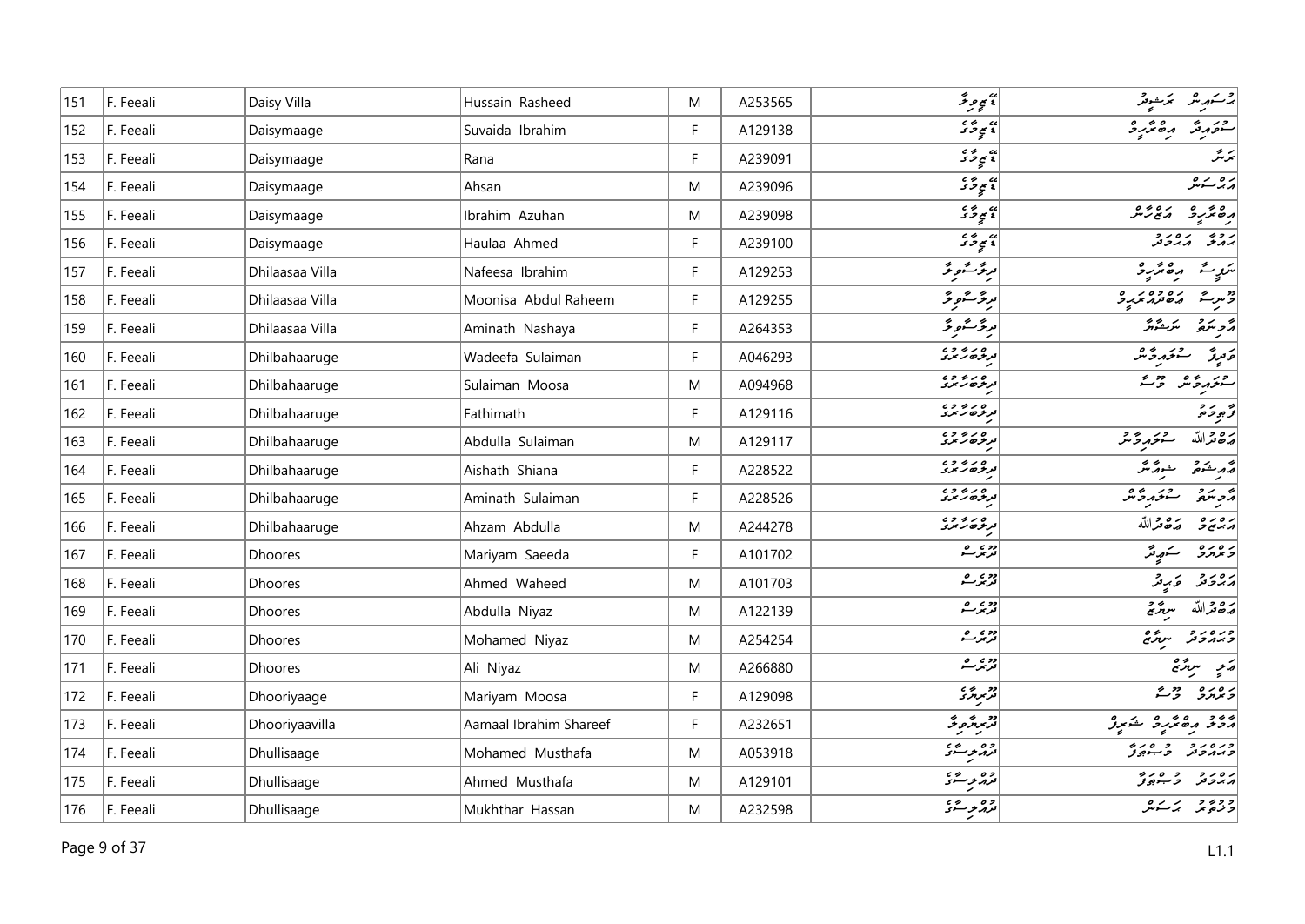| 177 | F. Feeali | Dhullisaage    | Izuva Mohamed Musthafa | F. | A232600 | قرۇمۇستىمى                               | $\begin{pmatrix} 0 & 0 & 0 & 0 & 0 & 0 & 0 \\ 0 & 0 & 0 & 0 & 0 & 0 & 0 \\ 0 & 0 & 0 & 0 & 0 & 0 & 0 \\ 0 & 0 & 0 & 0 & 0 & 0 & 0 \\ 0 & 0 & 0 & 0 & 0 & 0 & 0 \\ 0 & 0 & 0 & 0 & 0 & 0 & 0 \\ 0 & 0 & 0 & 0 & 0 & 0 & 0 \\ 0 & 0 & 0 & 0 & 0 & 0 & 0 \\ 0 & 0 & 0 & 0 & 0 & 0 & 0 \\ 0 & 0 & 0 & 0 & 0 & 0 & 0 \\ 0 & $ |
|-----|-----------|----------------|------------------------|----|---------|------------------------------------------|--------------------------------------------------------------------------------------------------------------------------------------------------------------------------------------------------------------------------------------------------------------------------------------------------------------------------|
| 178 | F. Feeali | Dhullisaage    | Irufan Hassan          | M  | A232608 | ترو عبر يحيى                             | پروژنتر برخانی                                                                                                                                                                                                                                                                                                           |
| 179 | F. Feeali | Diamond Villa  | Ahmed Ali              | M  | A044318 | ئەر ئەشۋىر ئە                            | دەرد كې                                                                                                                                                                                                                                                                                                                  |
| 180 | F. Feeali | Diamond Villa  | Fareeda Moosa          | F  | A044319 | ،<br>، مرځ مرغ <sub>حر</sub> ځ           | ۇ پرىگە ج                                                                                                                                                                                                                                                                                                                |
| 181 | F. Feeali | Dorensee Villa | Sameera Adam           | F  | A129064 | م محمد شعور محمد المحمد المحمد<br>المسيح | سەھەتىر<br>پر ہ<br>مرتزو                                                                                                                                                                                                                                                                                                 |
| 182 | F. Feeali | Dorensee Villa | Ameera Adam            | F  | A129121 | مې شر <sub>ىسىدى</sub> ئە                | أرْحِ بْمُ الْمُعْرَى                                                                                                                                                                                                                                                                                                    |
| 183 | F. Feeali | Fazeema Manzil | Ibrahim Shareef        | M  | A055219 | ئۇ ئەڭ ئىسى ئى                           | رەنزىرو شەيرۇ                                                                                                                                                                                                                                                                                                            |
| 184 | F. Feeali | Feeroazge      | Fathimath Sibana       | F  | A129357 | و ۵ ۵ و،<br>و مربع د                     |                                                                                                                                                                                                                                                                                                                          |
| 185 | F. Feeali | Feeroazge      | Rimaha Ibrahim         | F  | A404745 | و ۵ ۵ م<br>م <sub>و</sub> تریخ د         | $\frac{2}{3}$                                                                                                                                                                                                                                                                                                            |
| 186 | F. Feeali | Fehivilaage    | Ahmed Nizam            | M  | A129203 | ۇروڭۇ                                    | بر 2 بر 1<br>م.بر <del>5</del> تر<br>سرچو                                                                                                                                                                                                                                                                                |
| 187 | F. Feeali | Fehivilaage    | Aishath Nizama         | F  | A129204 | ۇر <sub>مو</sub> مۇ ئ                    | پ <sup>و</sup> مرشومو<br>م<br>سرچ و                                                                                                                                                                                                                                                                                      |
| 188 | F. Feeali | Fehivilaage    | Aminath Moosa          | F  | A129205 | ۇر <sub>ەر ب</sub> ۇ ئ                   | أزوينهم وحمش                                                                                                                                                                                                                                                                                                             |
| 189 | F. Feeali | Fehivilaage    | Mohamed Hussain        | M  | A129206 | ۇروڭۇ                                    | ورەرو ورىم                                                                                                                                                                                                                                                                                                               |
| 190 | F. Feeali | Feneyba        | Aishath Jeeza          | F  | A129164 | ی ن ره<br>تو سر <b>ه</b>                 |                                                                                                                                                                                                                                                                                                                          |
| 191 | F. Feeali | Feneyba        | Leeza                  | F  | A129165 | ی یں بہ<br>تو سرے                        | $\overline{\tilde{\xi}_{\zeta}$                                                                                                                                                                                                                                                                                          |
| 192 | F. Feeali | Feneyba        | Fathimath Riza         | F  | A129166 | ی یرو<br>تو سر <del>ہ</del>              | يم بر د<br>ترجو جا جو<br>برت                                                                                                                                                                                                                                                                                             |
| 193 | F. Feeali | Feneyba        | Adam Moosa             | M  | A238496 | ی یں بھ<br>تو سرت                        | وره دورم<br>معرو ومث                                                                                                                                                                                                                                                                                                     |
| 194 | F. Feeali | Feneyba        | Aminath Seeza          | F. | A261670 | ی یں بھ<br>تو سرت                        | أثرىر يترة<br>سيچ                                                                                                                                                                                                                                                                                                        |
| 195 | F. Feeali | Feneyba        | Mariyam Adam           | F  | A261676 | ی یرو<br>تو سر <del>ہ</del>              | وبروره<br>په بر ه<br>مرکز                                                                                                                                                                                                                                                                                                |
| 196 | F. Feeali | Fenfiyaazge    | Aishath Khaleela       | F. | A122211 | ئۇ شرىر ش <sup>ىرى</sup> ئ               | أمار ينكفي الكافية                                                                                                                                                                                                                                                                                                       |
| 197 | F. Feeali | Fenfiyaazge    | Abdulla Rafeeu         | M  | A122275 | ء عروج دي.<br> و سرو پر پي               | برە دالله تروپر                                                                                                                                                                                                                                                                                                          |
| 198 | F. Feeali | Fenfiyaazge    | Hawwa Easa             | F  | A129090 | ې هرو پر دې<br>د شرو پر پر د             | برەپج پېستە                                                                                                                                                                                                                                                                                                              |
| 199 | F. Feeali | Fenfiyaazge    | Abdul Aleem            | M  | A152534 | ع شروع دي.<br> تر شر <sub>و</sub> شيخ د  | ره وه ر<br>په مرکز پر ک                                                                                                                                                                                                                                                                                                  |
| 200 | F. Feeali | Finifenmaage   | Abdulla Saeed          | M  | A099364 | اربىر ئىقى                               | أرە قراللە كەرتر                                                                                                                                                                                                                                                                                                         |
| 201 | F. Feeali | Finifenmaage   | Ahmed Aslam            | M  | A261728 | اربىر قىمدى                              | ر ە ر د<br>م.رو تر<br>برمشوقر                                                                                                                                                                                                                                                                                            |
| 202 | F. Feeali | Finifenmaage   | Aminath Jilaa          | F  | A261730 | ر سرگە شر <sup>ى</sup> گە                | أأرم يتمرقه ويتحر                                                                                                                                                                                                                                                                                                        |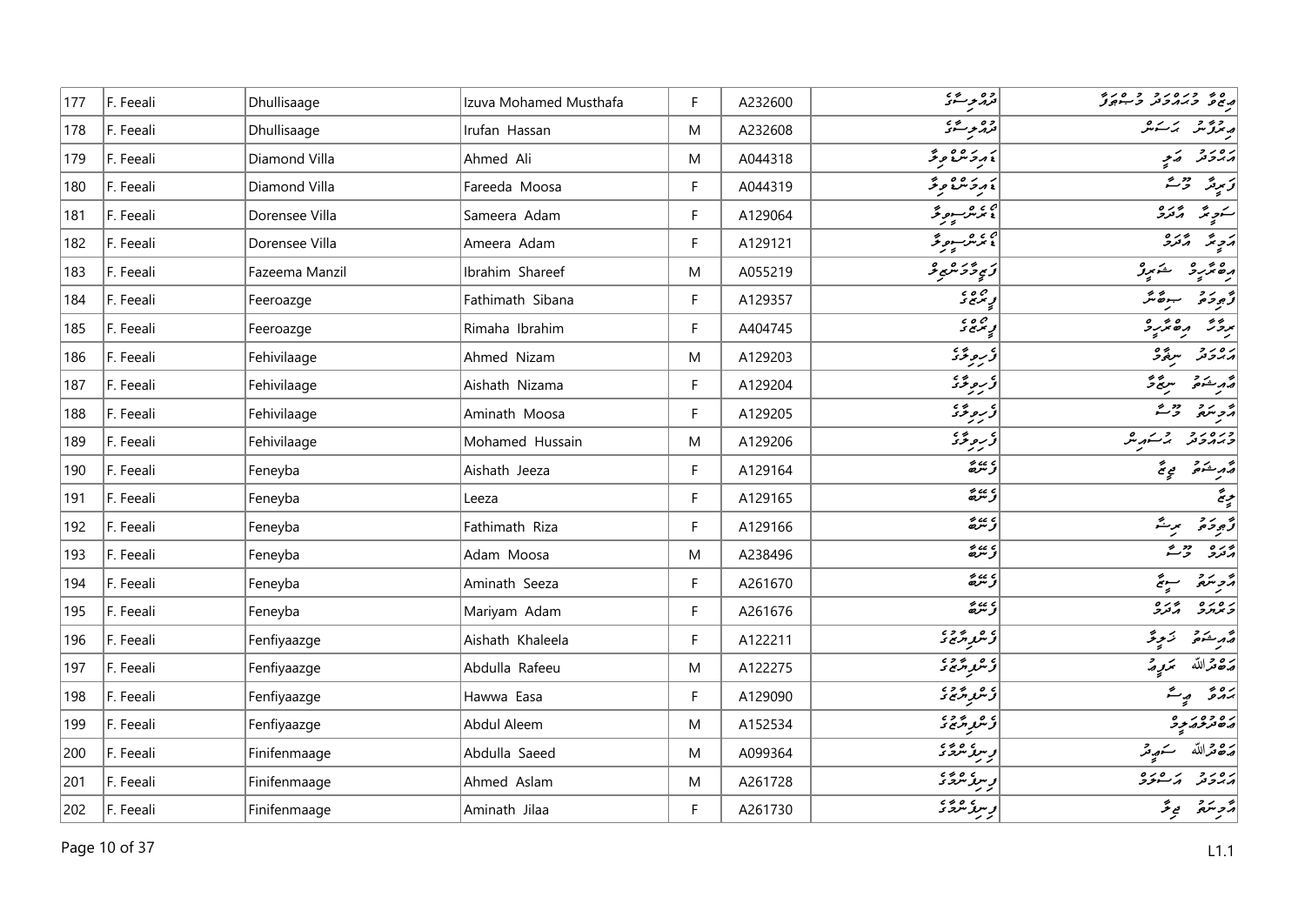| 203 | F. Feeali | Finihiyaage  | Abdul Azeez Moosa | M         | A077295 | او سربر و ۽<br><u>سبب</u>  | ג 2020 - 2020 - 2020 - 2020 - 2020 - 2020 - 2020 - 2020 - 2020 - 2020 - 2020 - 2020 - 2020 - 2020 - 2020 - 20       |
|-----|-----------|--------------|-------------------|-----------|---------|----------------------------|---------------------------------------------------------------------------------------------------------------------|
| 204 | F. Feeali | Finihiyaage  | Salma Abdul Azeez | F         | A129188 | و سربر پژی<br>زیر بر       | ر <i>פ</i> י הסיקיבות ס                                                                                             |
| 205 | F. Feeali | Finihiyaage  | Nizama            | F         | A129189 | و سربر پژی<br>تر بر بر     | سرچينې                                                                                                              |
| 206 | F. Feeali | Finihiyaage  | Faheema Ibrahim   | F         | A129190 | و سربر پژی<br>بر بر بر     | تر ر <sup>يج</sup><br>تر<br>برە ئۆرۈ                                                                                |
| 207 | F. Feeali | Finihiyaage  | Mohamed Nizam     | M         | A129191 | او مدر پروژه<br><u>گرس</u> | ورەرو سۇۋ                                                                                                           |
| 208 | F. Feeali | Finihiyaage  | Ahmed Wisam       | M         | A155970 | و سربر پژی<br>بر بر بر     | برەرد پەشتى                                                                                                         |
| 209 | F. Feeali | Finihiyaage  | Nihama Mohamed    | F         | A254937 | و سربر پژی<br>تر بر بر     | سرجو وره دو                                                                                                         |
| 210 | F. Feeali | Finihiyaage  | Ibrahim Naseer    | M         | A262018 | و سربر پر مح<br>مربر بر    | رە ئەر ئەسىر                                                                                                        |
| 211 | F. Feeali | Finihiyaage  | Saalima Ibrahim   | F         | A262032 | او سربر پر دی<br>اب        |                                                                                                                     |
| 212 | F. Feeali | Finihiyaage  | Aishath Saila     | F         | A262034 | او مدر دي.<br><u>سبب</u>   | وكرمشكم التسرقر                                                                                                     |
| 213 | F. Feeali | Fithuroanuge | Mohamed Naeem     | M         | A254378 | ر وه ور.<br>پوهوسر         | وره دو کرده                                                                                                         |
| 214 | F. Feeali | Friendly     | Ali Zahir         | M         | A089695 | <i>وېم</i> مروم په         | $\frac{2}{3}$ $\frac{2}{3}$ $\frac{2}{3}$                                                                           |
| 215 | F. Feeali | Full Moon    | Ahmed Naseem      | M         | A129070 | د ه دد ه<br>نو پر ش        | رەرد برگو                                                                                                           |
| 216 | F. Feeali | Full Moon    | Aishath Shaamaa   | F         | A129215 | و ه دو ه<br>تو نو د س      | و د شو شو د منځنگر                                                                                                  |
| 217 | F. Feeali | Full Moon    | Jihaadu Ahmed     | M         | A244332 | د ه دو ه<br>نو مرد ش       | يې رگ پر دې د د                                                                                                     |
| 218 | F. Feeali | Full Moon    | Aminath Ahmed     | F         | A259958 | د ه دد ه<br>نو مرد مگر     | ومحاصر والمردح ومرادح                                                                                               |
| 219 | F. Feeali | Full Moon    | Asadh Ahmed       | M         | A259972 | د ه دد ه<br>نو پر ش        | بر ۲۵ در در در                                                                                                      |
| 220 | F. Feeali | Gahaa        | Ahmed Naseer      | ${\sf M}$ | A129245 | ىرچ                        | دەرو سكىبولىر                                                                                                       |
| 221 | F. Feeali | Gahaa        | Miruza            | F         | A129359 | ىرچ                        | $\overline{\begin{matrix} \stackrel{\circ}{\sim} \\ \stackrel{\circ}{\sim} \\ \stackrel{\circ}{\sim} \end{matrix}}$ |
| 222 | F. Feeali | Gahaa        | Hanaan Ahmed      | F         | A244328 | ىرچ                        | برېږ<br>بر ٥ پر و<br>م <i>ر</i> بر <del>و</del> تر                                                                  |
| 223 | F. Feeali | Galaxy       | Ali Nasir         | M         | A001990 | <br> د څرم په              | ەكىيە سىگە يىلىمى<br>مەسىمە                                                                                         |
| 224 | F. Feeali | Galaxy       | Safoora           | F         | A129336 | دی ده پ                    | ىبەدىرىم                                                                                                            |
| 225 | F. Feeali | Galaxy       | Suman Ali         | F         | A244435 | <br> دىگە ئىس              | جۇندا مەر                                                                                                           |
| 226 | F. Feeali | Galaxy       | Reesham Ali       | F         | A267450 | ائوفراسير                  | برشكافي أيكمح                                                                                                       |
| 227 | F. Feeali | Galaxy       | Shaimal Ali       | M         | A267452 | دې ده پ                    | شكرة في المجمع                                                                                                      |
| 228 | F. Feeali | Gaskara      | Mohamed Fayaz     | M         | A009708 | ى سەئەتكە                  | ورەر دېر ش                                                                                                          |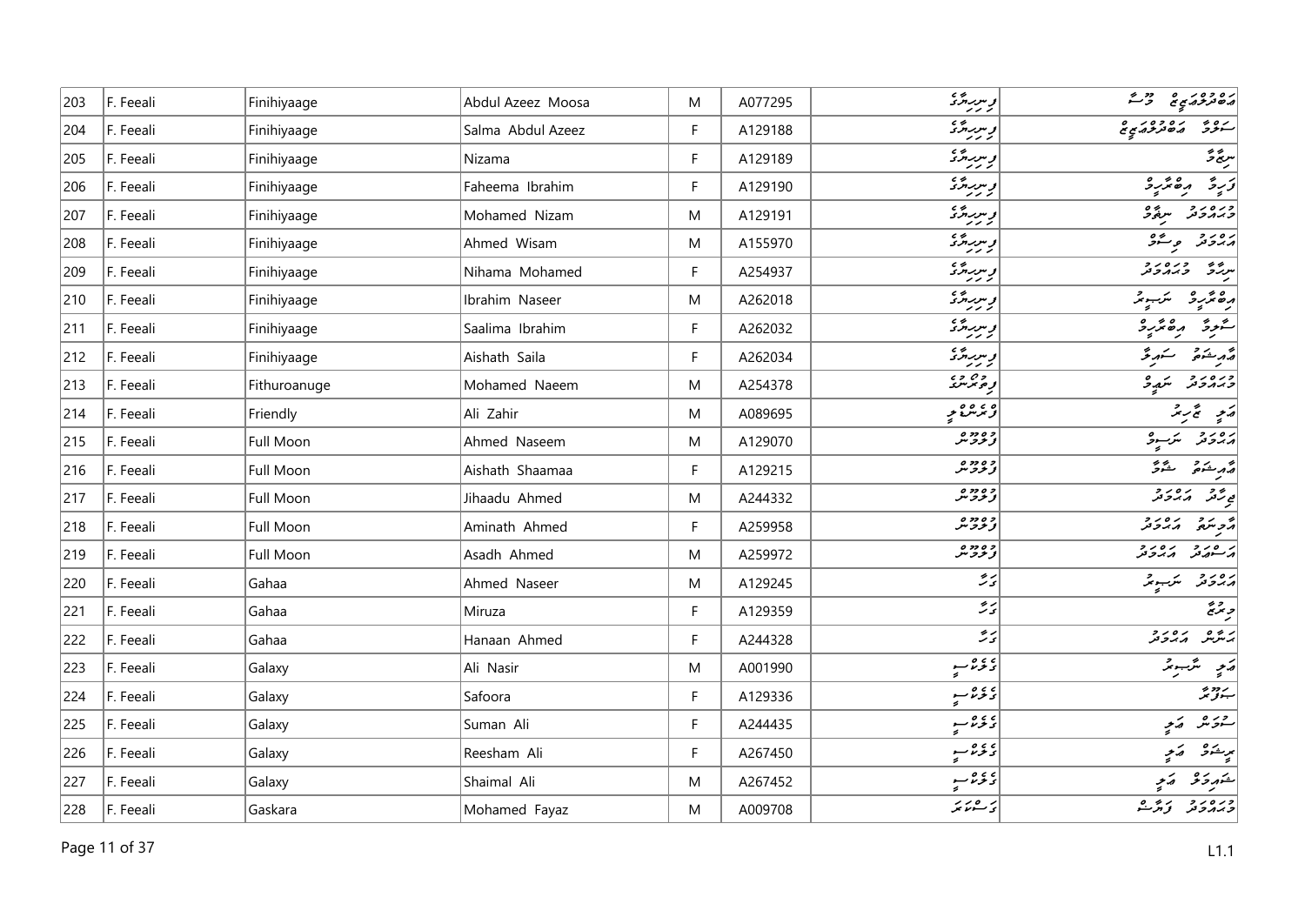| 229 | F. Feeali | Gaskara            | Aishath Moosa        | F  | A129345 | ى سەئەتىر                                                                                                                                                                                                                       |                                                        |
|-----|-----------|--------------------|----------------------|----|---------|---------------------------------------------------------------------------------------------------------------------------------------------------------------------------------------------------------------------------------|--------------------------------------------------------|
| 230 | F. Feeali | Gulbakaage         | Raheema Ibrahim      | F  | A115676 | و ه رپو ء<br>د <del>تر</del> ځاند                                                                                                                                                                                               | بربرڈ ارھ برار                                         |
| 231 | F. Feeali | Gulbakaage         | Abdul Majeed Ibrahim | M  | A129086 | وه رپر د<br>د <del>گر</del> ه مړ                                                                                                                                                                                                | קס פסק פרי הסיק קי                                     |
| 232 | F. Feeali | Gulbakaage         | Ahmed Latheef        | M  | A129089 | و و ر پر ۽<br>ي <del>تر</del> ه ما <sub>ک</sub>                                                                                                                                                                                 | پروژ د پوژ                                             |
| 233 | F. Feeali | Gulfaamuge         | Ahmed Adhil          | M  | A129079 | د ه و د د ،<br>د ترتر تر د                                                                                                                                                                                                      | ر ەر د<br>م.روتر<br>ەگەرى                              |
| 234 | F. Feeali | Gulfaamuge         | Zulfa Moosa          | F  | A129081 | و ه و و د<br>د ترتر تر د                                                                                                                                                                                                        | درمیه<br>وە بە<br>يى نرگ                               |
| 235 | F. Feeali | Gulfaamuge         | Moosa Usman          | M  | A156294 | د ه و و ء<br>د ترتو د د                                                                                                                                                                                                         | در ده در د                                             |
| 236 | F. Feeali | Gulfaamuge         | Adhila Mohamed       | F  | A227940 | وه پر و ،<br>د موتو و د                                                                                                                                                                                                         | و رە ر د<br>تر پروتر<br>ەر ئىرقى                       |
| 237 | F. Feeali | Hadhuvarudheyge    | Ahmed Nasir          | M  | A011598 | ر و ر ودړ ،<br>رتوح موتوى                                                                                                                                                                                                       | رەرو شەر                                               |
| 238 | F. Feeali | Hadhuvarudheyge    | Muneera Ibrahim      | F  | A129108 | ر و ر وړ،  ،<br>رتوح مرتوى                                                                                                                                                                                                      | دە ئەرد<br>د سرپر                                      |
| 239 | F. Feeali | Hadhuvarudheyge    | <b>Bilaal Ahmed</b>  | M  | A239108 | ر و ر وړ،  ،<br>رتوح مرتوى                                                                                                                                                                                                      | حوثر فر<br>ەر دىر                                      |
| 240 | F. Feeali | Handhuvaree Manzil | Gasim Easa           | M  | A060657 | ئەس <i>تىرۇ بېرۇ</i> شب <i>و</i> ۋ                                                                                                                                                                                              | و گەسىدى<br>م<br>رية<br>مراجع                          |
| 241 | F. Feeali | Handhuvaree Manzil | Fathimath Fareeda    | F. | A085926 | ر ٔ سرز <i>و کم</i> ر د کرد و گر                                                                                                                                                                                                | ۇ بوز <sub>ە</sub><br>تى موتىر                         |
| 242 | F. Feeali | Handhuvaree Manzil | Aminath Sanoona      | F  | A129211 | ر <i>سرقری پر 5 نگر</i> ی گ                                                                                                                                                                                                     | أأرمره<br>سە چۆپىر                                     |
| 243 | F. Feeali | Handhuvaree Manzil | Ibrahim Sanoon       | M  | A129212 | ر <i>سرقرى پر د</i> شر <sub>ى</sub> ر د                                                                                                                                                                                         | ە ھەترىر <sup>ە</sup><br>سەيترىتر                      |
| 244 | F. Feeali | Handhuvaree Manzil | Aishath Sanoona      | F  | A129351 | ر <i>سرقرى پر د ن</i> گىرى د                                                                                                                                                                                                    | و مر شو د<br>مرم شو د<br>سەمىرىتر                      |
| 245 | F. Feeali | Handhuvaree Manzil | Ismail Sanoon        | M  | A262877 | ئەس <i>ترۇ ئېرى شىر</i> قى                                                                                                                                                                                                      | سەمىرىر<br>وستحمي                                      |
| 246 | F. Feeali | Handhuvaree Manzil | Mohamed Sanoon       | M  | A262882 | ئەس <i>ترۇ ئېرى ئىببى</i> ئ                                                                                                                                                                                                     | و ر ه ر د<br><i>و پر</i> پر <del>و</del> تر<br>کے پژیو |
| 247 | F. Feeali | Handhuvaree Manzil | Ahmed Sanoon         | M  | A262884 | ئەس <i>تىرى بېرى شىر</i> ق                                                                                                                                                                                                      | سەمىرىگر<br>ەرەر د                                     |
| 248 | F. Feeali | Handhuvaree Manzil | Khadeeja Gasim       | F. | A262886 | ر <i>سوژو پر د</i> شر <sub>م</sub> و                                                                                                                                                                                            | تزمريح كمح سوو                                         |
| 249 | F. Feeali | Happy Future       | Ibrahim Mohamed      | M  | A129096 | ر و د د مخوسر<br>مسیح مر                                                                                                                                                                                                        | و ر ه ر د<br>تر پر ژ تر<br>ە ھەترىرى<br>برھەترىرى      |
| 250 | F. Feeali | Happy Garden       | Shahidha Idrees      | F  | A099344 | اءِ په دې چې په په کال کې د کالو کې د کالو کې د کالو کې د کالو کې د کالو کې د کالو کړې کالو کړې کالو کړې کالو<br>مرکزې کولو کې کولو کې د کالو کړې کولو کړې کولو کړې کولو کړې کو بالو کړې کوچکو کړې کوچکو کړې کوچکو کو لري کوچکو | ڪ رقر<br>ەر تەرىپە ب                                   |
| 251 | F. Feeali | Happy Garden       | Haifaa Ahmed         | F  | A161220 | اءِ په دې چې په په مختلف ک                                                                                                                                                                                                      | ائەر ئەرزە                                             |
| 252 | F. Feeali | Happy Garden       | Gassan Mohamed       | M  | A228487 | اء په دې چې په په ک                                                                                                                                                                                                             | ده شهر وره دو                                          |
| 253 | F. Feeali | Happy Garden       | Ali Mahir            | M  | A228488 | رېږ ئه نمکر                                                                                                                                                                                                                     | $\frac{2}{3}$ $\frac{2}{3}$                            |
| 254 | F. Feeali | Happy Garden       | Fathimath Maya       | F. | A262002 | ې په دي کار                                                                                                                                                                                                                     | وً و دو دو                                             |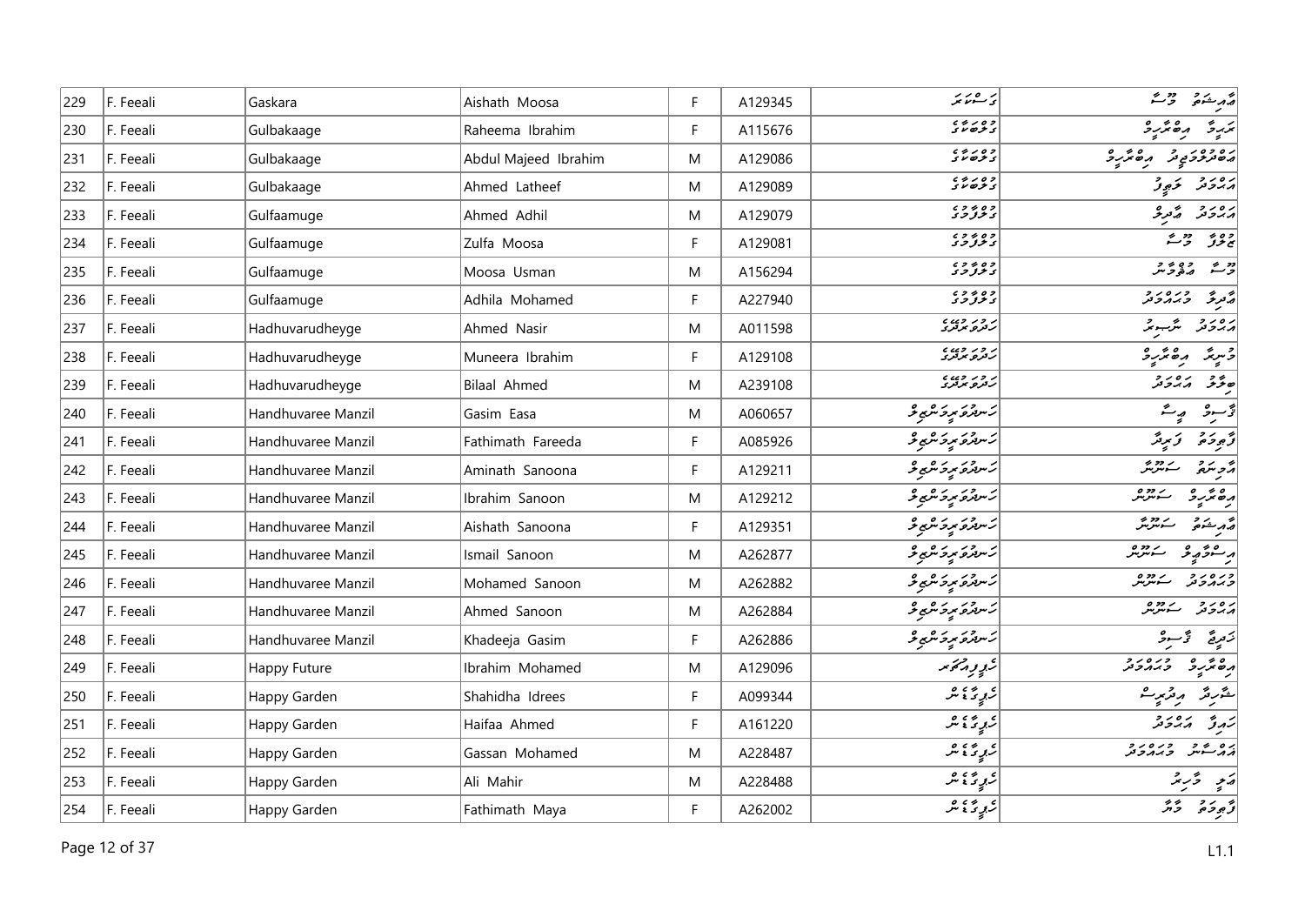| 255 | F. Feeali | Happy Garden    | Haifa Ahmed        | F  | A286656 | ئۇچ ئەمىر                        | رَمْزِقْ مَدْحَقْر                                    |
|-----|-----------|-----------------|--------------------|----|---------|----------------------------------|-------------------------------------------------------|
| 256 | F. Feeali | Happy side      | Yoosuf Jailam      | M  | A265437 | ترويسكور ؟                       | أور وه د بر بره                                       |
| 257 | F. Feeali | Haveeree Ufaa   | Mohamed Nihad      | M  | A228528 | ر <sub>ە بىرە</sub> بىر          | وره دو سرگانه                                         |
| 258 | F. Feeali | Haveeree Ufaa   | Ahmed Naushad      | M  | A228529 | ر <sub>ە بىرە</sub> ۋ            | رەرو سەرىدۇ                                           |
| 259 | F. Feeali | Haveeree Ufaa   | Yusra Ali          | F  | A228531 | ا ئەھ بىرە ق                     | ترصمتر الأمير                                         |
| 260 | F. Feeali | Heenaamaage     | Sara Moosa         | F  | A129148 | رېږي                             | رميمة المحراث                                         |
| 261 | F. Feeali | Heenaamaage     | Inaya              | F  | A129149 | ر پژو <sup>ي</sup>               | وبترشر                                                |
| 262 | F. Feeali | Heenaamaage     | Aishath Mohamed    | F  | A207752 | ر پژو <sup>ي</sup>               | و ره ر و<br><i>د ب</i> رگرفر<br>پ <sup>و</sup> مرشوحو |
| 263 | F. Feeali | Heenaamaage     | Rifath Mohamed     | M  | A243644 | ر پژو <sup>ي</sup>               | و ره ر د<br>تر پر ژنر<br>بروګړ د<br>تر فرمړ           |
| 264 | F. Feeali | Heyzleen        | Adam Ibrahim       | M  | A099365 | رچم په پر                        | پر رہ<br>دگرو<br>برە ئۆرۈ                             |
| 265 | F. Feeali | Heyzleen        | Sharmeela Thaufeeg | F  | A129293 | ر، ج موسر<br>رسم موسر            | شكرو كالمركزة                                         |
| 266 | F. Feeali | Heyzleen        | Aminath Sudha      | F  | A129294 | ئەج مەيىر<br>                    | ړ څخه شو د کشتگر                                      |
| 267 | F. Feeali | Heyzleen        | Sahath Adam        | F  | A266206 | يەھ بېرىگە                       | شرره به دره                                           |
| 268 | F. Feeali | Heyzleen        | Shaufan Adam       | M  | A266207 | رجم پویٹر                        | شەدە بەرە                                             |
| 269 | F. Feeali | Himitheege      | Abdulla Sodig      | M  | A040313 | ر و هو د<br>بر د بو              | أرة قرالله كمعتبر                                     |
| 270 | F. Feeali | Himitheege      | Mohamed Thoil      | M  | A261690 | ر و هو د<br>ر ر                  | وره د و و                                             |
| 271 | F. Feeali | Hirudhumaage    | Shaheeda Idrees    | F. | A125537 | <br>  په پورو د                  | شوریڈ پریڈیریٹ                                        |
| 272 | F. Feeali | Hirudhumaage    | Hamdhaan Idrees    | M  | A228492 | رووړي                            | رەپرە مەرىپە<br>مەدىرىر مەرىپ                         |
| 273 | F. Feeali | Hirudhumaage    | Hidaya Idrees      | F. | A228495 | <br>  په ټرترنۍ <sub>ک</sub>     | ریژه مقبرے                                            |
| 274 | F. Feeali | Hirudhumaage    | Shamhaa Idrees     | F  | A244271 | ریزودی                           | شوورم پر ویرید م                                      |
| 275 | F. Feeali | Hithaffinivaage | Hussain Jaleel     | M  | A122273 | رە ئىروپىرى<br>م                 | يزحكم وأناسي والمحارثي                                |
| 276 | F. Feeali | Hithaffinivaage | Abdulla Jaleel     | M  | A122477 | رىم ترو بىرىمى<br>رىم ترو بىرىمى | برە دالله ق دٍ دِ                                     |
| 277 | F. Feeali | Hithaffinivaage | Mohamed Jaleel     | M  | A129177 | رۇشرو سرچ ئى                     | ورەر ئەرگ                                             |
| 278 | F. Feeali | Hithaffinivaage | Risma              | F  | A129178 | رۇشۇر بىرۇ ئى                    | ابريدة                                                |
| 279 | F. Feeali | Hithaffinivaage | Aishath Farisma    | F  | A129179 | پەنزىر سرچە ئە                   | و<br>وگرېشو زېر دي.                                   |
| 280 | F. Feeali | Hithaffinivaage | Jameela Ibrahim    | F. | A129181 | رۇشۇر بىرقە ئە                   |                                                       |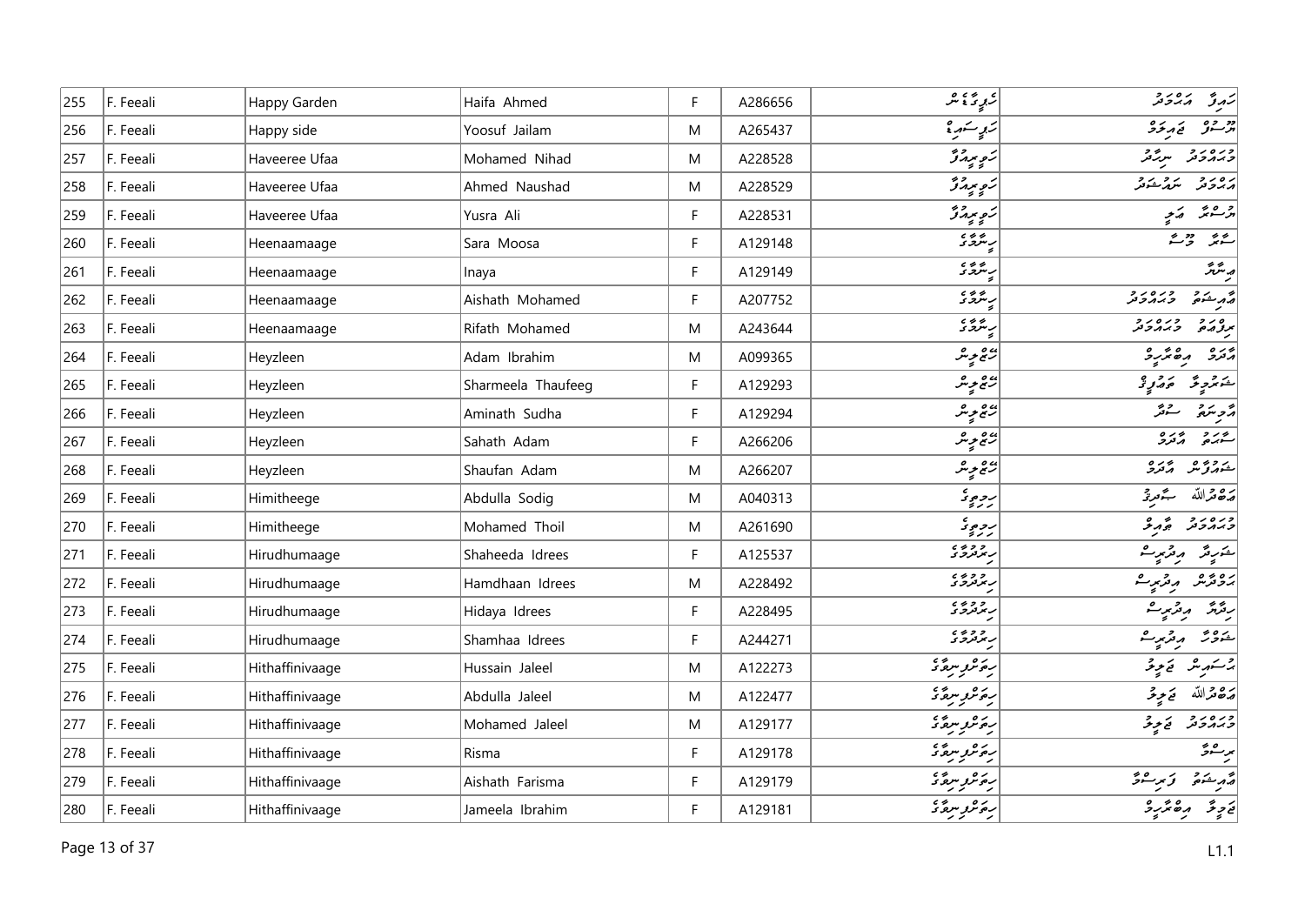| 281 | F. Feeali | Hithaffinivaage  | Shaheema Ibrahim  | F           | A129192 | <br>  پەنزىر مېرىقى ئ                                                                                          | ە ھەترىرى<br>برھەترىرى<br> شەرىخە                                                                                                                                                                                                |
|-----|-----------|------------------|-------------------|-------------|---------|----------------------------------------------------------------------------------------------------------------|----------------------------------------------------------------------------------------------------------------------------------------------------------------------------------------------------------------------------------|
| 282 | F. Feeali | Hithigasdhoshuge | Fathimath Yaugoob | F           | A129114 | رەپر رەپودى                                                                                                    | ן כדב ב<br>חקה בים<br>و محمد حرم<br>اقرا <i>م</i> ج                                                                                                                                                                              |
| 283 | F. Feeali | Hithigasdhoshuge | Ali Irushad       | M           | A129115 | ر پر ۲۵ و د د<br>برجو د سوتورو ک                                                                               | ەي رىرىشىر                                                                                                                                                                                                                       |
| 284 | F. Feeali | Hithigasdhoshuge | Idrees Moosa      | M           | A129247 | <br> رەپرى سەندىرى                                                                                             | ىر قرىر مەن تەرىپ<br>م                                                                                                                                                                                                           |
| 285 | F. Feeali | Hithigasdhoshuge | Mohamed Irushad   | M           | A232647 | <br> رەئى سىقرىرى<br> -                                                                                        | وره رو د و و و<br>وبرووتر بربرشوتر                                                                                                                                                                                               |
| 286 | F. Feeali | Hithigasdhoshuge | Ahmed Irushad     | M           | A232648 | <br>  ره د ک معرومی<br>  رنز                                                                                   | رەرو مەشقى                                                                                                                                                                                                                       |
| 287 | F. Feeali | Hithigasdhoshuge | Sajid Idrees      | M           | A232744 | اره د معدود<br>اره د مسور                                                                                      | ستموقر الرقرموسة                                                                                                                                                                                                                 |
| 288 | F. Feeali | Hithigasdhoshuge | Nareema Idurees   | F           | A244295 | اره د معدد و د<br>اره د سوفرمرد                                                                                | س <i>رېږ د و</i> ترېږے<br>مسیح                                                                                                                                                                                                   |
| 289 | F. Feeali | Hiyaleege        | Ismail Rasheed    | M           | A129323 | رېز پوت <sup>ې</sup>                                                                                           | أراع وحمي أتراسي وتراجع                                                                                                                                                                                                          |
| 290 | F. Feeali | Hiyaleege        | Saahil Mohamed    | M           | A254932 | رېز پوت <sup>ې</sup>                                                                                           | و ره ر و<br><i>د ب</i> رگرفر<br> ستمرعه                                                                                                                                                                                          |
| 291 | F. Feeali | Hiyaleege        | Hamid Rasheed     | M           | A266906 | رېزېږ <sup>ي</sup>                                                                                             | گەر ئەسىم                                                                                                                                                                                                                        |
| 292 | F. Feeali | Honeymoon        | Ahmed Saleem      | M           | A129112 | ئە پەردى <sub>ش</sub>                                                                                          | رەر ئىرو                                                                                                                                                                                                                         |
| 293 | F. Feeali | Honeymoon        | Aminath Waheedha  | F           | A129285 | ر سرد مر<br>په سر                                                                                              | أأدجني وكباقر                                                                                                                                                                                                                    |
| 294 | F. Feeali | Honeymoon        | Abdulla Zaeem     | M           | A129287 | ر سرچ<br>په پېړۍ منگ                                                                                           | ەھىراللە<br>ىئەرى                                                                                                                                                                                                                |
| 295 | F. Feeali | Honeymoon        | Minna             | F           | A129288 | ر سردو<br>ئەسرچە بىر                                                                                           | لحر مثر مثر                                                                                                                                                                                                                      |
| 296 | F. Feeali | Honeymoon        | Fazna Ahmed       | F           | A129289 | ئە بىردىم<br>ئەسرچە بىر                                                                                        | ۇ ئەشر<br>ەرەر                                                                                                                                                                                                                   |
| 297 | F. Feeali | Honeymoon        | Yumna Ahmed       | $\mathsf F$ | A129340 | ئە بىر 3 مىر<br>ئە                                                                                             | وه مه ره رو<br>مرو شهر مهر در                                                                                                                                                                                                    |
| 298 | F. Feeali | Honeymoon        | Aishath Ain Ali   | $\mathsf F$ | A244407 | ائەيدە<br>=                                                                                                    | أقهر خنعتي الكهر مثر الكامج                                                                                                                                                                                                      |
| 299 | F. Feeali | Honeymoon        | Dheena Ahmed      | F           | A266093 | ئە بىردىشە<br>ئ                                                                                                | امرینگ ا <i>ز ۱۹۷۶</i>                                                                                                                                                                                                           |
| 300 | F. Feeali | Husnuheenaage    | Aishath Ibrahim   | F           | A083026 | <i>ج مەمۇر پىرى</i><br>مەسىر بىرىدىكى                                                                          | و المستوفر و معرض                                                                                                                                                                                                                |
| 301 | F. Feeali | Husnuheenaage    | Hussain Shuhail   | M           | A122274 | 2 مىشرىرىدى <del>كى</del>                                                                                      | يزىسىرىتر مەزىرى                                                                                                                                                                                                                 |
| 302 | F. Feeali | Husnuheenaage    | Ahmed Zaahir      | M           | A238450 | ر مشتر پر سر<br>مسلم                                                                                           | رەرو ئەرىر                                                                                                                                                                                                                       |
| 303 | F. Feeali | Husnuheenaage    | Rijula Idrees     | F           | A261020 | ر مشتر شرید می بران به تعداد به تعداد به تعداد به این به تعداد به تعداد به تعداد به تعداد به تعداد ب<br>مسائله |                                                                                                                                                                                                                                  |
| 304 | F. Feeali | Iramaa Villa     | Ali Moosa         | M           | A129209 | بر برگر مرگر                                                                                                   |                                                                                                                                                                                                                                  |
| 305 | F. Feeali | Iramaa Villa     | Abdul Gadir Ali   | M           | A150083 | بر ئز تحر قر                                                                                                   | ן פריפול בנולד היק ביו היק ביו היק ביו היק ביו היק ביו היק ביו היק ביו היק ביו היק ביו היק ביו היק ביו היק ביו<br>היק ביו היק ביו היק ביו היק ביו היק ביו היק ביו היק ביו היק ביו היק ביו היק ביו היק ביו היק ביו ביו היק ביו בי |
| 306 | F. Feeali | Iramaa Villa     | Aneedha Ali       | F.          | A263288 | لرىزۇرۇ                                                                                                        | ە ئىرىگرى ئەر                                                                                                                                                                                                                    |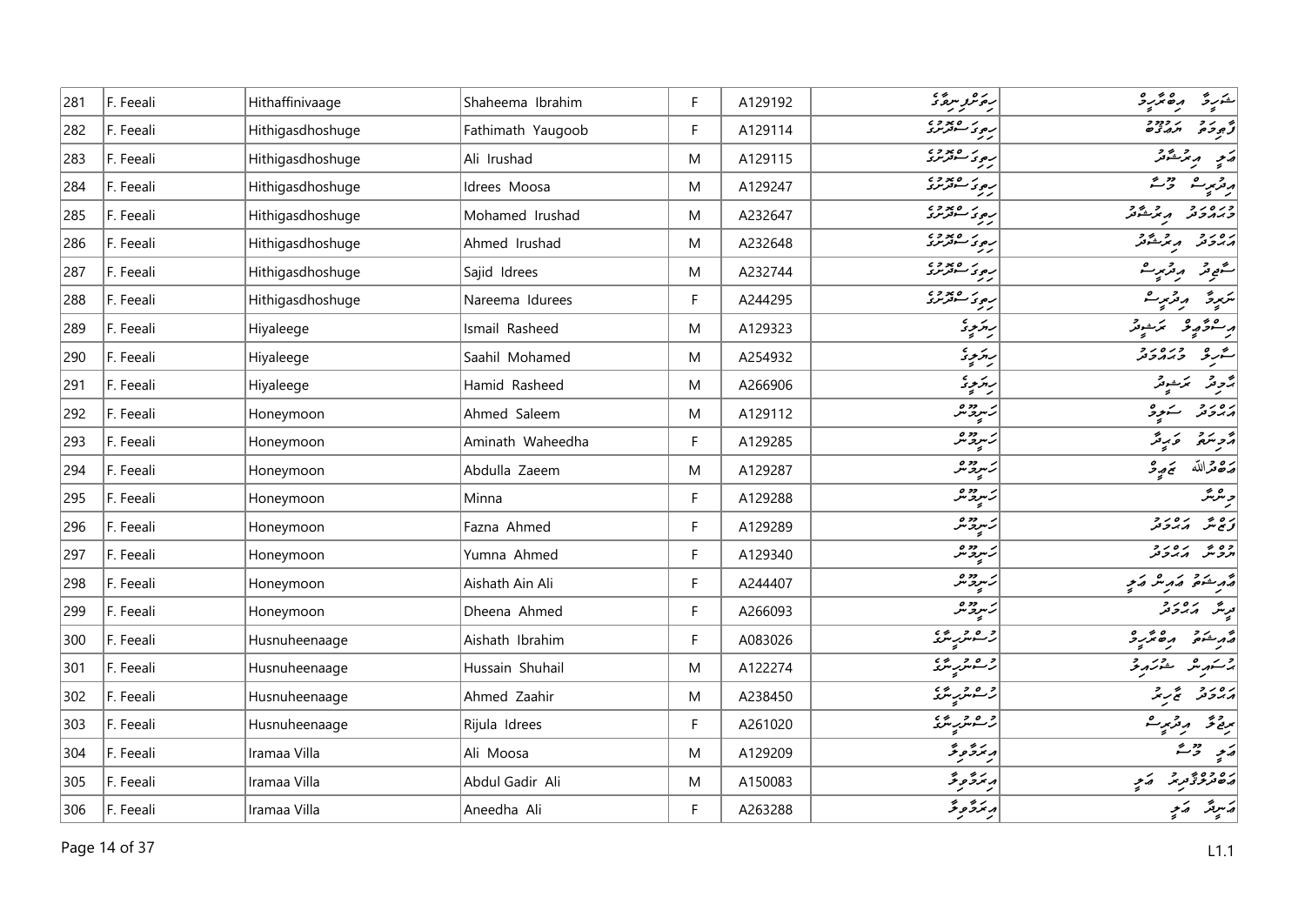| 307 | F. Feeali | Iramaa Villa   | Sifaana Ali          | F  | A263295 | وبزة وقر                                                 | سوقتك المتعج                                                                    |
|-----|-----------|----------------|----------------------|----|---------|----------------------------------------------------------|---------------------------------------------------------------------------------|
| 308 | F. Feeali | Iramaa Villa   | Majid Abdul Gadir    | M  | A263297 | وبمرڈ و ڈ                                                | د د ده ده ده در د<br>د د سه مورد د بر                                           |
| 309 | F. Feeali | Irudheymaage   | Abdulla Nasir        | M  | A067486 | و پره و بر<br>در موفورس                                  | رەقمەللە مىگە يى                                                                |
| 310 | F. Feeali | Janbumaage     | Aminath Abdul Rahman | F  | A129140 | ر ه د و و ،<br>تع سرچ تر ی                               | ر ٥ ۶ ٥ ٥ ٥ ٥ ٩<br>پرې تر پر بر تر س<br>پر بر د<br>مرد سره                      |
| 311 | F. Feeali | Janbumaage     | Aishath Nasra        | F  | A129141 | ر ه د و و ،<br>تع سرچ تر ی                               | ىئەرمەتتر<br>پە<br>مەم شىمى                                                     |
| 312 | F. Feeali | Janbumaage     | Haleema Ibrahim      | F. | A259645 | ر ه د د »<br>د سره تر د                                  | پرٔ<br>دیگر<br>وە ئەربى                                                         |
| 313 | F. Feeali | Janbumaage     | Mohamed Naseer       | M  | A259648 | ر ه د و و ،<br>تع سرچ تر ی                               | ورەرو شبەر                                                                      |
| 314 | F. Feeali | Javaahirumaage | Amira Idrees         | F  | A040312 | پر څر پر چر <sub>پر</sub><br>  پر څر پر چر <sub>پر</sub> | ړ د پر پر پر په د                                                               |
| 315 | F. Feeali | Javaahirumaage | Idrees Aboobakuru    | M  | A120763 | ئەڭرىر ئەدى                                              | 77/77/<br>ەر قرىبر م                                                            |
| 316 | F. Feeali | Javaahirumaage | Asra Idrees          | F. | A122478 | ر پر پر پر پر<br>مح کا کر مرکز <sub>ک</sub>              | ر ویژ<br>د سویژ مرمزمی <sup>ت</sup>                                             |
| 317 | F. Feeali | Javaahirumaage | Ahmed Tholal         | M  | A129159 | پر څر پر چر پر                                           | بر ٥ پر و<br>مربر <del>و</del> تر<br>ىر بە ە<br>ج <sub>ە</sub> <del>م</del> ۇ م |
| 318 | F. Feeali | Javaahirumaage | Sithura Idrees       | F  | A129161 | ر پر پر پر پر<br>مح کو مرکز <sub>گر</sub>                | سوەتھ برىزىرگ                                                                   |
| 319 | F. Feeali | Javaahirumaage | Mohamed Shaan        | M  | A244350 | ریم رچ دی<br>  بی قر برقری                               | و ر ه ر د<br>و پر پر تر تر<br>ىشەھر                                             |
| 320 | F. Feeali | Javaahirumaage | Muna Ibrahim         | F  | A261353 | ر و بر و و ،<br>نح قر برتر د                             | ديمه مەھمىرد                                                                    |
| 321 | F. Feeali | Javaahirumaage | Ahmed Ashfaag        | M  | A261356 | ر و بر و و ء<br>نح قر بردگ                               | ر ه ر د<br>م.رو تر<br>ىر شەرىخ                                                  |
| 322 | F. Feeali | Kaamineege     | Aminath Usman        | F  | A096817 | مۇجەسىدى<br>س                                            | ړ ژ سره<br>و ه و بر<br>مرخوخ سر                                                 |
| 323 | F. Feeali | Karankaage     | Mausooma Mohamed     | F. | A129136 | ر ر ه و ،<br>ما <del>ب</del> رمبر <i>ما</i> ی            | ر و دوءِ<br>وەسىر<br>و ر ه ر د<br><i>و بر ۸</i> ر تر                            |
| 324 | F. Feeali | Karankaage     | Nisma Mohamed        | F. | A129358 | ر ر ه و د ،<br>ما بر سرد د                               | و ره ر و<br><i>و پر د</i> تر<br>اسرىشۇ<br>بە                                    |
| 325 | F. Feeali | Karankaage     | Abdulla Mufeed       | M  | A152942 | ر رەپەر<br>مايىرسر <i>ى</i> رى                           | ەھىراللە<br>تر و پر                                                             |
| 326 | F. Feeali | Karankaage     | Nishama Mohamed      | F  | A234206 | ر ر ه و د ،<br>با بر بررا د                              | سريشرگر<br>و رە ر د<br>تر <i>پە</i> ر تەر                                       |
| 327 | F. Feeali | Karankaage     | Aishath Siraja       | F  | A259614 | ر رەپەر<br>مايىرسر <i>ى</i> رى                           | دگر شده و سویز شده                                                              |
| 328 | F. Feeali | Karankaage     | Aishath Asma         | F. | A259621 | ر رەپەر<br>مايىرسر <i>ى</i> رى                           | ړُ د شوه کړ شوی                                                                 |
| 329 | F. Feeali | Karankaage     | Aminath Siraja       | F. | A259626 | ر رەپە ي<br>ئابىر بىرىزى                                 | ومحرسكم المستقيقة                                                               |
| 330 | F. Feeali | Karankaage     | Reehaan Mohamed      | M  | A259628 | ر ر ه و د ،<br>ما <del>ب</del> رس د د                    | بربر تیگر<br>و ره ر و<br><i>و پر</i> و تر                                       |
| 331 | F. Feeali | Karankaage     | Ahmed Mohamed        | M  | A355607 | ر ره ۶۵<br>با بر مربو <sub>ک</sub>                       | پروژو<br>و بره بر و<br>تر پر ټر                                                 |
| 332 | F. Feeali | Kenereege      | Ali Rasheed          | M  | A012352 | ع متر پرې<br>                                            | كالمح المخرجون                                                                  |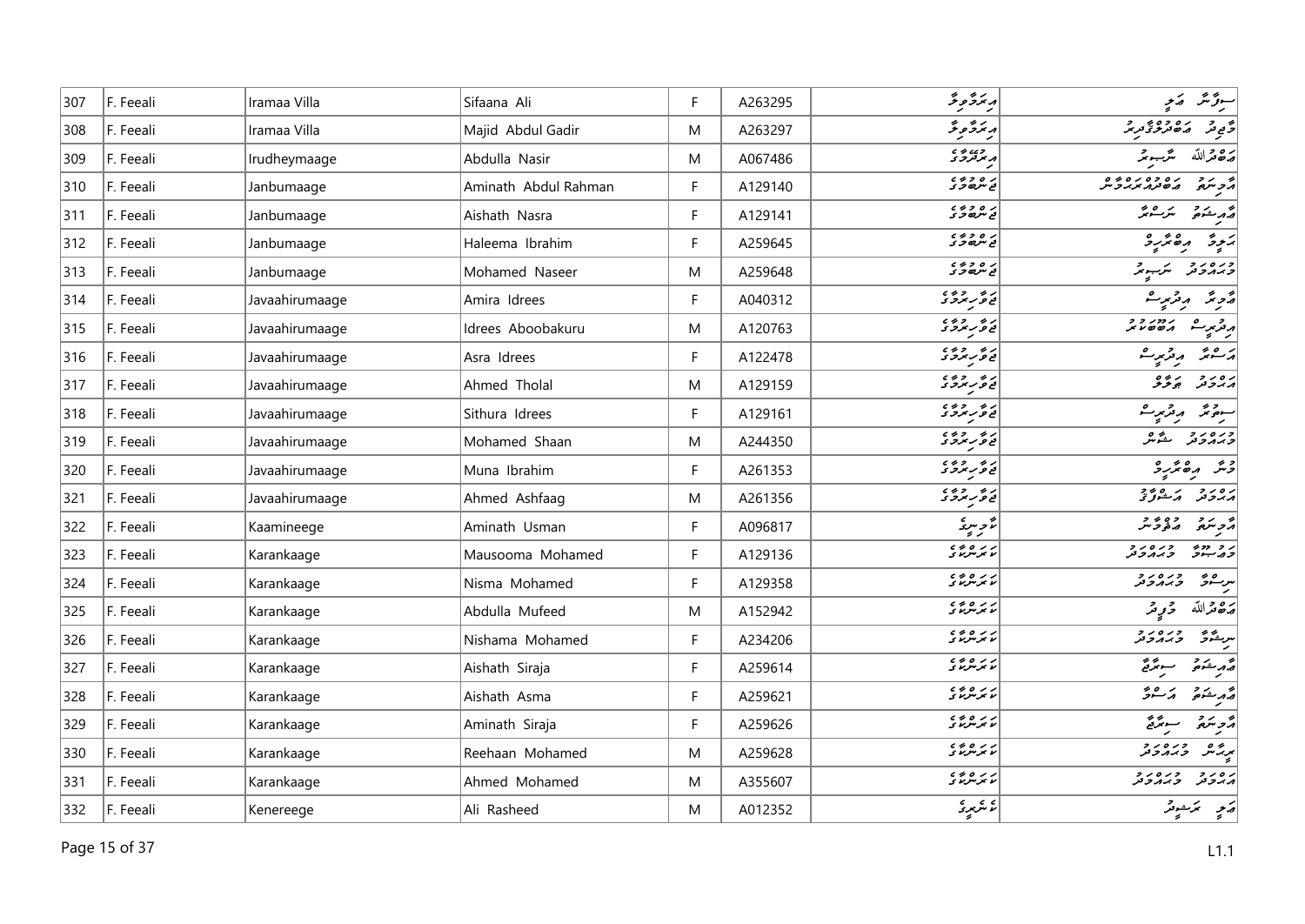| 333 | F. Feeali | Kenereege        | Ali Niyaz           | M         | A129300 | ئەنئەپرى<br>                                               |                                                   |
|-----|-----------|------------------|---------------------|-----------|---------|------------------------------------------------------------|---------------------------------------------------|
| 334 | F. Feeali | Kenereege        | Fathimath Hassan    | F.        | A129302 | ء ي <sub>مبر</sub> ءِ                                      | ۇ بۇ ئەر ئەسكەنلەر                                |
| 335 | F. Feeali | Kenereege        | Ibrahim Rasheed     | M         | A144577 | ع مثر پر <sup>ج</sup>                                      | ە ھەترىر <i>ە</i><br>برھەترىرە<br>بمرشوقر         |
| 336 | F. Feeali | Kenereege        | Hussain Niyaz       | M         | A152807 | ى<br>ئەمىرىيەتچ                                            | جەسە<br>مەسىر بىر<br>سرگرمج                       |
| 337 | F. Feeali | Kenereege        | Aminath Risma       | F         | A261654 | ع مثر پر <sup>ج</sup>                                      | ومحر يتمونه والمسترد                              |
| 338 | F. Feeali | Kerafaage        | Abdul Samad Ibrahim | M         | A071300 | ړ ر د د<br>ما بوتۍ ي                                       | ە ھەتترىرى<br>ر ٥ ۶ و ٥ ر ر و<br>پرڪ توپر سندو تو |
| 339 | F. Feeali | Kerafaage        | Mariyam Ibrahim     | F         | A102965 | ې پر پر پر<br>ما تنزلو ت                                   | במתכ תפתיק                                        |
| 340 | F. Feeali | Kerafaage        | Usman Abdul Samad   | ${\sf M}$ | A148829 | ړ ر د د<br>ما بوتۍ ي                                       | כם מיכן מסיפם ממיכ<br>המליכית הסינגלי             |
| 341 | F. Feeali | Kerafaage        | Ahmed Sinaan        | M         | A228511 | ې پر پر پر<br>ما تنزلو ت                                   | رەرد سەشر                                         |
| 342 | F. Feeali | Kerafaage        | Samiyya Abdul Samad | F         | A228513 | ء پر پو ۽<br> ما موٽو پ                                    | سکورمر ده ده درد و                                |
| 343 | F. Feeali | Kerafaage        | Aishath Saanee      | F         | A244274 | ې پر پر پر<br>ما موتو ی                                    | ۇرمىئو سەس                                        |
| 344 | F. Feeali | Kinbigasdhoshuge | Mohamed Nadeem      | M         | A129332 | <br>  پاسپهای سوفرس                                        | و ر ه ر د<br>تر پر تر تر<br>سربرو                 |
| 345 | F. Feeali | Kinbigasdhoshuge | Aminath Zameela     | F         | A129333 | ر سرچ <sub>ک</sub> ے تعریف کا<br>مرسم پر مستقر <i>س</i> ری | أأدجن أتجاري                                      |
| 346 | F. Feeali | Kinbigasdhoshuge | Jaleela Ibrahim     | F         | A129334 | ر<br>موسوحه که دورسوی<br>م                                 | ق پر قر مرہ تربر 3                                |
| 347 | F. Feeali | Kinbigasdhoshuge | Ahmed Nadeem        | M         | A129339 | )<br>  پر سرچوکر سوتر سری                                  | د ۱۵ د حس مربور ۱                                 |
| 348 | F. Feeali | Kinbigasdhoshuge | Aishath Nazeela     | F         | A129344 | <br>  پاسپهای سودرسری<br> -                                | ۇرىشقى سەپچ                                       |
| 349 | F. Feeali | Kinbigasdhoshuge | Ageela Ibrahim      | F         | A267447 | / په سوه د د د د د د د پا<br>  په سرچين ک                  | أرجيع مقتربة                                      |
| 350 | F. Feeali | Light Signal     | Aminath Murushida   | F         | A129093 | خەرقچ سوچ ئىرقمە                                           | أأدوسكم والمحموشوقا                               |
| 351 | F. Feeali | Lileemaage       | Iradha Abdulla      | F         | A101108 | ووڈ ء<br>ر                                                 | مكُمَّتْر مُكْ مَثَّلَلَّهُ                       |
| 352 | F. Feeali | Lileemaage       | Saneem Abdulla      | M         | A101109 | ووڈء                                                       | ەھىراللە<br>سەبىرچە                               |
| 353 | F. Feeali | Lileemaage       | Abdulla Waheed      | M         | A101165 | ووژء                                                       | يرە دالله كربر د                                  |
| 354 | F. Feeali | Lovenest         | Rafiyya Moosa       | F         | A129318 | ىر <i>ە</i> بۇرمۇھ                                         | برودش وحث                                         |
| 355 | F. Feeali | Lovenest         | Aminath Raufa       | F         | A228665 | ىرە ، مەھ                                                  | أأدمره بروو                                       |
| 356 | F. Feeali | Lukeestar        | Fareesha Ali        | F         | A069265 | ئەربە ھەتىمە                                               | ا تو موسته<br><u>ا</u><br>ەتە                     |
| 357 | F. Feeali | Lukeestar        | Aminath Raniya      | F.        | A266089 | ئۈرىشقىم                                                   | بۇسرىر<br>أروشي                                   |
| 358 | F. Feeali | Maabageechaage   | Ali Shameem         | ${\sf M}$ | A129119 | د ځه کوي کلي<br>  د ځه کلي کلي                             | ړَ په شو د د                                      |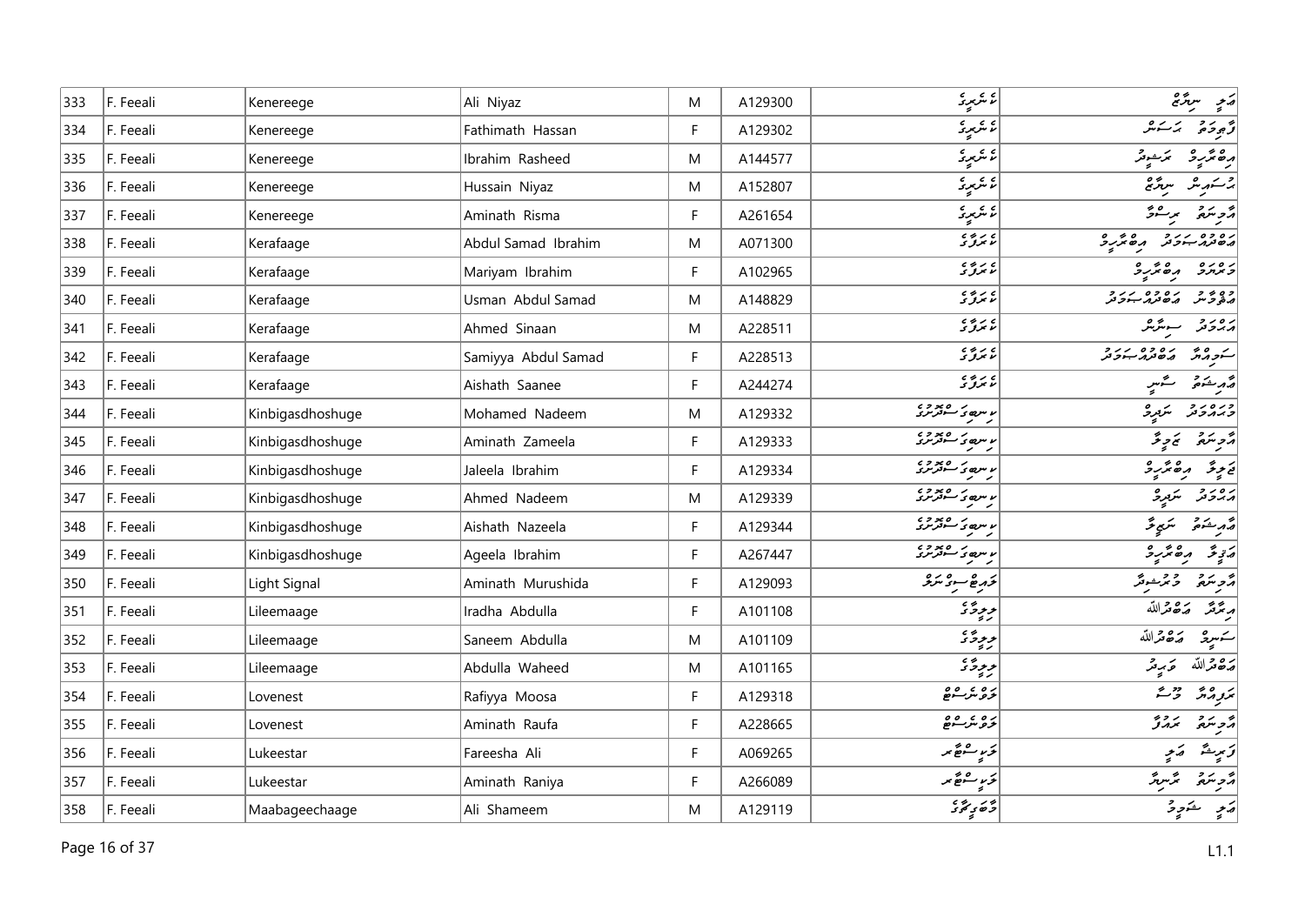| 359 | F. Feeali | Maabageechaage | Aminath Nishana       | $\mathsf F$ | A129167 | و ريد دي.<br>حوي گور                       | سرىشەشر<br>ومحر سرد                                    |
|-----|-----------|----------------|-----------------------|-------------|---------|--------------------------------------------|--------------------------------------------------------|
| 360 | F. Feeali | Maabageechaage | Sobira Adam           | F           | A129168 | دڅه نومونه                                 | بثوءثر<br>پور ہ<br>مرکزو                               |
| 361 | F. Feeali | Maabageechaage | Hussain Niyaz         | M           | A129350 | دڅه نومونه                                 | جەسەمبەشر<br>س<br>سرگرم                                |
| 362 | F. Feeali | Maabageechaage | Aishath Shifana       | F           | A260975 | ە ئەرەپى<br>مەسىمى                         | شەۋڭە ئىگر<br>وگەرىشكە تە<br>مەسىسىسى                  |
| 363 | F. Feeali | Maabageechaage | Moosa Sameem          | M           | A260977 | د ده د ده د<br>د ه د د                     | $\boxed{2,2}$<br>ستهور                                 |
| 364 | F. Feeali | Maabageechaage | Ibrahim Hussain       | M           | A261965 | دڅه نومونه                                 | برسەمەرىش<br>ە ھەترىر <sup>ە</sup>                     |
| 365 | F. Feeali | Maabulhaage    | Aminath Ratheeba      | $\mathsf F$ | A094270 | ۶ و ۶ و<br>تر ت <i>نه ت</i> ر <sub>ک</sub> | أثر حريحهم<br>بَرْءٍ ثُمَّ                             |
| 366 | F. Feeali | Maabulhaage    | Ahmed Latheef         | M           | A129103 | ۶ و ۶ و<br>تر ت <i>نه ت</i> ر <sub>ک</sub> | برور و<br>ځږوگ                                         |
| 367 | F. Feeali | Maabulhaage    | Mohamed Arif          | M           | A129104 | ۶ و ۶ و<br>تر ت <i>نه ت</i> ر <sub>ک</sub> | و ره ر د<br><i>و پر</i> پر تر<br>ەر بور                |
| 368 | F. Feeali | Maabulhaage    | Mariyam Adam          | F           | A129105 | ۶ و ۶ و.<br>تر ت <i>ن</i> تر <sub>ک</sub>  | ر ه ر ه<br>د بربر د<br>پەر ە<br>مەنزۈ                  |
| 369 | F. Feeali | Maabulhaage    | Fathimath Areesha     | F           | A129106 | ۶ و ۶ و<br>تر ت تر <sub>ک</sub>            | ۇ بوزۇ<br>ەكە بىرىشە                                   |
| 370 | F. Feeali | Maabulhaage    | Ibrahim Arees         | M           | A239151 | پر ویږ ،<br>  رقم ځونو                     | ەرھەترىر <sup>ى</sup><br>ە ئىمەر ھ                     |
| 371 | F. Feeali | Maabulhaage    | Mohamed Lamiu         | M           | A244325 | ۶ و ۶ و<br>تر ت <i>ن ت</i> ر <sub>ک</sub>  | و ر ه ر و<br><i>و ټ</i> رو تر<br>مۇر 2                 |
| 372 | F. Feeali | Maabulhaage    | Samiyya Ibrahim       | F           | A399553 | ۶ و ۶ و<br>تر ت <i>نه ت</i> ر <sub>ک</sub> | ەھ ترىرى<br>سأدٍ ورمز                                  |
| 373 | F. Feeali | Maagasdhoshuge | Ibrahim Zakariyya     | M           | A128577 | بر رحس و د د<br>فرک سنگرمزی                | ى ئەسىرە بىر<br>ەر ھەتمەر 2<br>ر                       |
| 374 | F. Feeali | Maagasdhoshuge | Aishath Waheeda       | F           | A129084 | به رحمه و د و<br>ترک سنگرمزی               | ۇ مەشقۇ<br>ءَ ٻريٽر                                    |
| 375 | F. Feeali | Maagasdhoshuge | Aminath Shifa         | F           | A129085 | بر رحس و د د<br>تر که مسلومور              | أرمز تر<br>شەۋ                                         |
| 376 | F. Feeali | Maagasdhoshuge | Shanee Mohamed Firash | F           | A244281 | بر رحس و د د<br>ترک سنگرمری                | ڪس ويرمادو ريگڪ                                        |
| 377 | F. Feeali | Maagasdhoshuge | Ziyan Hussain         | M           | A244284 | بر رحس و د د<br>تر که مستولوک              | ىم ئۇنىڭ برگىتىم بىر                                   |
| 378 | F. Feeali | Maanel         | Mohamed Shaneeh       | M           | A244396 | پر ہ<br>تر سربڑ                            | ورەرو شەرر                                             |
| 379 | F. Feeali | Maanel         | Abdulla Samoon        | M           | A287287 | ۇبىرو                                      | سە ە دو ھ<br>ەھىراللە                                  |
| 380 | F. Feeali | Matharesmaage  | Ahmed Moosa           | M           | A063671 | ر ر ر ه و د ،<br>د ه مر سود د              | دين مشر<br>بر ه بر د<br>م <i>. ب</i> ر <del>د</del> تر |
| 381 | F. Feeali | Matharesmaage  | Jawadha Ahmed         | F           | A238505 | ر ر ، ر ه » ،<br><del>و ه</del> بر شو د    | ر ۶ بر<br>قع تر<br>پروژو                               |
| 382 | F. Feeali | Matharesmaage  | Jinah Ahmed           | M           | A238508 | ر ر ر ه و و ر<br><del>و ه</del> بر سور     | محر مثر تر<br>پرور و                                   |
| 383 | F. Feeali | Matharesmaage  | Jameela Adam          | F           | A317730 | ر ر ر ه و و ر<br><del>و ه</del> بر سور     | تح حٍ تَحْر<br>پور ہ<br>مرکزو                          |
| 384 | F. Feeali | Matharesmaage  | Fathimath Wazuna      | F           | A317738 | ر ر ، م ه » ،<br>وه پر سوو د               | ژُبودَ و در ژ                                          |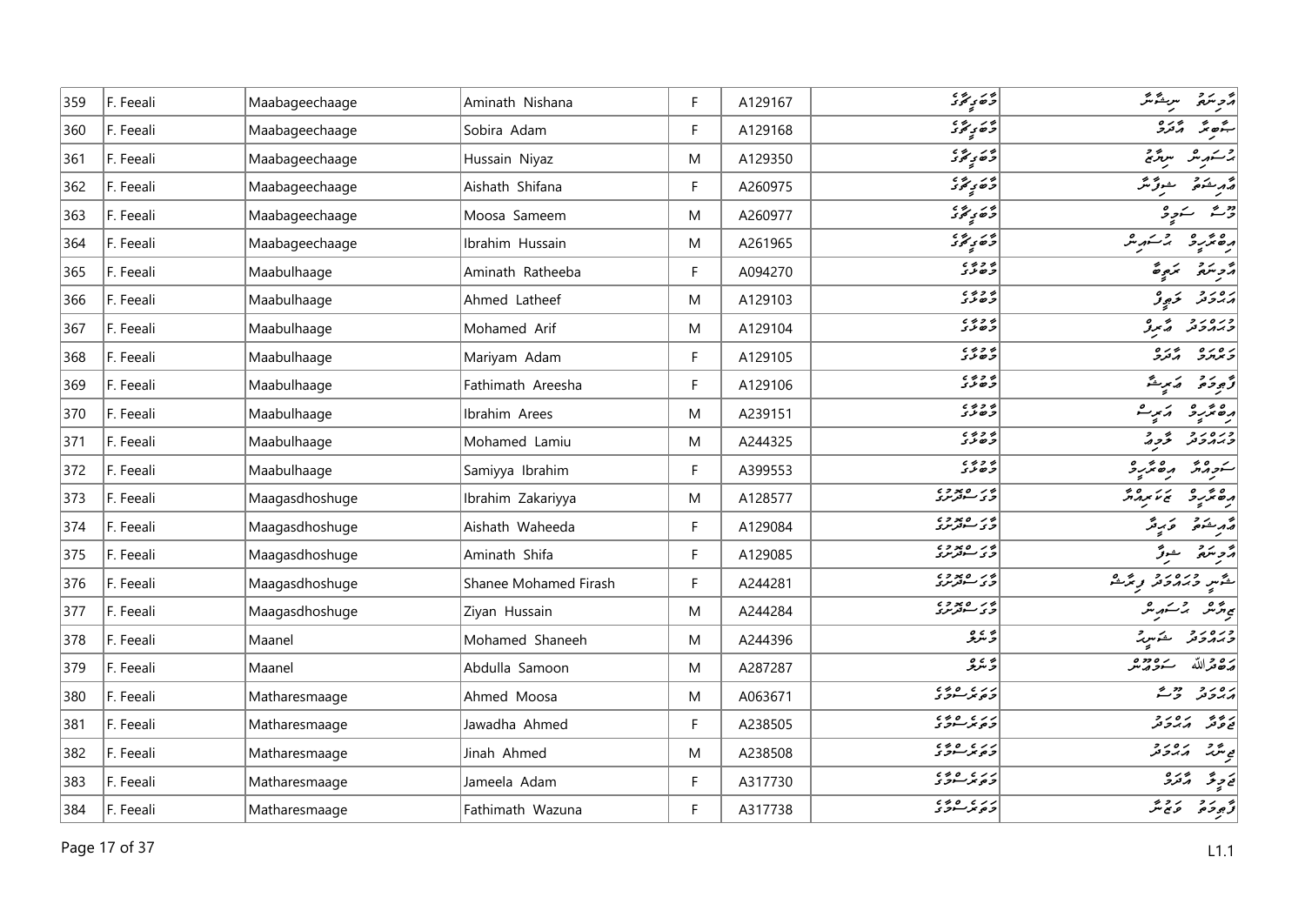| 385 | F. Feeali | Meenaaz         | Ismail Waheed      | M           | A011097 | جريثر                                                                                                                                                                                                                                                 | رەشىھ ھەيىد                                                                                                                                                                                                                     |
|-----|-----------|-----------------|--------------------|-------------|---------|-------------------------------------------------------------------------------------------------------------------------------------------------------------------------------------------------------------------------------------------------------|---------------------------------------------------------------------------------------------------------------------------------------------------------------------------------------------------------------------------------|
| 386 | F. Feeali | Meenaaz         | Fathimath Moosa    | F           | A049414 | جريثر                                                                                                                                                                                                                                                 | و مرد<br>توجو حر                                                                                                                                                                                                                |
| 387 | F. Feeali | Meenaaz         | Aishath Rifaa      | F           | A075873 | جريثر                                                                                                                                                                                                                                                 | بروژ<br>پ <sup>و</sup> مرشومی<br>مرم                                                                                                                                                                                            |
| 388 | F. Feeali | Meenaaz         | Aminath Rifua      | F           | A129279 | حرٍ مُرَّج                                                                                                                                                                                                                                            | أروسكو<br>بروژ                                                                                                                                                                                                                  |
| 389 | F. Feeali | Meenaaz         | Hussain Rifau      | M           | A265449 | حريثرج                                                                                                                                                                                                                                                | برود<br>جر س <sub>ک</sub> ر میں<br>م                                                                                                                                                                                            |
| 390 | F. Feeali | Minivanhiyaa    | Ibrahim Moosa      | M           | A129091 | ە سەھ شرىر<br>سىرىمىسىر                                                                                                                                                                                                                               | ە ھەترىرى<br>برھەترىرى<br>دومثر                                                                                                                                                                                                 |
| 391 | F. Feeali | Minivanhiyaa    | Moosa Ibrahim      | M           | A129139 | ا د سره شریر<br><u>مسر</u> شریر مر                                                                                                                                                                                                                    | $5\sqrt{6}$<br>$7\sqrt{6}$                                                                                                                                                                                                      |
| 392 | F. Feeali | Minivanhiyaa    | Zeeniya Ibrahim    | F           | A129152 | لى سرە ئىرىدىگە<br>مەم                                                                                                                                                                                                                                | ە ھەمرىرى<br>مەھەمرىرى<br>اسم میں<br>تعلیم                                                                                                                                                                                      |
| 393 | F. Feeali | Minivanhiyaa    | Nasheeda Adam      | F           | A129154 | ى <sub>ر س</sub> وڭ شرىرىدىگە<br>مەم                                                                                                                                                                                                                  | ىكرىشونگر<br>ئى<br>پھر ہ<br>مرکز                                                                                                                                                                                                |
| 394 | F. Feeali | Minivanhiyaa    | Ahmed Rasheed      | M           | A259971 | <br>  دېروگېږېد                                                                                                                                                                                                                                       | رەر ئەت ئەھمىدىگر<br>مەركى ئەسىر                                                                                                                                                                                                |
| 395 | F. Feeali | Minivanhiyaa    | Aishath Ibrahim    | F           | A259973 | احە سەھ شرىرىدىگر<br>كەنبە                                                                                                                                                                                                                            | ورشنق رەمۇر                                                                                                                                                                                                                     |
| 396 | F. Feeali | Minivanhiyaa    | Fathimath Leena    | F           | A351058 | ار سەنگەرىدىگە<br>سىزىيەتلىر                                                                                                                                                                                                                          | دًّءٍ حَرَمَ مِيسَر                                                                                                                                                                                                             |
| 397 | F. Feeali | Minivanufa      | Hassan Adam        | M           | A129219 | د سره شمر <sup>و</sup> ژ                                                                                                                                                                                                                              | بزيەشر<br>پە رە<br>مەنىرى                                                                                                                                                                                                       |
| 398 | F. Feeali | Minivanufa      | Aishath Ratheeba   | F           | A129299 | ح <sub>ە مىر</sub> مۇ ئىزىدۇ                                                                                                                                                                                                                          | و د شوځ مر <sub>و</sub> ځ<br>مر                                                                                                                                                                                                 |
| 399 | F. Feeali | Naaress         | Aishath Shaheen    | $\mathsf F$ | A129303 | متزبر ہے                                                                                                                                                                                                                                              | و مشرح شريعه<br>م                                                                                                                                                                                                               |
| 400 | F. Feeali | Naazima Manzil  | Nazima Ali         | F           | A071793 | شرە ئەسرى                                                                                                                                                                                                                                             | شموڅ ځې                                                                                                                                                                                                                         |
| 401 | F. Feeali | Naazima Manzil  | <b>Abdul Nasir</b> | M           | A137926 | شرق كالمربوقر                                                                                                                                                                                                                                         | ره وه شرید د<br>اړه ترو سرب                                                                                                                                                                                                     |
| 402 | F. Feeali | Naazinee Manzil | Sadna Adam         | F           | A129225 | م <i>ىَّتى بېرى</i> خشى بى                                                                                                                                                                                                                            | ے وی مصر ہ<br>سنورس کرترو                                                                                                                                                                                                       |
| 403 | F. Feeali | Naazinee Manzil | Ahmed Zahir        | M           | A129335 | اش <sub>كىم</sub> س <sub>ې</sub> رىگىنىمى قىلىپ قىلىپ ئىشلارنىڭ بول كىلىپ كىلىپ كىلىپ كىلىپ كىلىپ كىلىپ كىلىپ كىلىپ كىلىپ كىلىپ كىلىپ<br>مەنبەلەت كىلىپ كىلىپ كىلىپ كىلىپ كىلىپ كىلىپ كىلىپ كىلىپ كىلىپ كىلىپ كىلىپ كىلىپ كىلىپ كىلىپ كىلىپ كىلىپ كىل | أرورو مجرير                                                                                                                                                                                                                     |
| 404 | F. Feeali | Naazinee Manzil | Ahmed Siraj        | M           | A152904 | م <i>ى</i> تى بېرىخ مىڭ بىر قى                                                                                                                                                                                                                        | ړه رو سوري                                                                                                                                                                                                                      |
| 405 | F. Feeali | Naazinee Manzil | Mohamed Firas      | M           | A263353 | م <i>ىنى بېرىخ</i> ئىرى <i>پى</i>                                                                                                                                                                                                                     | ورەرو پەر                                                                                                                                                                                                                       |
| 406 | F. Feeali | Nadheelaamanzil | Saadhila           | $\mathsf F$ | A129227 | ىئېرىۋۇشى ۋ                                                                                                                                                                                                                                           | سەمەرتى<br>م                                                                                                                                                                                                                    |
| 407 | F. Feeali | Nadheelaamanzil | Shakeela Ali       | F           | A129228 | ﯩ <i>ﺰﯨﭙﺮ ﺋﯘﺭ</i> ﻣﯩﺮ ﯞ                                                                                                                                                                                                                               | ىشكىدۇ.<br>مەس<br>ەتىر                                                                                                                                                                                                          |
| 408 | F. Feeali | Nadheelaamanzil | Ahmed Jaleel       | M           | A153946 | ﯩﺮﯨﺮ ﯘﺭ ﻣﯩﺮﯨ                                                                                                                                                                                                                                          | رەرو ئىچ                                                                                                                                                                                                                        |
| 409 | F. Feeali | Nadheelaamanzil | Aishath Ifaasha    | F           | A244385 | ﯩﺮﯨﺮ ﺋﯘﺭ ﻣﯩﺮﯨ                                                                                                                                                                                                                                         | و د د کار د مورد که در کار در کار در در در در در در کار در در کار در کار در دلکر در دلایل در دلایل در دلایل در<br>در کار دلایل در کار در کار کار در کار دلکر دلکر دلکر دلایل در دلایل دلایل دلایل دلایل دلایل دلایل دلایل دلایل |
| 410 | F. Feeali | Nadheelaamanzil | Asila Ahmed Jaleel | F           | A264252 | ﯩﺮﯨﺮ ﯘﺭ ﻣﯩﺮﯨ                                                                                                                                                                                                                                          | د سرگر درورو در د                                                                                                                                                                                                               |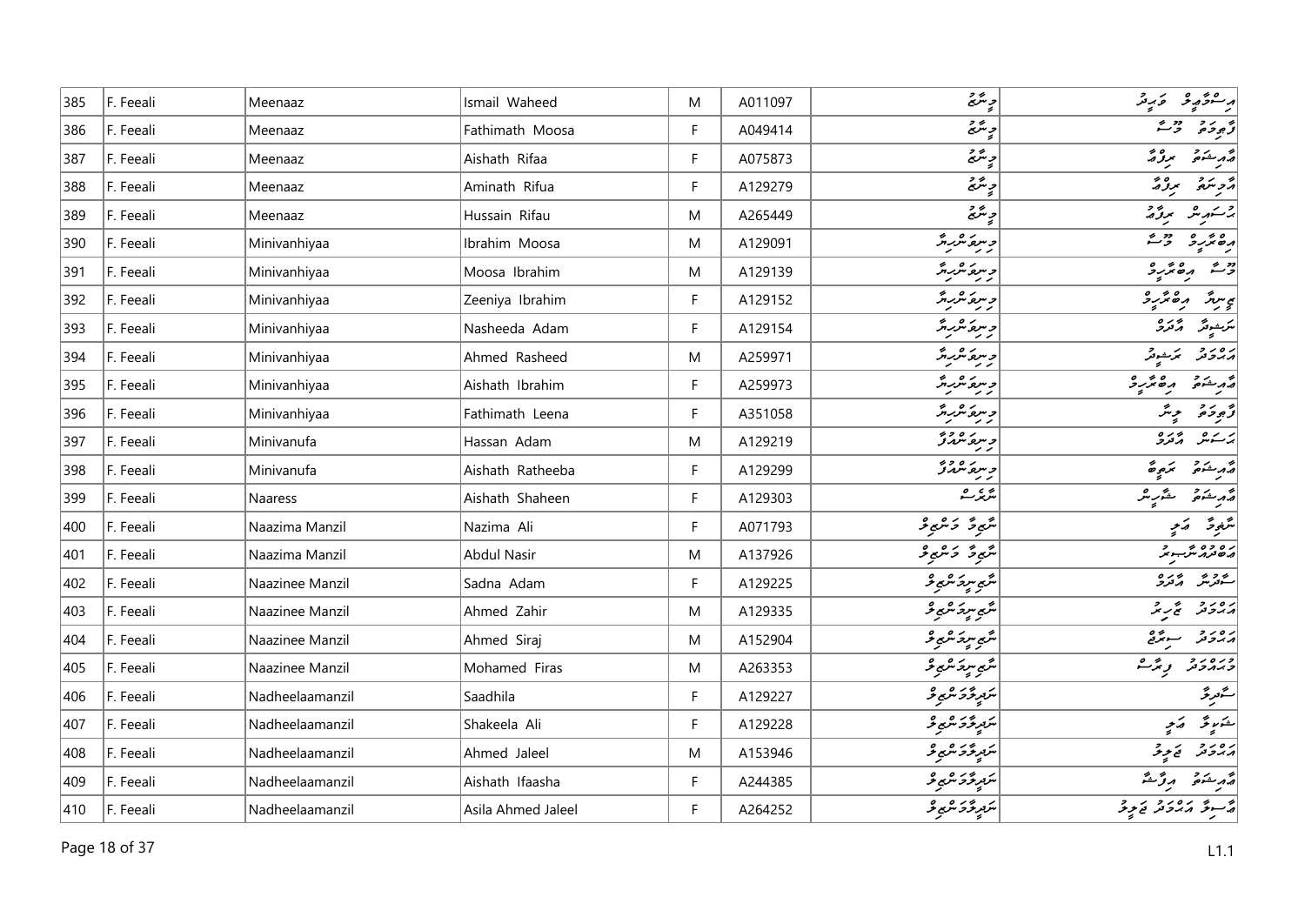| 411 | F. Feeali | Nadheelaamanzil | Mohamed Ahmed    | M  | A264254 | ﯩﺮﯨﺮ ﺋﯘﺭ ﺷﯧ                                     | כנסנכ נסנכ<br>כגמכת הגבת                      |
|-----|-----------|-----------------|------------------|----|---------|-------------------------------------------------|-----------------------------------------------|
| 412 | F. Feeali | Narugis Villa   | Gamariyya Adam   | F  | A035000 | ىئرىز <sub>ىر</sub> سى <sub>مو</sub> ىتى        | ر ئەسرە بۇ<br>ئ<br>پر ہ<br>پرترو              |
| 413 | F. Feeali | Narugis Villa   | Fathimath Ahmed  | F. | A085086 | ىئر <i>پرېمو سىمو</i> ئۇ                        | و ده ده دورو                                  |
| 414 | F. Feeali | Narugis Villa   | Ahmed Ihsaan     | M  | A130387 | ىئرى <sup>تى</sup> ر سىمو قە                    | رەرو مەشكىر                                   |
| 415 | F. Feeali | New Friend      | Yasfa Mohamed    | F. | A122216 | ا <sub>سدومه وه</sub>                           | بر قاد ورەرد                                  |
| 416 | F. Feeali | New Friend      | Mohamed Adam     | M  | A129135 | مرد و ده ه ه<br>مرد و برس                       | وره رو په ره<br><i>وبرم</i> ونر م <i>ې</i> رو |
| 417 | F. Feeali | New Friend      | Athifa Hassan    | F  | A129274 | ا <sub>س</sub> روی <sub>ن</sub> وه<br>سرونر سنه | ە ئۇق ئەسكىلە                                 |
| 418 | F. Feeali | New Friend      | Azzam Mohamed    | M  | A244404 | سرد ويرمره<br>سرو ترس                           | גם כם כגם גב<br>ההגב בגהבת                    |
| 419 | F. Feeali | New Life        | Adam Saeed       | M  | A045615 | ببرمز بخبر ومح                                  | أردره ستهيد                                   |
| 420 | F. Feeali | New Life        | Aminath Rasheeda | F. | A129307 | ببرو مخرو                                       | أثرمني<br>ىمەسىيەتىر                          |
| 421 | F. Feeali | New Life        | Nazeef           | M  | A129309 | ببرمز بخبر ومح                                  | سَعَدٍوٌ                                      |
| 422 | F. Feeali | New Life        | Aishath Simna    | F  | A238473 | سرمز مخرمر و                                    |                                               |
| 423 | F. Feeali | New Life        | Sana Adam Saeed  | F  | A238475 | ببرو مخبرو                                      | سە ئەرەب كەر                                  |
| 424 | F. Feeali | New Life        | Rasha Adam       | F  | A238479 | سرمز خرمر و                                     | برند می<br>برندگان ارتزا <i>ر</i> ه           |
| 425 | F. Feeali | New Star        | Abdulla Rasheed  | M  | A149766 | سرز شقح بر                                      | حرص قرالله تمرشونر                            |
| 426 | F. Feeali | New Star        | Ahmed Rasheed    | M  | A155979 | لسرز شقح بر                                     | ره ر <del>و</del> برشونر<br>درونر برشونر      |
| 427 | F. Feeali | New Star        | Muniathunnufoos  | F  | A261652 | سرز شقح بر                                      | 3 سر 7 مرکز میں میں میں<br>مرکز کو سر سر پر م |
| 428 | F. Feeali | Nishaan         | Mohamed Adam     | M  | A129315 | اسریشمیر<br>بر                                  | وره رو په ره<br><i>وبر</i> روز                |
| 429 | F. Feeali | Nishaan         | Inaz Adam        | M  | A129316 | سرىشەش                                          | أوستنج أوتره                                  |
| 430 | F. Feeali | Nishaan         | Adam Ali         | M  | A129337 | اسریئے<br>کے                                    | أزقرق أتأمج                                   |
| 431 | F. Feeali | Nishaan         | Ahmed Adam       | M  | A129342 | سرىشەشر                                         | ر ہ ر د درہ<br>גرونر گرمر                     |
| 432 | F. Feeali | Nishaan         | Shifa Adam       | F  | A266200 | اسبشده                                          | أخوتش أترفروا                                 |
| 433 | F. Feeali | Niumaa Villa    | Mohamed Ibrahim  | M  | A047405 | سرە ئۇ بۇ                                       | כמחכת תסתיב                                   |
| 434 | F. Feeali | Niumaa Villa    | Aishath Niuma    | F  | A129271 | سرە ئۇ ئەرگە<br>بەر                             |                                               |
| 435 | F. Feeali | Niumaa Villa    | Aminath Wafira   | F. | A129272 | ىرىد ئۇ بۇ                                      | أرمز بترة<br>ۇر ئە                            |
| 436 | F. Feeali | Niumaa Villa    | Ibrahim Rasheed  | M  | A160556 | ىرد ئۇ ئۇ                                       | ەھەردە كەشىھەر<br>مەھەردە كەشىھەر             |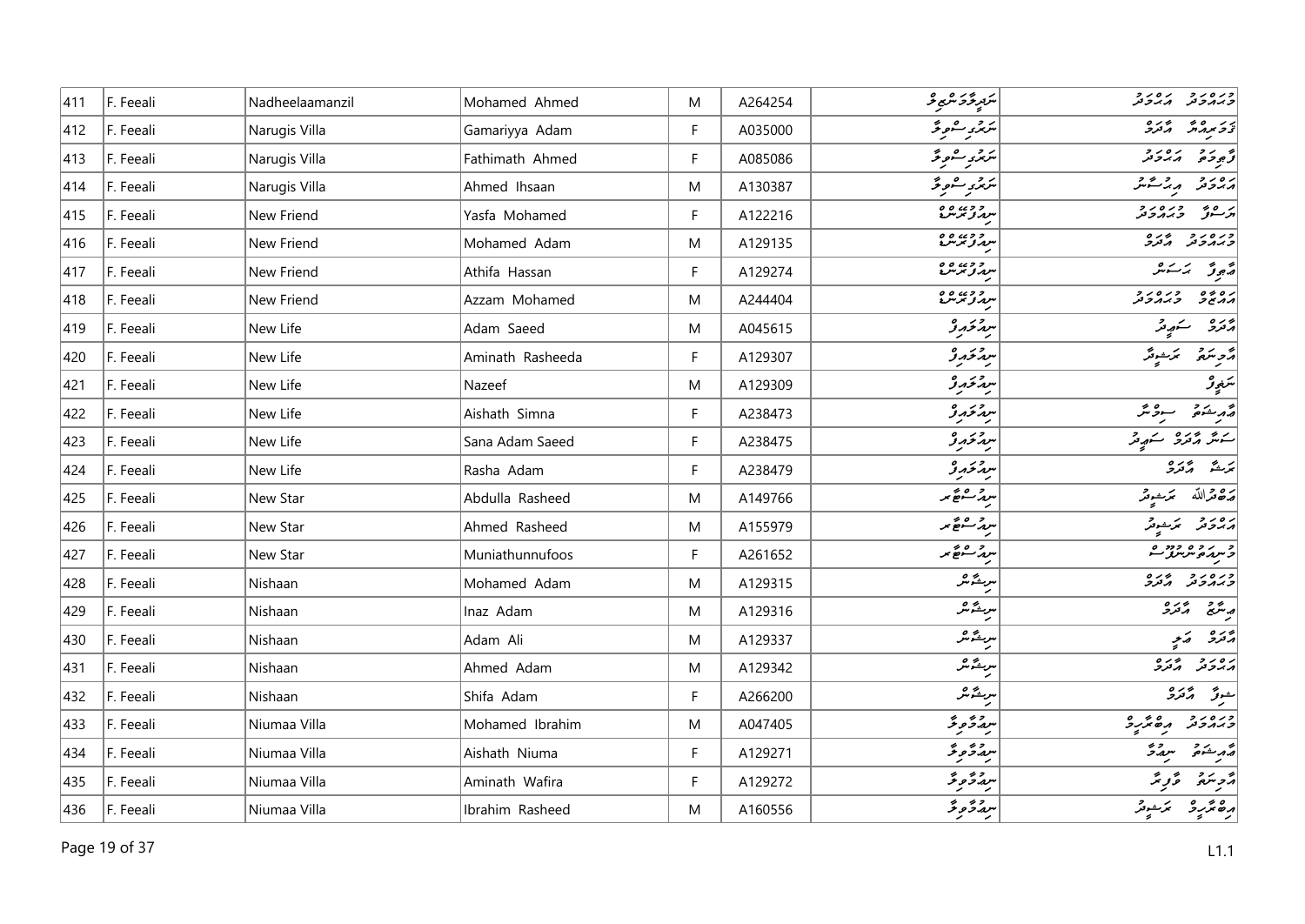| 437 | F. Feeali | Niumaa Villa    | Ahmed Mohamed         | M  | A265455 | البرو محروقر                        | و رە ر د<br>تر پروتر<br>بر 2 د تر<br>م <i>ر</i> بر <del>د</del> تر |
|-----|-----------|-----------------|-----------------------|----|---------|-------------------------------------|--------------------------------------------------------------------|
| 438 | F. Feeali | Niumaa Villa    | Waarisa Mohamed       | F  | A265456 | يبدة ثوقر                           | و ر ه ر و<br>تر پر تر تر<br>ۇ بىر شە                               |
| 439 | F. Feeali | Niumaa Villa    | Wafiyya Mohamed       | F. | A403044 | ىرر ئەگە ئە                         | و ره ر د<br><i>د ب</i> رگرفر<br>ءَ وِ مهڻه                         |
| 440 | F. Feeali | Niyaama         | Nazuha Abdul Rahman   | F. | A122213 | سردگر                               | ر ٥ ٥ ٥ ٥ ٥ ٥ ٠<br>پرې تر پر بر تر س<br>سرچ پژ                     |
| 441 | F. Feeali | Niyaama         | Abdul Rahmaan Ibrahim | Μ  | A129068 | سردر                                | ر ه و ه د ه د ه<br>پره تر بر بر تر س<br>ەھ ترىر 3                  |
| 442 | F. Feeali | Niyaama         | Mohamed Siruhan       | Μ  | A129286 | سرترتر                              | ورەرو سەر <i>و</i> ە<br><i>دىد</i> ەرەتر سە <i>برى</i> گىر         |
| 443 | F. Feeali | Niyaama         | Ahmed Azuhaan         | M  | A129290 | سردگر                               |                                                                    |
| 444 | F. Feeali | Niyaama         | Nazeeha Ali           | F  | A129291 | سردگر                               | سَمِيرٌ - سَمِي                                                    |
| 445 | F. Feeali | Niyaama         | Faruhaan Abdul Rahman | M  | A266854 | سردگر                               | , כדים נסכם נסכם.<br>ציגלית השינה <i>הגב</i> ית                    |
| 446 | F. Feeali | Niyaama         | Azumee Abdul Rahmaan  | M  | A387527 | سرژځ                                | ر ٥ ر ٥ ر ٥ ر ٥ ر<br>پر <i>ه تو پر بر</i> تر س<br> پر چ چ          |
| 447 | F. Feeali | Niyaazaa Rose   | Ahmed Niyaz           | Μ  | A129182 | <br>سرمزیخ ترج                      | גפגב ייטלים                                                        |
| 448 | F. Feeali | Niyaazaa Rose   | Fiyaza Moosa          | F  | A129184 | لبروجي                              | ديو مشر<br>ا پر پژمځ<br>ا                                          |
| 449 | F. Feeali | Niyaazaa Rose   | Gamariyyath Mohamed   | F. | A129185 | سر پر دی ه<br>سرچی تعریج            | גנ החיי כנסנים                                                     |
| 450 | F. Feeali | Niyaazaa Rose   | Aishath Niyaza        | F  | A129186 | سروشي                               | أشهر شدة المسترجم                                                  |
| 451 | F. Feeali | Niyaazaa Rose   | Aminath Ziyada        | F  | A129187 | البروجي                             | أأروسكم بمحافظ                                                     |
| 452 | F. Feeali | Niyaazaa Rose   | Fathmath Niyama       | F  | A132910 | استرجع                              | توجوده سرمزة                                                       |
| 453 | F. Feeali | Niyaazaa Rose   | Moosa Abdul Rahman    | Μ  | A262831 | البروجي                             |                                                                    |
| 454 | F. Feeali | No Chance       | Mohamed Anees         | M  | A228520 | <i>نىر پۇ</i> يرىگە                 | دره در در پره                                                      |
| 455 | F. Feeali | No Chance       | Ahmed Unaish          | M  | A263340 | مىرىمۇ بىر <u>م</u>                 | رەرد دىكرىش                                                        |
| 456 | F. Feeali | Nooraanee Villa | Mohamed Nasir         | M  | A122467 | يز پژ <sub>سوم</sub> و څه           | ورەرو شەر                                                          |
| 457 | F. Feeali | Nooraanee Villa | Azra Adam             | F  | A129111 | يژبر سره م <sup>ح</sup> ر           | ره به په ده<br>مدنونگر مرکزو                                       |
| 458 | F. Feeali | Nooraanee Villa | Aminath Shiura        | F  | A238514 | يزېژ <sub>مبرو</sub> ئ <sup>و</sup> | أترجر سترتبر                                                       |
| 459 | F. Feeali | Nooraanee Villa | Naajilaa Mohamed      | F  | A238516 | بىز ئەسرە ئە<br>ئىسرىيە             | شَعِرَ تَحْدَمُ وَرَوْرَ                                           |
| 460 | F. Feeali | Nooraanee Villa | Majidha Mohamed       | F. | A238519 | يزى<br>سرىگە بىرە بىر               | قَرْمٍ مَّرْ<br>ورەر د<br><i>دى</i> رمەتر                          |
| 461 | F. Feeali | Nooraanee Villa | Samee Abdul Nasir     | Μ  | A238522 | <br> تر ټر سره څه                   | ستجمج<br>ره وه شرحه<br>پره ترور سرجو بر                            |
| 462 | F. Feeali | Nooraanee Villa | Ahmed Aiman           | Μ  | A238524 | لىرىمە بىرى<br>مەسىم                | גפני הגבית                                                         |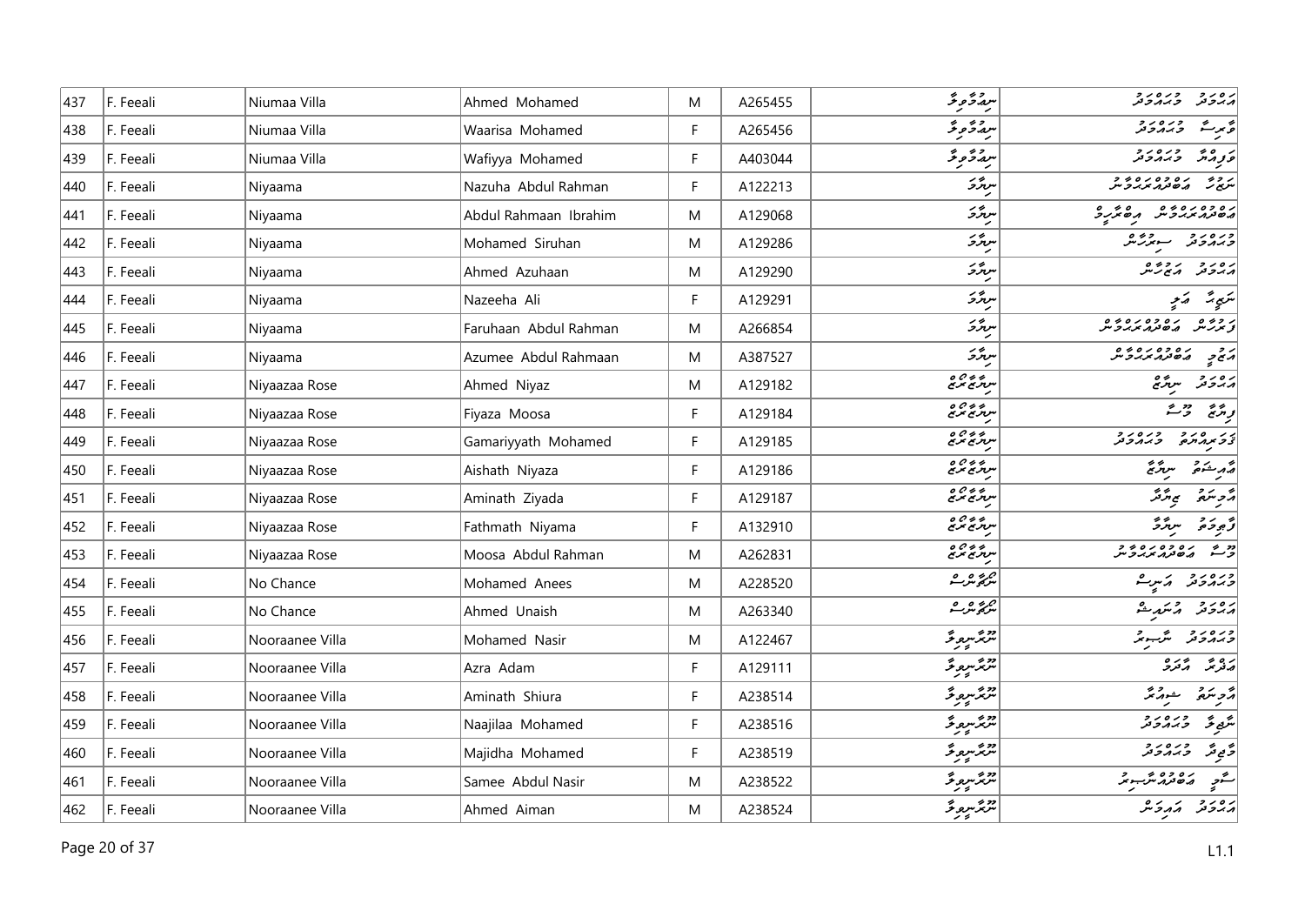| 463 | F. Feeali | Nooraanee Villa | Afaa Mohamed       | F  | A244302 | يزىز يېرو ئ <sup>ې</sup> ر         | ر و دره رو<br>دکل تربر د تر                       |
|-----|-----------|-----------------|--------------------|----|---------|------------------------------------|---------------------------------------------------|
| 464 | F. Feeali | Nooraaneemaa    | <b>Abdul Nasir</b> | M  | A046101 | ترپڑ ہر دی                         | رە دە بۇ بەر<br>مەھەرمەترىبىرىر                   |
| 465 | F. Feeali | Noovilaage      | Aminath Fazeela    | F. | A129311 | دو په په<br>سر <sub>گو</sub> بو د  | ړٌ پر سَرَهُ کَ کَمِ پَر                          |
| 466 | F. Feeali | Noovilaage      | Fathimath Fazla    | F  | A129312 | دد پر پر<br>سر <sub>گر</sub> بر    | و مرد د<br>تر مرد مر<br>ۇ ئەڭ                     |
| 467 | F. Feeali | Noovilaage      | Zulaikha Moosa     | F  | A129313 | دد په په<br>سرعو تر د              | چ ئۇ بەر <sup>3</sup><br>د پيشه                   |
| 468 | F. Feeali | Noovilaage      | Aishath Nazla      | F  | A130388 | دو پر پر<br>متر <sub>فع</sub> ر پر | ۇپرىشكى ئىركا ئ                                   |
| 469 | F. Feeali | Noovilaage      | Naif Ahmed         | M  | A244411 | دو پر پر<br>متر <sub>فع</sub> ر پر | شمرق مترحمته                                      |
| 470 | F. Feeali | Noovilaage      | Mohamed Moosa      | M  | A266893 | دد<br>متره مرد                     | وره دو دور                                        |
| 471 | F. Feeali | Noovilaage      | Shuaib Moosa       | M  | A266894 | دو په په<br>سرچ مر                 | يشمهره<br>دريجه                                   |
| 472 | F. Feeali | Noovilaage      | Naail Ahmed        | M  | A391858 | دد پر پر<br>سر <sub>گر</sub> بر    | شرو مەددىر                                        |
| 473 | F. Feeali | Noright Villa   | Ahmed Zameer       | M  | A046280 | شرىئىر <u>ھ</u> و ئ <sup>ۇ</sup>   | د د د د سکوپر                                     |
| 474 | F. Feeali | Noright Villa   | Zahra Idrees       | F  | A129143 | ترىئەرغورگ                         | اير جي په مر <sub>م</sub> ر موسي <i>ر ه</i>       |
| 475 | F. Feeali | Noright Villa   | Mohamed Zameer     | M  | A260626 | تزير بزعر عجموقر                   | ورەرو ئىچ                                         |
| 476 | F. Feeali | Noright Villa   | Abdulla Zameer     | M  | A260633 | ترىئەرغور                          | أرة فرالله يحرج يحمد                              |
| 477 | F. Feeali | Orchid Villa    | Muna Ibrahim       | F  | A085101 | وسوء وقر                           | دیگر مرگ محرک                                     |
| 478 | F. Feeali | Penzeemaage     | Moosa Jaleel       | M  | A129246 | ې مربح ئ <sup>ې</sup> په           |                                                   |
| 479 | F. Feeali | Penzeemaage     | Aishath Sameema    | F  | A129281 | ې مر <sub>مو</sub> ځ ی             | ۇ مەشەھ<br>مەرىشەھ<br>سەرچ                        |
| 480 | F. Feeali | Penzeemaage     | Ajwadh Moosa       | M  | A244413 | ئۇنترىپو ئەتر                      | پر 2 ر ح<br>پر تع حر تعر                          |
| 481 | F. Feeali | Penzeemaage     | Jailam Moosa       | M  | A266898 | ئۇيتى <sub>م</sub> ىچە ئە          | دين مشر<br>ئے <sub>مر</sub> تزو                   |
| 482 | F. Feeali | Penzeemaage     | Saajidha Moosa     | F  | A266899 | ئۇنترىپو ئەتر                      | ديو مشر<br>سەھ <sub>ى</sub> قر                    |
| 483 | F. Feeali | Penzeemaage     | Aminath Zuhaira    | F  | A360090 | ئۇنترىپو ئەتر                      | أأدبتهم للمناديم                                  |
| 484 | F. Feeali | Rahumathu Ufaa  | Adam Shareef       | M  | A107040 | ر ور و و و<br>بررو موړنۍ           | پە رە<br>مەنىرى<br>ے موثر                         |
| 485 | F. Feeali | Rahumathu Ufaa  | Aishath Rasheeda   | F  | A129193 | ر ور و و و<br>بررو موړنۍ           | پ <sup>و</sup> مرشوحو<br>م<br>ىكەپ ئەيەتىگە<br>ئە |
| 486 | F. Feeali | Rahumathu Ufaa  | Fathimath Nishara  | F. | A129354 | ر و ر و و و<br>بر ر ر ه د تر       | ۇ بورۇ سرىقىدىگە<br>كىسىمىسىسىز                   |
| 487 | F. Feeali | Rahumathu Ufaa  | Nabeela Adam       | F  | A262404 | ر ور و و ه<br>برروه د تو           | سرّە ئىچ<br>پر ہ<br>مرکز                          |
| 488 | F. Feeali | Rahumathu Ufaa  | Nadha Adam         | F  | A262405 | ر ور و و ه<br>برروه د تو           | بری پروه<br>سرتر پرترو                            |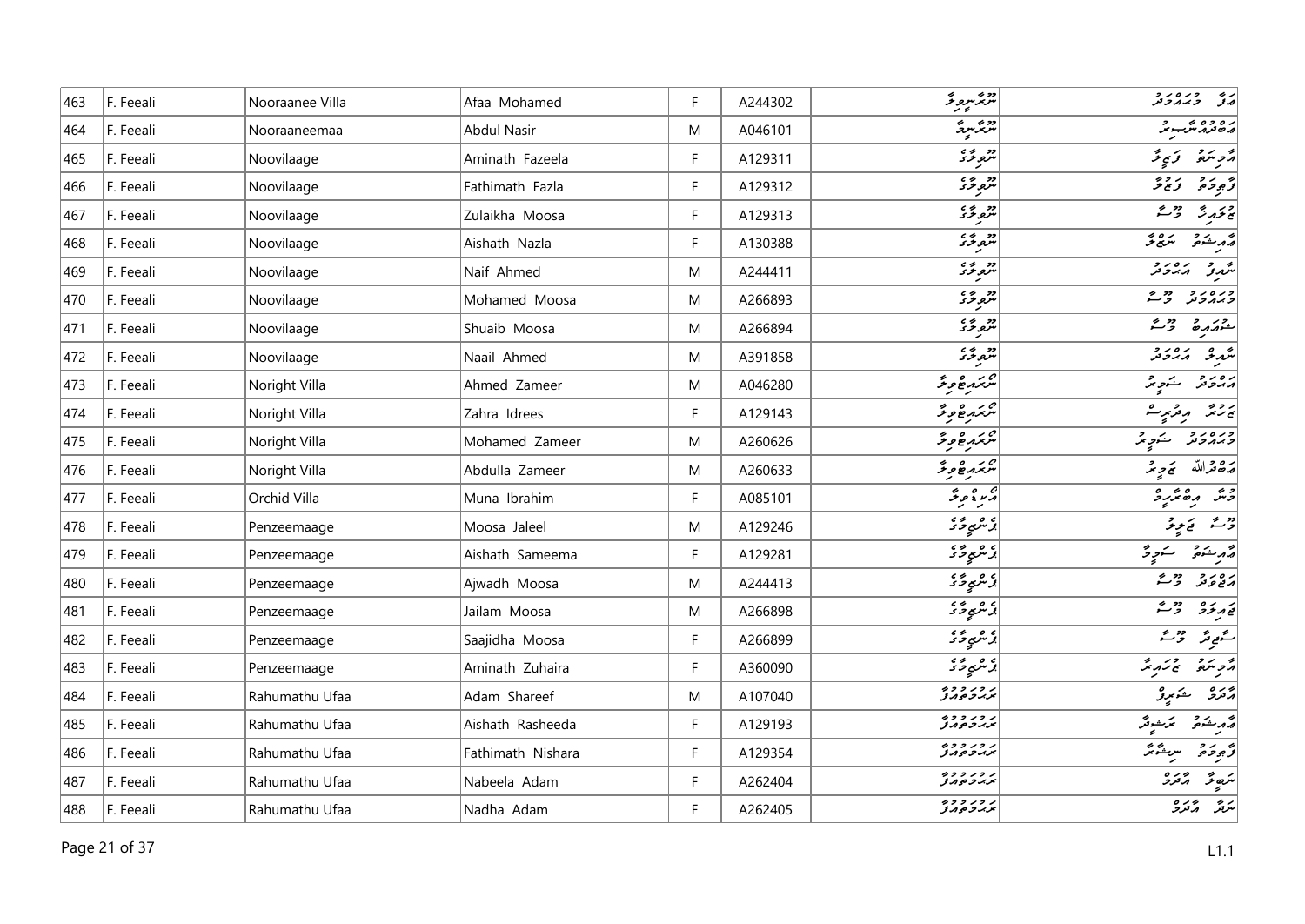| 489 | F. Feeali | Raiyvilaage    | Abdulla Fahmee     | M | A106272 | ره<br>بر <sub>گ</sub> ورځۍ         | أرة قرالله وترحي                                                                                                                                           |
|-----|-----------|----------------|--------------------|---|---------|------------------------------------|------------------------------------------------------------------------------------------------------------------------------------------------------------|
| 490 | F. Feeali | Raiyvilaage    | Faaiza Ali         | F | A129220 | ىر <i>ھ</i><br>ئىر ھومۇ ئى         | $\begin{array}{cc} \mathcal{L}_{\mathcal{A}} & \mathcal{E}_{\mathcal{A}} \mathcal{I} \\ \mathcal{I}_{\mathcal{A}} & \mathcal{I}_{\mathcal{A}} \end{array}$ |
| 491 | F. Feeali | Raiyvilaage    | Aishath Shaziyya   | F | A129221 | ره<br>بر <sub>گ</sub> ورځۍ         |                                                                                                                                                            |
| 492 | F. Feeali | Raiyvilaage    | Hassan Ali         | M | A129338 | برە و ڈی                           | يَرْسَمْشُ أَيْرِ إِ                                                                                                                                       |
| 493 | F. Feeali | Raiyvilaage    | Maasa Abdulla      | F | A244378 | ره<br>بر <sub>گ</sub> ورځۍ         | 3- مَةَ مَراللّه                                                                                                                                           |
| 494 | F. Feeali | Raiyvilaage    | Ahmed Sahumee      | M | A263312 | ره<br>مر <sub>گ</sub> وعو څر       | ړه رو کرو <sub>چ</sub>                                                                                                                                     |
| 495 | F. Feeali | Raiyvilaage    | Zeenath Hassan     | F | A263314 | ره<br>بر <sub>گ</sub> ورځۍ         | يې ئىرق ئەسكەنلىر                                                                                                                                          |
| 496 | F. Feeali | Raiyvilaage    | Saaidha Hassan     | F | A263315 | ره<br>بر <sub>گ</sub> ورځۍ         | گىرىگە كەسكىل                                                                                                                                              |
| 497 | F. Feeali | Randhoadhi     | Abdulla Rasheed    | M | A129295 | برەم                               | مَدْ مَدَّاللَّهُ مَرَسْوِمْر                                                                                                                              |
| 498 | F. Feeali | Randhoadhi     | Aminath Dhunya     | F | A129296 | برەم                               | أأدحر المترجم فرسمائر                                                                                                                                      |
| 499 | F. Feeali | Randhoadhi     | Ahmed Rasheed      | M | A129298 | برەج                               | رەر دىكىشىش                                                                                                                                                |
| 500 | F. Feeali | Randhoadhi     | Mohamed Saeed Adam | M | A152705 | ۔<br> تحریفر میر                   | ورەر و سەرتىر مەدرە                                                                                                                                        |
| 501 | F. Feeali | Randhoadhi     | Ibrahim Rasheed    | M | A266184 | برءجو                              | رەتزىر ترىنوتر                                                                                                                                             |
| 502 | F. Feeali | Rankokaa Villa | Mohamed Rameez     | M | A068308 | رەبىر ئ <sub>ەر</sub> ئە           | وره رو دره<br>د <i>پرون</i> د نړ <i>و</i> نځ                                                                                                               |
| 503 | F. Feeali | Rankokaa Villa | Ibrahim Adam       | M | A096802 | ىر ەبىر ئ <sub>ەھم</sub> ۇ         | رە ئرىر ئەرە                                                                                                                                               |
| 504 | F. Feeali | Rankokaa Villa | Fathimath Firasha  | F | A129264 | <br>  بر مويو موه عرض              | قرموخو وبتنش                                                                                                                                               |
| 505 | F. Feeali | Rankokaa Villa | Hawwa Asifa        | F | A129265 | ر ەبىر ب <sub>ە ھ</sub> ۇ          | رەپە ئەسىرى                                                                                                                                                |
| 506 | F. Feeali | Rankokaa Villa | Aneesa Adam        | F | A129266 | ر ۶ بیر بر محر<br>مرسر بر مرمو محر | أرسرت أردره                                                                                                                                                |
| 507 | F. Feeali | Rasthaa        | Mohamed Shifaau    | M | A053279 | پۇ رەپچ                            | <i>בג</i> הבנה לקב                                                                                                                                         |
| 508 | F. Feeali | Rasthaa        | Aazim Mohamed      | M | A266901 | پۇ رەپچ                            | و رە ر د<br>تر پر پر تر<br>وحمي فر                                                                                                                         |
| 509 | F. Feeali | Rasthaa        | Shazna Mohamed     | F | A328112 | پڑے پڑ                             | ے میں حدہ دور<br>شخص حد محدوقر                                                                                                                             |
| 510 | F. Feeali | Rasthaa        | Azim Mohamed       | M | A405995 | پر ٥ پر<br>مرسو                    | و رە ر د<br>تر پروتر<br>وحمي وح                                                                                                                            |
| 511 | F. Feeali | Raziyya Manzil | Mohamed Iqbaal     | M | A129343 | ىرىنىدۇ ئەمرى                      | ورەر دەپە ھەم<br><i>دىد</i> ىرى مەنى                                                                                                                       |
| 512 | F. Feeali | Red Rose       | Aneema             | F | A129113 | ، ە ە مەر<br>موبۇ ئىرىسە           | ەسىرچ                                                                                                                                                      |
| 513 | F. Feeali | Red Rose       | Abdulla Sanoon     | M | A129213 | ، ە ە مەر ھ                        | بر25 ألله<br>سەمىرىگر                                                                                                                                      |
| 514 | F. Feeali | Remsis         | Zoona Easa         | F | A077356 | بمروسبه                            | چین پرت                                                                                                                                                    |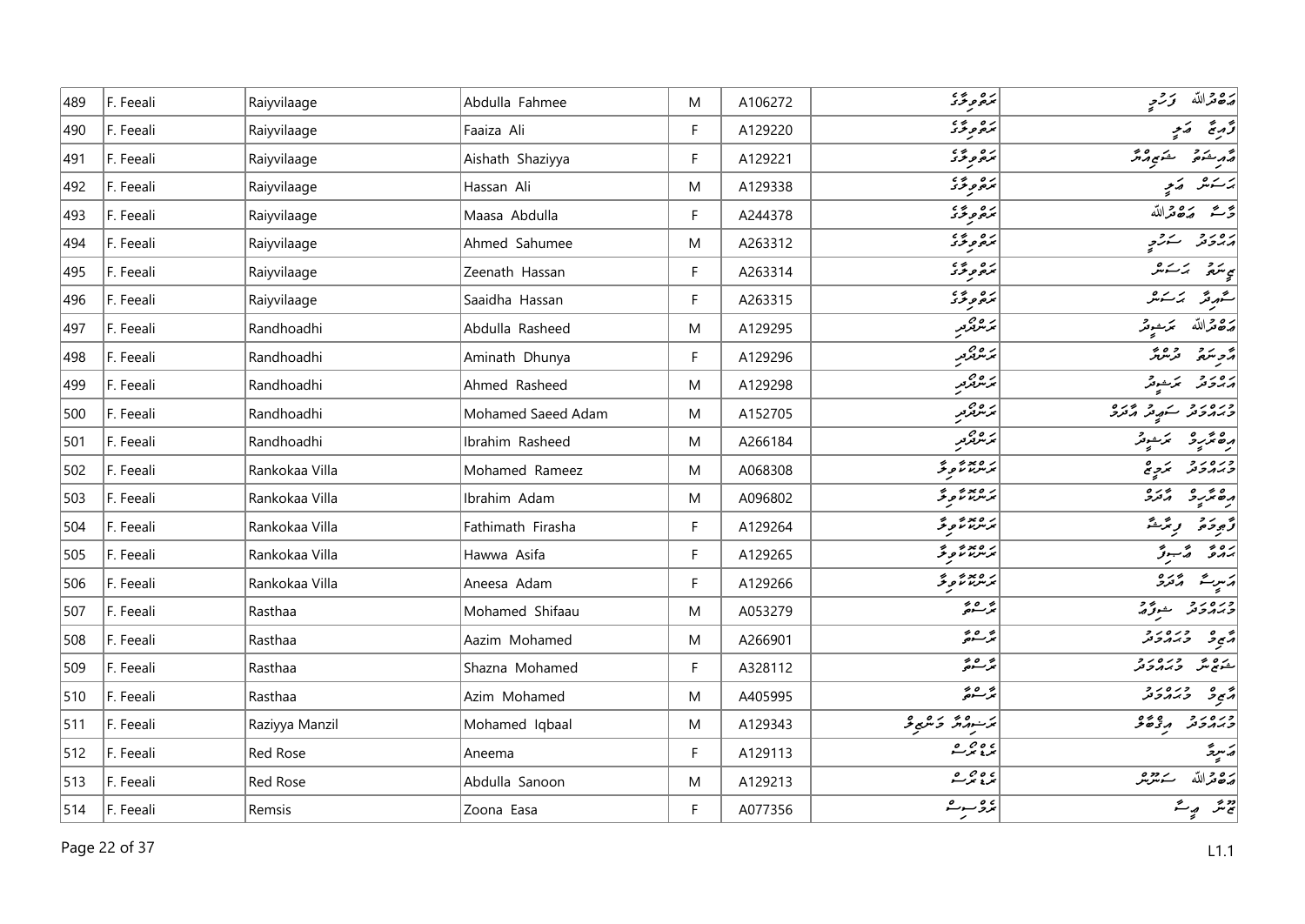| 515 | F. Feeali | Remsis          | Shifra Easa Ali       | F         | A244399 | پروسه م                             | جوړ پر شمر                      |
|-----|-----------|-----------------|-----------------------|-----------|---------|-------------------------------------|---------------------------------|
| 516 | F. Feeali | Remsis          | Ahmed Thoif           | M         | A244400 | پروسه م                             |                                 |
| 517 | F. Feeali | Remsis          | Zuhura Idhrees        | F         | A264764 | ئۇۋسەيھ                             | ەر ئەر ئەر ئەر ئە               |
| 518 | F. Feeali | Remsis          | Easa Ali              | M         | A264768 | پروسه م                             |                                 |
| 519 | F. Feeali | Remsis          | Thoha Silveen         | M         | A264770 | ئۇر سىزىشە                          |                                 |
| 520 | F. Feeali | Remsis          | Ahmed Fahumee         | M         | A264772 | بمرمح سبرم                          | برەر ترزىي                      |
| 521 | F. Feeali | Remsis          | Najathu Easa          | F         | A264781 | ئەۋسەيھ                             | ىردە دېرىشە<br>سىنجامۇ          |
| 522 | F. Feeali | Remsis          | Najula Easa           | F         | A264783 | بمرمح سبرم                          | يَرَوْعُ - مِيْ يَدُّ           |
| 523 | F. Feeali | Remsis          | Mohamed Rafeeu        | ${\sf M}$ | A264789 | ئۇۋسەيھ                             | ور ه ر د پر د<br>د بر برو بر بر |
| 524 | F. Feeali | Reyva Villa     | Mohamed Fareed        | M         | A078669 | مرد و قر                            | ورەرو كەرو                      |
| 525 | F. Feeali | Reyva Villa     | Naseema Moosa         | F         | A097694 | مره عرقته                           | يرسو څخه د مخله مخل             |
| 526 | F. Feeali | Reyva Villa     | Fathimath Hassan      | F         | A129268 | مره عرقته                           | أوالمحتج وأرامينهم              |
| 527 | F. Feeali | Reyva Villa     | Mariyam Hassan        | F         | A263776 | يمزوجر                              | ويوره برسكر                     |
| 528 | F. Feeali | Reyva Villa     | Ahmed Fareed          | M         | A263777 | مره عرقر                            | أرورو كبرو                      |
| 529 | F. Feeali | Reyva Villa     | Khadeeja Hassan       | F         | A263779 | مرە ئۇ                              | زَمِرِيحَ   بَرَسَرْسُ          |
| 530 | F. Feeali | Rihiveli        | Abida Ibrahim         | F         | A129319 | بررء و<br>مرگ                       | مُعِنَّرٌ مِعْتَبِ              |
| 531 | F. Feeali | Rihiveli        | Mohamed Risvan        | ${\sf M}$ | A287225 | ىررى بو<br>ئرىر ئىر                 | ورەرو برىمۇش                    |
| 532 | F. Feeali | Rihiveli        | Abdhulla Nadheem      | M         | A296360 | ىررى<br>مەر                         | رە داللە سەرد                   |
| 533 | F. Feeali | Rihiveli        | Ahmed Visal           | M         | A329928 | بورځ و<br>مرک                       | رەر دەر ئۇ                      |
| 534 | F. Feeali | Rihivilaa       | Khadeeja Moosa        | F         | A129329 | ابرره و گر<br><u>سب ر</u>           | زَمِرِجٌ صَحْبٌ                 |
| 535 | F. Feeali | Rihivilaa       | Abdul Rasheed Ibrahim | ${\sf M}$ | A129330 | ا برر و قر<br><u>مر</u> ر           | גם כם גבילה הסתיק               |
| 536 | F. Feeali | Rihivilaa       | Fathimath Aroosha     | F         | A129331 | ا پررونژ<br><u>- - - -</u>          | توجوحه وجميعة                   |
| 537 | F. Feeali | Roashanee Villa | Razeena Moosa         | F         | A040377 | م<br>مۇھۇمبرى <i>م</i> ىر           | يرىپە ئىر قارىسىگە              |
| 538 | F. Feeali | Roashanee Villa | Abdul Kareem Easa     | ${\sf M}$ | A040378 | ىرىشەس <sub>رىم</sub> وگە<br>مەسىمە | ره ده در په د                   |
| 539 | F. Feeali | Roashanee Villa | Samiya Abdul Kareem   | F         | A062604 | ئۇيغە مىرچە ئە                      | مشوش رە دەرىرە                  |
| 540 | F. Feeali | Roashanee Villa | Saaid Abdulla Hameed  | ${\sf M}$ | A244365 | ئۇينىدىيەتىرى<br>                   | ستمریز ره مقرالله بردیز         |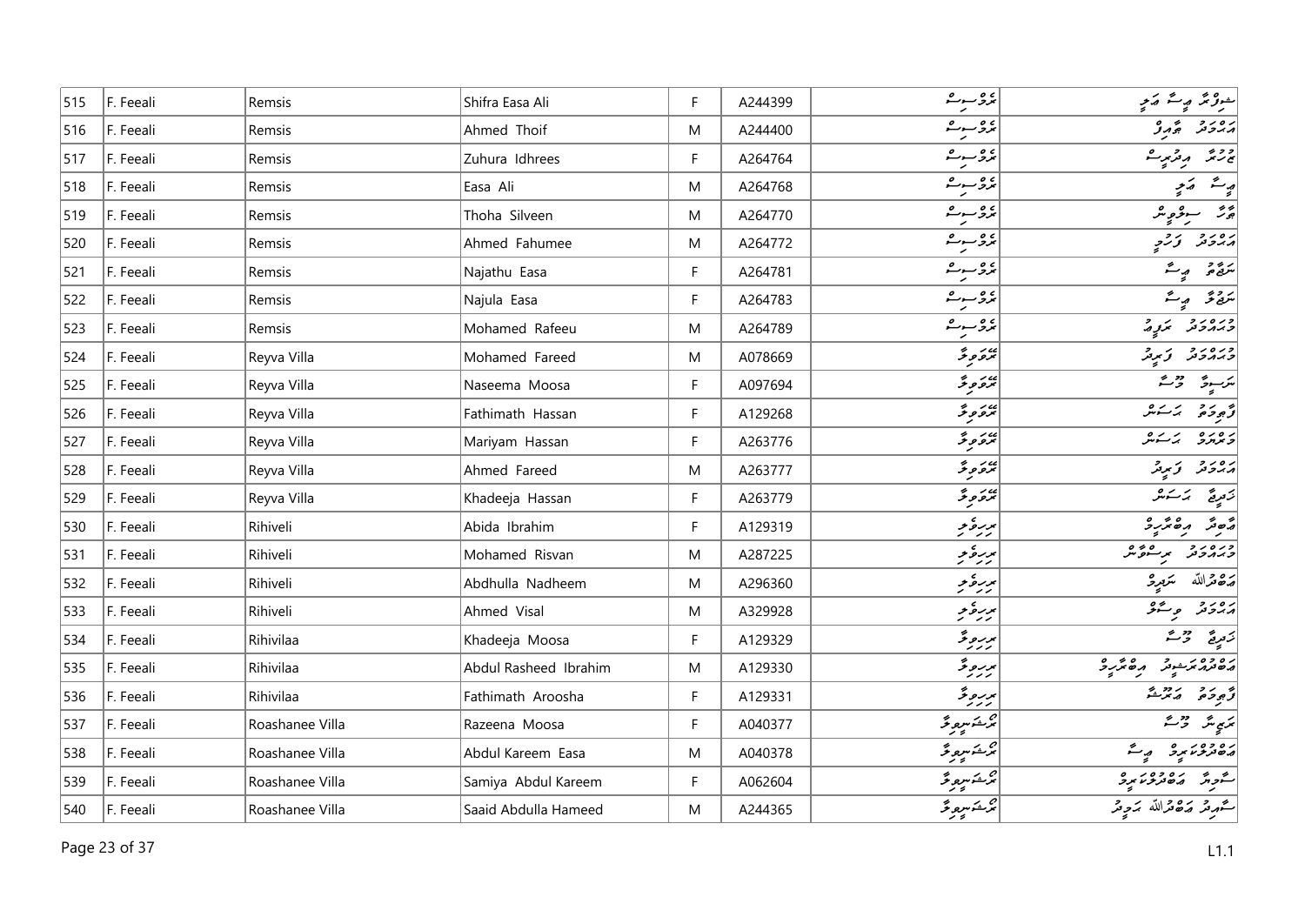| 541 | F. Feeali | Roashanee Villa | Saajid Abdulla Hameed  | ${\sf M}$ | A261981 | ئۇينۇ <sub>سرە ئ<sup>ۇ</sup></sub> | ستحير رَحْمَدْاللّه بَرْدٍ مِرْ                                                                                |
|-----|-----------|-----------------|------------------------|-----------|---------|------------------------------------|----------------------------------------------------------------------------------------------------------------|
| 542 | F. Feeali | Roashanee Villa | Saaidha Abdulla Hameed | F         | A261989 | ئۇيغە يېر <u>و ۋ</u>               | شَهرِ مَدْ مَدْ مِنْ اللّهِ مَدْ مِنْ                                                                          |
| 543 | F. Feeali | Roashaneege     | Fauziyya Ibrahim       | F         | A129071 | ئۇيغۇمىيە ئە<br>                   | נגיות הסתוכ                                                                                                    |
| 544 | F. Feeali | Roashaneege     | Ibrahim Abdul Rahman   | M         | A129072 | ئۇيغۇمىيە ئە<br>                   | ره وه ره د ه<br>پره تر پر پر تر س<br>ە ھەترىر <sup>ە</sup>                                                     |
| 545 | F. Feeali | Roashaneege     | Fathimath Fazeema      | F         | A129074 | ئۇيغۇمىيو ئە                       | توجوخته تري څ                                                                                                  |
| 546 | F. Feeali | Roashaneege     | Aishath Rasheeda       | F         | A129075 | لترينة مبرئة                       | لأرشكم كمرشوقر                                                                                                 |
| 547 | F. Feeali | Roashaneege     | Aminath Shafa          | F         | A228473 | ئۇيغۇمىيە ئە<br>                   | أأترسكم فسأر                                                                                                   |
| 548 | F. Feeali | Roashaneege     | Maumoon Ibrahim        | ${\sf M}$ | A228477 | ترىشەسرىگە                         | وە ئۆرۈ<br>ر دود ه<br><i>د</i> در س                                                                            |
| 549 | F. Feeali | Roashaneege     | Suha Ibrahim           | F         | A244266 | ترڪسري                             | برە ئۈرۈ<br>ستەپىر                                                                                             |
| 550 | F. Feeali | Sameema Manzil  | Ibrahim Rafahu         | M         | A356583 | سە <sub>ۋ</sub> ۇ ئەھمىي ئى        | ەرھەترىر <i>3</i><br>برڈز                                                                                      |
| 551 | F. Feeali | Sara Manzil     | Mohamed Rasheed        | M         | A086351 | شەر ئەر مەر يە ئى                  | ورەرو كەنبەتر                                                                                                  |
| 552 | F. Feeali | Sara Manzil     | Ahmed Shaheem          | M         | A129155 | <i>گەنگەد تىرى</i> ر               | أرەر ئىرگى ئىشتىر ئىلىمىتى ئىلىمىتى ئىستان ئىلان ئىلان ئىلان ئىلان ئىلان ئىلان ئىلان ئىلان ئىلان ئىلان ئىلان ئ |
| 553 | F. Feeali | Sara Manzil     | Moosa Shaheem          | M         | A129156 | <i>گەنگۈچىرى بى</i>                | ده شرد و                                                                                                       |
| 554 | F. Feeali | Sara Manzil     | Nahida Adam            | F         | A129157 | <i>گەنگەد نىرىنى</i> بى            | متزبر قتر<br>پر ہ<br>مرکز                                                                                      |
| 555 | F. Feeali | Sara Manzil     | Ibrahim Rafaah         | M         | A254938 | <i>گەنگەد ش</i> ېرى                | ەر ھەتمەر 2<br>ر<br>بروٌر                                                                                      |
| 556 | F. Feeali | Sara Manzil     | Aishath Sama           | F         | A260978 | <u>شمر د عربو د</u>                | ۇرمىشقى سىۋ                                                                                                    |
| 557 | F. Feeali | Sara Manzil     | Saaraa Mohamed         | F         | A260979 | <i>ے پڑ ئ</i> ے پائی               | ستمبر<br>و ر ه ر و<br>تر پر ژ تر                                                                               |
| 558 | F. Feeali | Sara Manzil     | Aminath Sama           | F.        | A366530 | <u>شويره پوځو</u>                  | ړ په سره ک                                                                                                     |
| 559 | F. Feeali | Seema Villa     | Siyama Ibrahim         | F         | A129244 | سوۋە ئە                            | ە ھەترىرى<br>سەدگر                                                                                             |
| 560 | F. Feeali | Seema Villa     | Fathimath Ilma         | F         | A228557 | سەۋە <sub>ۋ</sub> ۇ                | و مر د<br>تر مور مو<br>ەر بۇرى                                                                                 |
| 561 | F. Feeali | Shaadhee Villa  | Sahila Idrees          | F         | A070654 | ىشەرە ۋ<br>م                       | شريحه<br>ەر قرىبە بە                                                                                           |
| 562 | F. Feeali | Shaadhee Villa  | Idrees Ibrahim         | M         | A070655 | ىشەرەتر<br>ئ                       | ە ھەمگەر 2<br>رەھمگەر<br> <br>  پروژیو گ                                                                       |
| 563 | F. Feeali | Shaadhee Villa  | Shadiya Idrees         | F         | A074864 | ىشەرە ئۇ<br>ئ                      | شەھرەتر<br>س<br>ىر تۈپرىشە<br>س                                                                                |
| 564 | F. Feeali | Shaadhee Villa  | Naseema Ibrahim        | F         | A093379 | ىشەرەپ<br>ئىسىمىتىر                | ڔۿؠٞڔۯ<br>ىئەسىدۇ                                                                                              |
| 565 | F. Feeali | Shaadhee Villa  | Mohamed Nashid         | M         | A129341 | ے دورو تھ<br>مشتموں                | و ره ر د<br><i>و پر</i> پر تر<br>سٌرشوترٌ                                                                      |
| 566 | F. Feeali | Sheereen Villa  | Mohamed Shafeeu        | ${\sf M}$ | A101449 | ىنېدىر مى <i>ڭرى</i> گە            | ورەرو شۆپە                                                                                                     |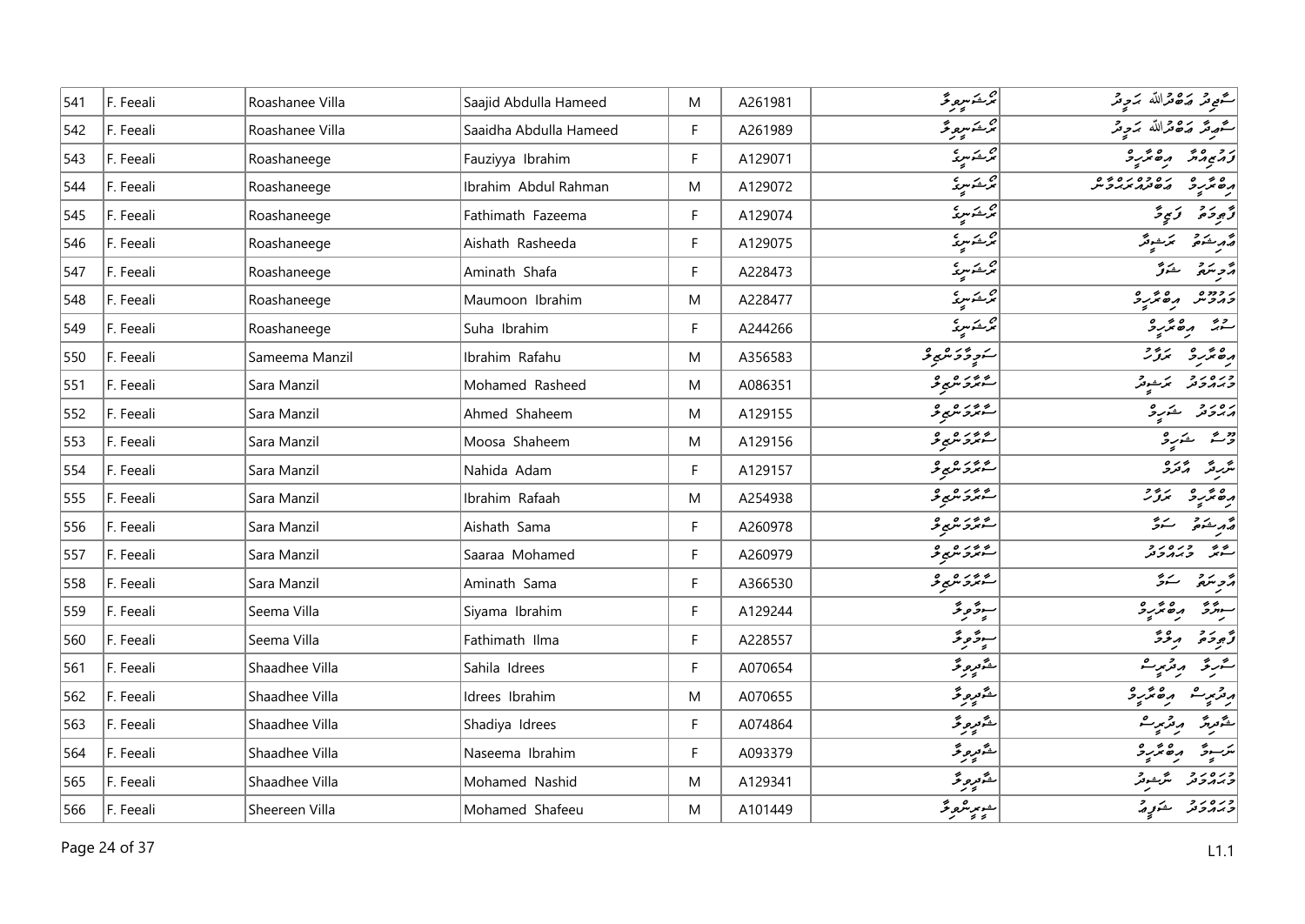| 567 | F. Feeali | Sithaara    | Limya Ahmed           | F  | A129347 | ا ہے<br>استعمال              | أووش مدوس                                                                                                                  |
|-----|-----------|-------------|-----------------------|----|---------|------------------------------|----------------------------------------------------------------------------------------------------------------------------|
| 568 | F. Feeali | Sithaara    | Mohamed Ahusam        | M  | A129348 | سوە ئەتتە                    | ورەرو رەپە                                                                                                                 |
| 569 | F. Feeali | Snow White  | Mohamed Sobah         | M  | A062824 | $rac{1}{2}$                  | بەھ بر<br>و ره ر و<br>تر پر ژ تر                                                                                           |
| 570 | F. Feeali | Snow White  | Ahmed Shafeeg         | M  | A080679 | <u>موتوره</u>                | پره پر په سکوي تخ                                                                                                          |
| 571 | F. Feeali | Snow White  | Hawwa Mohamed         | F  | A081270 | <u>۔ مورخ</u>                | و ره ر و<br><i>و ټ</i> ه و تر<br>رە پە<br>پەرى                                                                             |
| 572 | F. Feeali | Snow White  | Sobeeha Shafeeq       | F  | A129249 | مشمره                        | $\begin{array}{c} \stackrel{\bullet}{\sim} \\ \stackrel{\bullet}{\sim} \\ \stackrel{\bullet}{\sim} \end{array}$<br>شتور تر |
| 573 | F. Feeali | Snow White  | Shifaza               | F  | A129251 | ے ش <sub>کر ہ</sub> ے        | شووٌ تج                                                                                                                    |
| 574 | F. Feeali | Snow White  | Aishath Shehenaz      | F  | A129252 | مشروع                        | ے پر محرم<br>مشور سرچ<br>ر<br>پر گرمسکو می                                                                                 |
| 575 | F. Feeali | Snow White  | Saharu Ahmed          | F  | A264751 |                              | ستهتر المراد و                                                                                                             |
| 576 | F. Feeali | Snow White  | Shamla Ahmed          | F  | A264755 | <u>ہ بہ بہ و</u>             | ے وہ رورو<br>شووٹی پربروتر                                                                                                 |
| 577 | F. Feeali | Snow White  | Samaalu Ahmed         | M  | A264759 | <u>موثور ۽</u>               | سەۋىق بەرەر ۋ                                                                                                              |
| 578 | F. Feeali | Sosun Villa | Hamida Ismail         | F  | A054008 | التزينة عرورة                | يُرْدِيَّر بِرِ جُنُّورٍ وُ                                                                                                |
| 579 | F. Feeali | Sosun Villa | Ismail Ibrahim        | M  | A078950 | 2 سەمبى <sub>رى</sub> ئە     | وحدود وهندد                                                                                                                |
| 580 | F. Feeali | Sosun Villa | Aishath Sahendha      | F  | A084296 | اسىستىقرىتى                  | ە دىكەر ئەرەر<br>مەرشىمى سىرىتىر                                                                                           |
| 581 | F. Feeali | Sosun Villa | Zeeshan Ahmed Ziyad   | F  | A228533 | <u>ش ئەشرو ئۇ</u>            | ا پی شهر مدارد در بردگر<br>این شهر مدارد تر بردگر                                                                          |
| 582 | F. Feeali | Uduvilaage  | Mohamed Naseem        | M  | A129248 | د د په په<br> لروغونو        | ورەرو برسو                                                                                                                 |
| 583 | F. Feeali | Uduvilaage  | Raayaa Mohamed Naseem | F  | A244428 | د د وځه                      | ים כנסנכ ת-כ                                                                                                               |
| 584 | F. Feeali | Uduvilaage  | Shareefa Ibrahim      | F. | A259949 | د د په په<br>مرغونه          | خنبرز رەترىر                                                                                                               |
| 585 | F. Feeali | Uduvilaage  | Ahmed Munavvaru       | M  | A298779 | د د په په<br>مروغ د          | נפני כנסני<br>גיבת בית <i>ופ</i> ת                                                                                         |
| 586 | F. Feeali | Ujaalaage   | Ali Waheed            | M  | A125892 | و په پ<br>  پر بح نو ی       | ديمو ع <i>رب</i> ور<br>مص                                                                                                  |
| 587 | F. Feeali | Ujaalaage   | Shakeeba Ibrahim      | F  | A129125 | و پر پر پر<br>  پر بح محر پر | شەرەھ<br>شەرى<br>ەرھ ئ <sup>ۆ</sup> ر ۋ                                                                                    |
| 588 | F. Feeali | Ujaalaage   | Aishath Reema         | F  | A129126 | و ۵ ۵ م<br>  در خ تر د       | پ <sup>و</sup> مرشومی<br>مرگ<br>سمرتز                                                                                      |
| 589 | F. Feeali | Ujaalaage   | Ahmed Faisal          | M  | A129127 | و ۵ ۵ ز<br>پرانج مور         | بر 2 بر 1<br>م <i>ر</i> بر <del>1</del> تر<br>تەرىبىۋ                                                                      |
| 590 | F. Feeali | Ujaalaage   | Mariyam Ibrahim       | F  | A129128 | و ۵ ۵ و<br>پر قع مو ی        | ە ھەترىرى<br>ر ه ر ه<br><del>ر</del> بربرگ                                                                                 |
| 591 | F. Feeali | Ujaalaage   | Moosa Fathuhee        | M  | A129129 | و په پ<br>  پر بح نو ی       | در مع به در در به به به استفاده به به استفاده براستان به استفاده براستان براسی<br>مرگز                                     |
| 592 | F. Feeali | Ujaalaage   | Mohamed Ali           | M  | A239050 | و په په<br>  پر بخ نو ی      | ورەرو كې                                                                                                                   |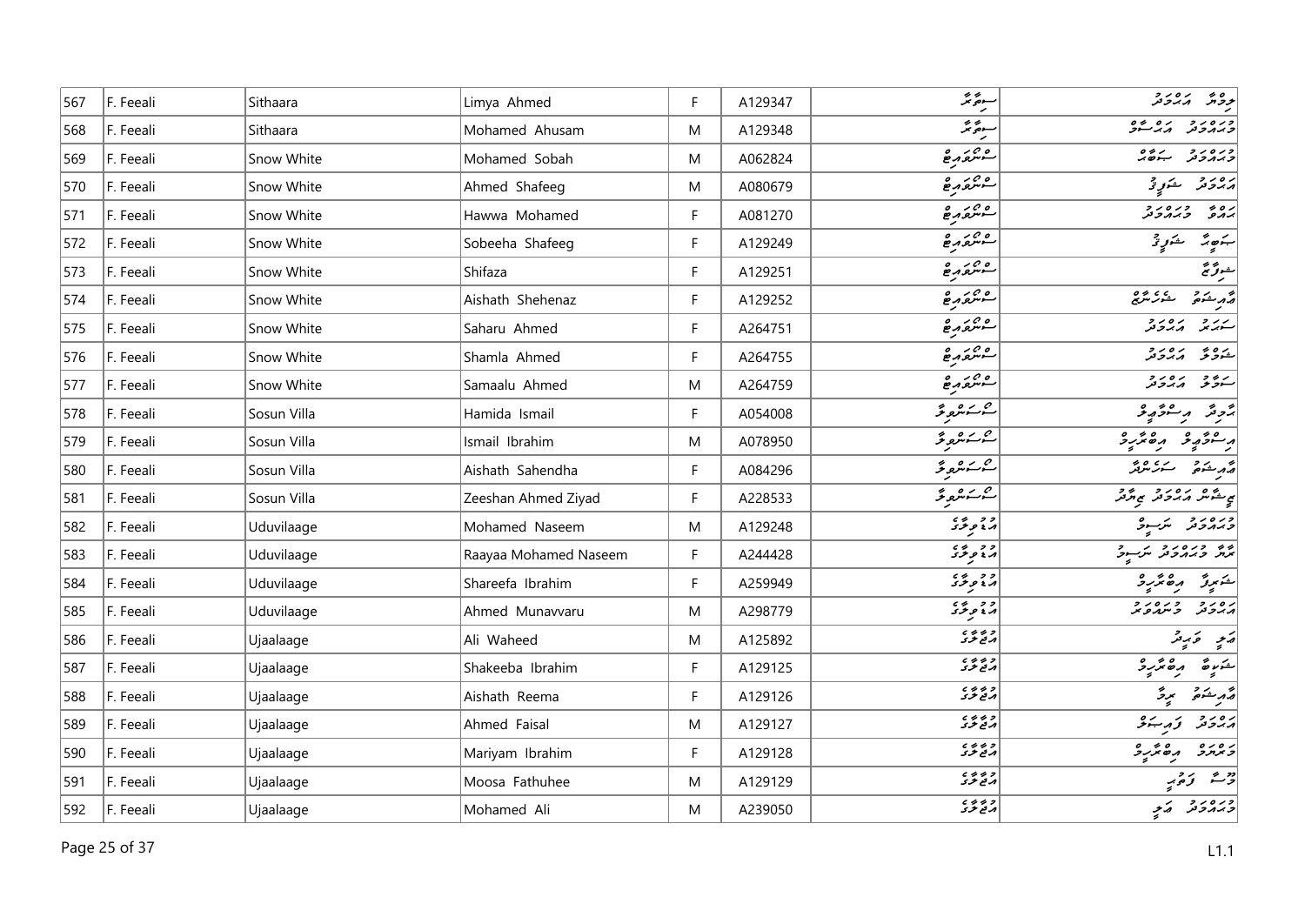| 593 | F. Feeali | Ujaalaage       | Saila Ibrahim       | F  | A239062 | و په پ<br>  پر بح نو ی                                    | برە ئۆرۈ<br>سەرقە                                                                                                                                                                                                               |
|-----|-----------|-----------------|---------------------|----|---------|-----------------------------------------------------------|---------------------------------------------------------------------------------------------------------------------------------------------------------------------------------------------------------------------------------|
| 594 | F. Feeali | Ujaalaage       | Sharvaan Ali        | M  | A239064 | و پر پر پر<br>پر بخ مور                                   | ے پر <i>و</i> ھ مگر<br>ەتىر                                                                                                                                                                                                     |
| 595 | F. Feeali | Ujaalaage       | Sharoona Ali        | F. | A239075 | و پر پر پر<br>  پر بح مور                                 | أخوجرهم أركمني                                                                                                                                                                                                                  |
| 596 | F. Feeali | Ujaalaage       | Simla Ibrahim       | F  | A239077 | و ۵ ۵ و<br>پرې نور                                        | دە ئەرد<br>سەۋىۋ                                                                                                                                                                                                                |
| 597 | F. Feeali | Ujaalaage       | Shuhana Ali Waheed  | F  | A239080 | و ۵ ۵ م<br>  در ق مر د                                    | لمشتركة كالمع كالمرقر                                                                                                                                                                                                           |
| 598 | F. Feeali | Urathu          | Ali Zameer          | M  | A069510 | و ر د<br>د بره                                            | أأتمني المستوجر                                                                                                                                                                                                                 |
| 599 | F. Feeali | Urathu          | Thaiba Ali Zameer   | F  | A244337 | د بر د<br>د برم                                           | وكرة كالمح والمحاج                                                                                                                                                                                                              |
| 600 | F. Feeali | Varudhaa Manzil | Aishath Wardha      | F  | A129305 | ر و پر ژوپر و<br>عبر ترکر شر <sub>یکی</sub> ژ             | و در در در در در در در در در این کلید به در این کلید به در این کلید به در این کلید به دست کلید به دست کلید به<br>این کلید به دست کلید به دست کلید به دست کلید به دست کلید به دست کلید به دست کلید به دست کلید به دست کلید به دس |
| 601 | F. Feeali | Varudhaa Manzil | Nahula Ibrahim      | F  | A129306 | د و و ر ه پر و                                            | يروثو أرەمزىر                                                                                                                                                                                                                   |
| 602 | F. Feeali | Varudhaa Manzil | Rifdha Ibrahim      | F. | A137880 | ر و و ر ه پر و<br>و <del>ب</del> ر تر د شر <sub>ي</sub> و | بروتر مەھرىر                                                                                                                                                                                                                    |
| 603 | F. Feeali | Varudhaa Manzil | Ibrahim Naeem       | M  | A266883 | د د ژ ژ ژ ژ ژ ژ                                           | ەرھ ئ <sup>ۆ</sup> ر ۋ<br>سَمِدٍ رَ                                                                                                                                                                                             |
| 604 | F. Feeali | Varudhaa Manzil | Ahmed Samil         | M  | A266885 | د ژوگرځ مربو څر                                           | ىر 2 مەر<br>مەشرىق قىل<br>ر گەر بى                                                                                                                                                                                              |
| 605 | F. Feeali | Veenusvilla     | Abdulla Riza        | M  | A115625 | <sub>عو</sub> مئر ڪ <sub>ھو</sub> مگر                     | صقعرالله                                                                                                                                                                                                                        |
| 606 | F. Feeali | Vinamaage       | Mohamed Waheed      | M  | A129063 | ر د » ،<br>و سرچ د                                        | ورەرو كەيتر                                                                                                                                                                                                                     |
| 607 | F. Feeali | Vinamaage       | Zunaira Ibrahim     | F  | A129146 | ر پر د<br>و سرچ ی                                         | كالمتمريح مقتربة                                                                                                                                                                                                                |
| 608 | F. Feeali | Violet Villa    | Moosa Mohamed       | M  | A099303 | وَرِدْعْ وِدَّ                                            | ووقع وره د و                                                                                                                                                                                                                    |
| 609 | F. Feeali | Violet Villa    | Hawwa Moosa         | F. | A121951 | ئەرىۋە بۇ ئە                                              | برە ئە<br>دومعه                                                                                                                                                                                                                 |
| 610 | F. Feeali | Violet Villa    | Ahmed Naseer        | M  | A129174 | ءَ ٻر ڏھ عر ٿُ                                            | رەرو سكەبدىر                                                                                                                                                                                                                    |
| 611 | F. Feeali | Violet Villa    | Fathimath Naseera   | F  | A129175 | ءَ ٻر ڏھ ۾ ڏُ                                             | ىئەسبەتىر<br>وٌ جو حَرْ حَرْ                                                                                                                                                                                                    |
| 612 | F. Feeali | Violet Villa    | Mariyam Naseera     | F  | A129202 | لور وقصورة                                                | ر ه ر ه<br>تر <del>ب</del> ر بر<br>ىئزىبونتر                                                                                                                                                                                    |
| 613 | F. Feeali | Violet Villa    | Asila Moosa         | F  | A262392 | ءَ ٻر ڏھ عر ٿُ                                            | ۇسۇ ۋى                                                                                                                                                                                                                          |
| 614 | F. Feeali | Violet Villa    | Hussain Naseer      | M  | A262394 | ءَ مرځو هو ځه                                             | يزخير ش الكربيولي                                                                                                                                                                                                               |
| 615 | F. Feeali | Violet Villa    | Ali Thohir          | M  | A262396 | وَرِدْعْ وِدَّ                                            | $\frac{2}{3}$ $\frac{2}{3}$ $\frac{2}{3}$                                                                                                                                                                                       |
| 616 | F. Feeali | Visama Manzil   | Abdul Sattar Ismail | M  | A068299 | <sub>م</sub> وسەۋىر ش <sub>ەپ</sub> ر                     | ג ככם גם כב הם כבית כ                                                                                                                                                                                                           |
| 617 | F. Feeali | Visama Manzil   | Fathimath Ibrahim   | F. | A129239 | <sub>و</sub> ستۇۋىتى ۋ                                    | وجودة مقترد                                                                                                                                                                                                                     |
| 618 | F. Feeali | Waijeheyge      | Mohamed Thaufeeg    | M  | A228651 | ر<br>تو در ج ر د                                          | כנסנכ נכנס                                                                                                                                                                                                                      |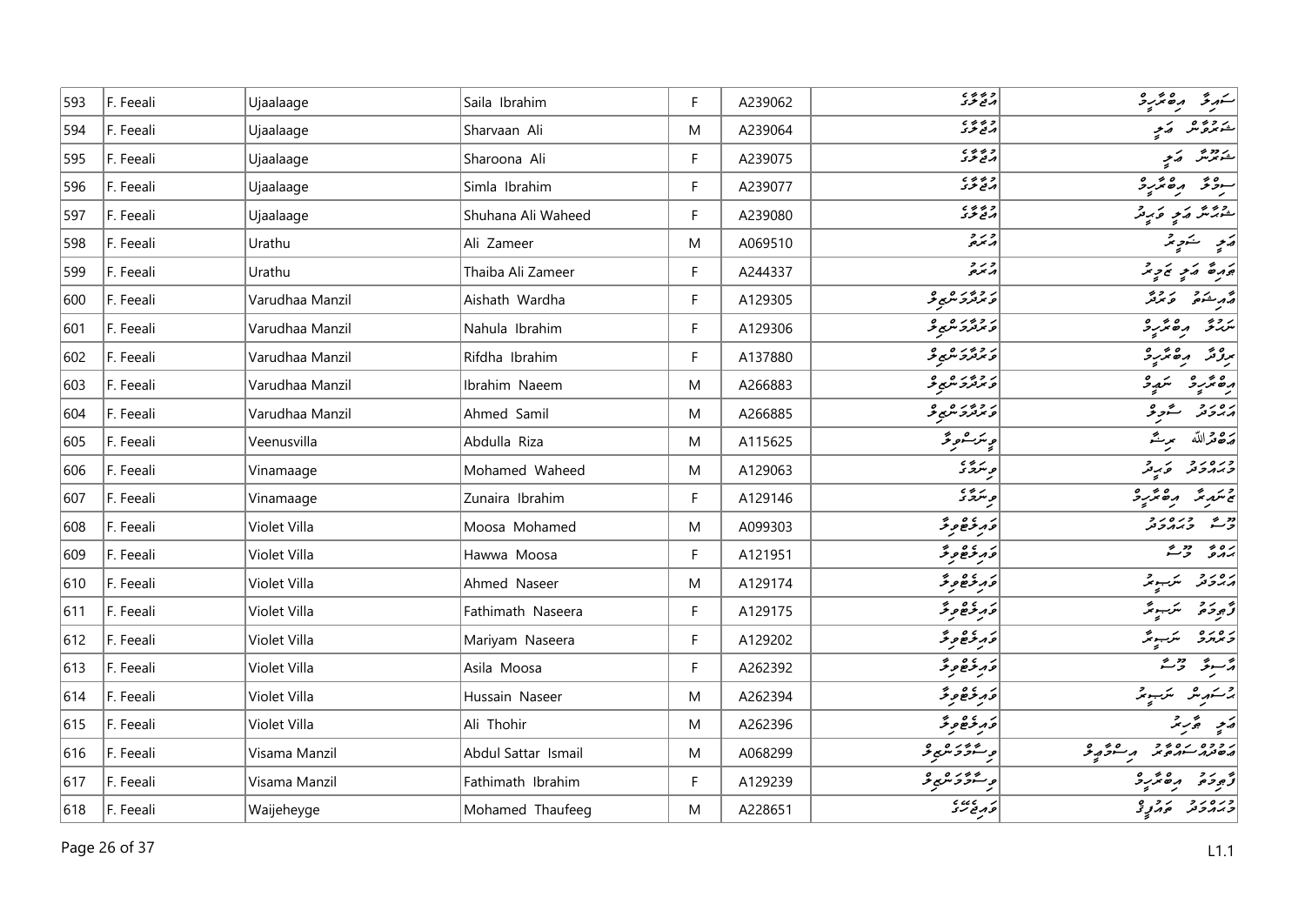| 619 | F. Feeali      | Welcome             | Aminath Mauroofa | F         | A129231 | <i>، ور</i> ه               | t 32 2 1<br>3 5 1 2 2<br>أأرمر ترة                             |
|-----|----------------|---------------------|------------------|-----------|---------|-----------------------------|----------------------------------------------------------------|
| 620 | F. Feeali      | Welcome             | Anim Ahmed       | M         | A244416 | <sup>ى و</sup> ر دە         | ومجسره<br>پرور و                                               |
| 621 | F. Feeali      | Welcome             | Azeem Ahmed      | M         | A262860 | ، ه ره<br>حرم تر            | $\overline{\mathcal{S}_{\zeta}$<br>پروژی                       |
| 622 | F. Feeali      | Welcome             | Saam Ahmed       | M         | A348314 | <i>، ور</i> ه               | سەۋ<br>بر ہ بر د<br>م <i>ر</i> بر <del>د</del> تر              |
| 623 | F. Feeali      | <b>White Stream</b> | Mohamed Adam     | M         | A128103 | وَرِءٍ سُوءٍ بِرِدَ         | ورەر د پرە<br><i>دىد</i> ردىر م <mark>ى</mark> رد              |
| 624 | F. Feeali      | Zamaanee Ufaa       | Mohamed Rafeeu   | M         | A129234 | ئە ئەسر ئەر                 | ورەر دىر                                                       |
| 625 | F. Feeali      | Zamaanee Ufaa       | Ibrahim Waheed   | ${\sf M}$ | A129235 | ئەۋسى <i>دۇ</i>             | ە ئەرە كەبەر<br>مەھمەرە كەبەر                                  |
| 626 | F. Feeali      | Zamaanee Ufaa       | Najeeba Hussain  | F         | A129236 | ىر ئەسىر<br>ئ               | سَمِعٍ حَقٍّ بِمَا سَمْرِ سَرْ                                 |
| 627 | F. Feeali      | Zamaanee Ufaa       | Fathmath Naseeba | F         | A129352 | ئەۋسىدۇ                     | سكرسدة                                                         |
| 628 | F. Feeali      | Zamaanee Ufaa       | Haseeba          | F         | A129356 | ىر ئەسىردىگە<br>ئ           | رَبِي                                                          |
| 629 | F. Feeali      | Zamaanee Ufaa       | Tholath Mahmoodh | M         | A155878 | ئەۋسىدۇ                     | ر ه ر د<br>جو <i>د</i> ړه<br>ر ه دو و<br>تر بر <del>و</del> تر |
| 630 | F. Feeali      | Zamaanee Ufaa       | Ahmed Sharoof    | M         | A264324 | ئەۋسىدۇ                     | ر ه ر د<br>م.ر څ تر<br>ے چوتو<br>سنتونتوٹو                     |
| 631 | F. Feeali      | Zameelamanzil       | Fareeda Ismail   | F         | A129229 | ئ <sub>ۇ</sub> ئۇ ئەشمىر ئە | زَىرِمَّە رُسْدَّرُدٍ د                                        |
| 632 | F. Feeali      | Zameelamanzil       | Yasir Arafath    | ${\sf M}$ | A129230 | ئ <sub>ۇ</sub> ئۇ ئەشمىر ئە | پ <sup>و</sup> سونډ که ترومو                                   |
| 633 | F. Feeali      | Zameelamanzil       | Khadeeja Mohamed | F         | A129232 | ئەر ئەز ئىبى ئە             | كتريعً وبرورو                                                  |
| 634 | F. Feeali      | Zameelamanzil       | Aishath Mauroofa | F         | A129237 | ئەر ئەز ئىر ئى              | أشهدت ودود                                                     |
|     | F. Magoodhoo   |                     |                  |           |         |                             |                                                                |
| 635 | F. Magoodhoo   | Husnuheenaage       | Ahmed Riffuath   | ${\sf M}$ | A318219 | ر مەيرى <sub>ر بىرى</sub>   | 1997 - 1997<br>1997 - 1997<br>1997 - 1997                      |
| 636 | F. Magoodhoo   | Unimaage            | Aishath Malsa    | F         | A281630 | ج سرچ ی                     |                                                                |
|     | F. Nilandhoo   |                     |                  |           |         |                             |                                                                |
| 637 | F. Nilandhoo   | Fannu               | Ismail Yameen    | ${\sf M}$ | A247303 | ۇ ئىرىتر                    | رە ئۇيۇ ئۇچىگ                                                  |
| 638 | F. Nilandhoo   | Lilly Villa         | Shadhiya Abdulla | F         | A235738 | ووەر                        | فَتُورِيرٌ وَتَعْرَاللّهَ                                      |
| 639 | F. Nilandhoo   | Maakoani            | Mariyam Sifa     | F         | A241872 | ورهبر                       | ر ه ر ه<br><del>ر</del> بربرو<br>سىزقر                         |
| 640 | F. Nilandhoo   | Meenaazu            | Ibrahim Nadheem  | ${\sf M}$ | A247453 | جريثي                       | سرترو<br>ەرھەترىر <sup>ى</sup>                                 |
|     | GDh. Thinadhoo |                     |                  |           |         |                             |                                                                |
| 641 | GDh. Thinadhoo | Kulhibalaage        | Aminath Dhiye    | F         | A105983 | دېږې ده                     | ړڻ سرچ مرچر                                                    |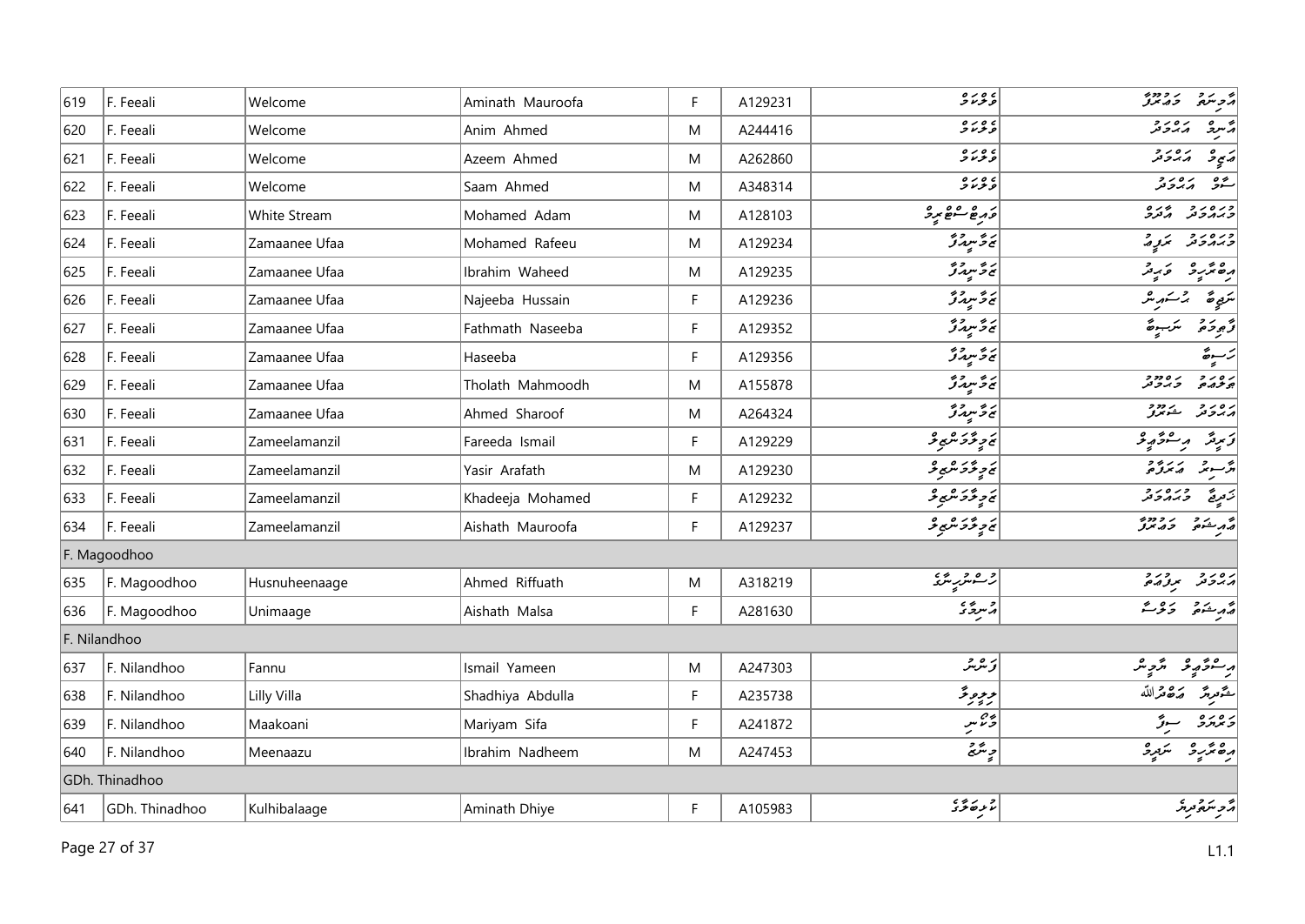| 642         | GDh. Thinadhoo | Lucky Star      | Mariyam Zulfa      | F         | A105533 | ئەربە ئەھج بىر                       | ر و ر و و و و د                   |
|-------------|----------------|-----------------|--------------------|-----------|---------|--------------------------------------|-----------------------------------|
|             | HA. Dhidhdhoo  |                 |                    |           |         |                                      |                                   |
| 643         | HA. Dhidhdhoo  | Mirihimaage     | Moosa Fathuhee     | ${\sf M}$ | A000201 | و بور و ه<br> <br>  <u>د د د</u>     | لايم توه بر                       |
|             | HA. Hoarafushi |                 |                    |           |         |                                      |                                   |
| 644         | HA. Hoarafushi | Nilanfaru       | Majid Muneer       | M         | A263194 | سرىزىندىر تر                         | و المعرفة المحسنة المحمد          |
| 645         | HA. Hoarafushi | Rose Mead       | Aishath Suhaana    | F         | A272569 | ە ە ھ<br>مرىخ ج                      | لأمشكش سنرتش                      |
|             | HA. Vashafaru  |                 |                    |           |         |                                      |                                   |
| 646         | HA. Vashafaru  | Raiyvilaage     | Ibrahim Areef      | M         | A056485 | بره و پر ،<br>مر <sub>حو</sub> مونځر | وەترىر مەر                        |
| K. Gaafaru  |                |                 |                    |           |         |                                      |                                   |
| 647         | K. Gaafaru     | Irumatheege     | Mohamed Zaeem      | ${\sf M}$ | A145546 | وبتردحو                              | כנסנב בפ                          |
|             | K. Kaashidhoo  |                 |                    |           |         |                                      |                                   |
| 648         | K. Kaashidhoo  | Jaavaa          | Zaina Hussain      | F.        | A287199 | انج بحر<br>الن                       | ىم بىر ئىر كەر بىر                |
|             | L. Dhanbidhoo  |                 |                    |           |         |                                      |                                   |
| 649         | L. Dhanbidhoo  | Rosy Manzil     | Hasim Auzam        | M         | A331452 | ټرې د ترېږ و                         | برَّسْوِرْ<br>2 ב גם<br>1 ה ה ב ג |
| Lh. Naifaru |                |                 |                    |           |         |                                      |                                   |
| 650         | Lh. Naifaru    | Haali           | Aishath Yumna      | F.        | A156663 | رٌمزِ                                | وكرمشكم الروائل                   |
| 651         | Lh. Naifaru    | Haali           | Arifa Mohamed      | F         | A164970 | شعر                                  | وسوق ورەرو                        |
|             | M. Dhiggaru    |                 |                    |           |         |                                      |                                   |
| 652         | M. Dhiggaru    | Ocean Way       | Ali Shafiu Ahmed   | M         | A141360 | م ئەھمىيە<br>مەشتەسرى                | ړې ځروړ ډېردو                     |
|             | M. Kolhufushi  |                 |                    |           |         |                                      |                                   |
| 653         | M. Kolhufushi  | Hudhuasurumaage | Ahmed Thaufeeg     | M         | A147180 | و ور په وه و،<br>رتوړ سه بود و       | גם גב גבים                        |
| 654         | M. Kolhufushi  | Hudhuasurumaage | Hussain Thaufeeq   | M         | A223769 | و ورحيد و ده.<br>رتوبر سنوبرو د      | ج ڪمريڪر او آھي تو                |
| 655         | M. Kolhufushi  | Hudhuasurumaage | Fathimath Ansoodha | F.        | A223801 | و ورح و و ده<br>رقوبر سنوبو د        | و رو ده دود.<br>د وده د س         |
| M. Mulah    |                |                 |                    |           |         |                                      |                                   |
| 656         | M. Mulah       | Handhaan        | Ahmed Ishan        | M         | A221427 | ر<br>سر پر بگر                       | أرەر دېگىر                        |
|             |                |                 |                    |           |         |                                      |                                   |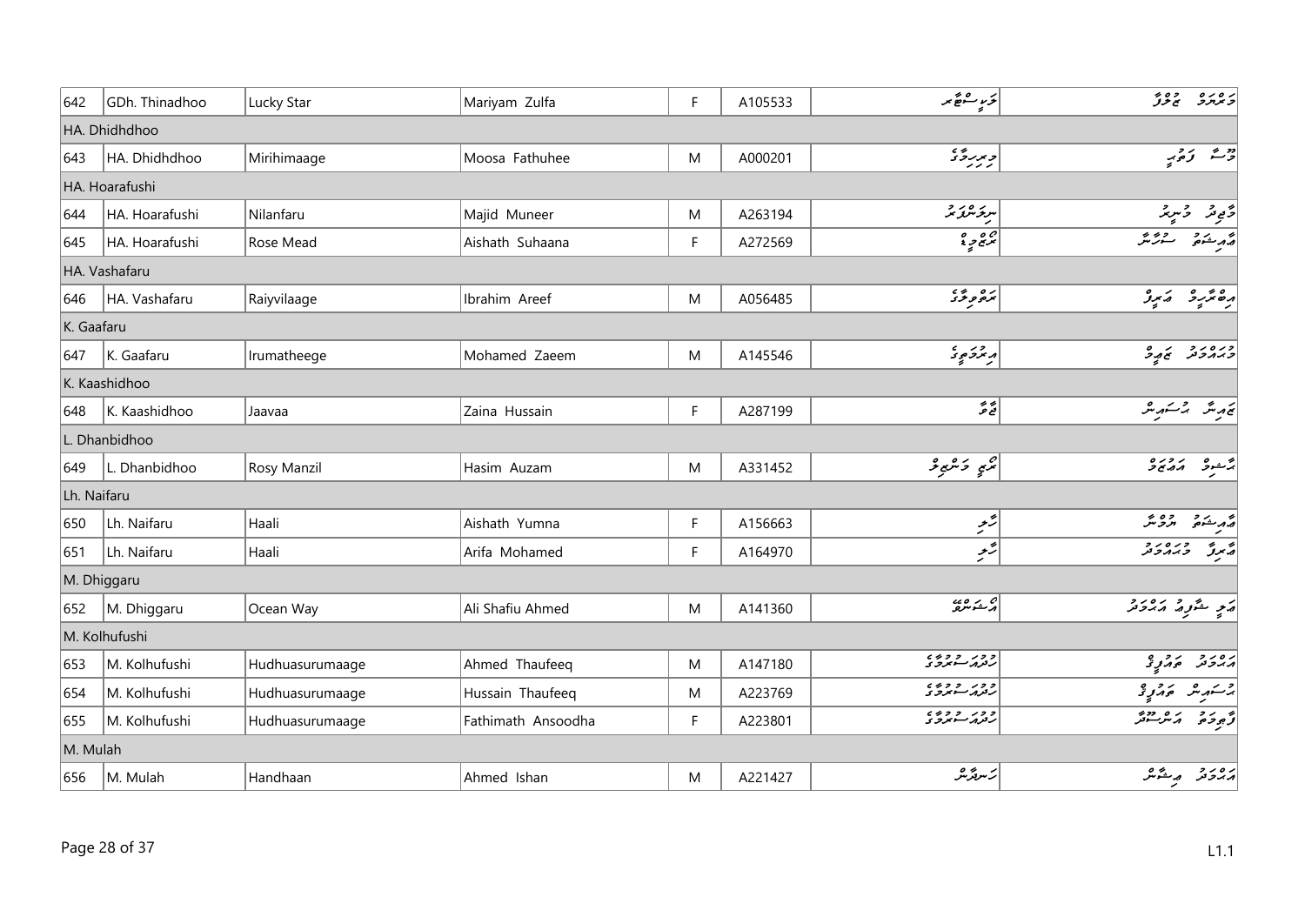| Male'      |                    |                            |                           |           |         |                                      |                                       |
|------------|--------------------|----------------------------|---------------------------|-----------|---------|--------------------------------------|---------------------------------------|
| 657        | Male'              | Dhaftharu. No RS 4936      | Mohamed Shiham            | M         | A062866 | تروم تر. سرچھ تر سرے 4936            | ورەرو جوڭر                            |
| 658        | Male'              | H. Lucky Lodge hulhangubai | <b>Ahmed Asiu Rasheed</b> | M         | A106630 | ر کے پانچھے شکست کا م                | رەر د گەسور كرشونر                    |
| 659        | Male'              | M. Regal Kent              | Abdul Salam               | M         | A060265 | وسيرى ولا هام                        | ره وه د روه<br>پره ترور سونژو         |
|            | N. Kendhikulhudhoo |                            |                           |           |         |                                      |                                       |
| 660        | N. Kendhikulhudhoo | Kulhudhoo. Kashiveli       | Ali Aarif                 | ${\sf M}$ | A209762 | و دود. که بره و<br>مالاند. که بره بر | أرشح أرتمبرقر                         |
|            | N. Miladhoo        |                            |                           |           |         |                                      |                                       |
| 661        | N. Miladhoo        | Roazy                      | Ahmed Rasheed             | M         | A341270 | جرمج                                 | رەر ئەستىدى<br>مەرى ئىشى              |
|            | N. Velidhoo        |                            |                           |           |         |                                      |                                       |
| 662        | N. Velidhoo        | Asrafeege                  | Aishath Zahura            | F         | A205978 | ە ئەسىمىزىي ئە                       | وكرم ينكوه المح كرمكر                 |
|            | R. Inguraidhoo     |                            |                           |           |         |                                      |                                       |
| 663        | R. Inguraidhoo     | Ranveli                    | Jadhulla Abdul Baree      | M         | A314654 | برەء                                 | قَوْمِ اللَّهُ صَرَّوْرَةً مِرِ       |
| S. Feydhoo |                    |                            |                           |           |         |                                      |                                       |
| 664        | S. Feydhoo         | Janavareege                | Abdulla Jabir             | ${\sf M}$ | A016669 | ئے مترکھ سریحہ                       | مَ صَعْرَاللّهُ مَعَ صِمْرَ           |
|            | S. Hithadhoo       |                            |                           |           |         |                                      |                                       |
| 665        | S. Hithadhoo       | Kaseeraage                 | Mohamed Zareer            | M         | A019644 | ئەسەتىرى<br>ئو                       |                                       |
| 666        | S. Hithadhoo       | <b>Morning Villa</b>       | Ibrahim Rasheed           | M         | A018161 | دمر سر مثر عرود مح                   |                                       |
|            | S. Meedhoo         |                            |                           |           |         |                                      |                                       |
| 667        | S. Meedhoo         | Sunny Croaft               | Hassan Saeed              | M         | A027758 | سەرەم دە                             | يزكتان التقرير                        |
|            | Sh. Feydhoo        |                            |                           |           |         |                                      |                                       |
| 668        | Sh. Feydhoo        | Blue heaven                | Fathimath Rishma          | F         | A271676 | و دو پر رہ<br>ج <i>و پ</i> ر جنگ     | و و د د سر د و د                      |
|            | Sh. Goidhoo        |                            |                           |           |         |                                      |                                       |
| 669        | Sh. Goidhoo        | Bashimaage                 | Fathuhiya Abdul Raheem    | F         | A262526 | ئەسرىتى ي                            | ני ני נפינגים .<br>ניציגות גישונגיגים |
|            | Sh. Noomaraa       |                            |                           |           |         |                                      |                                       |
| 670        | Sh. Noomaraa       | Seereen Villa              | Ibrahim Amjad             | M         | A132890 | سەمەيھۇقە<br>سىمەسىر                 | مەھەر بەر بەر                         |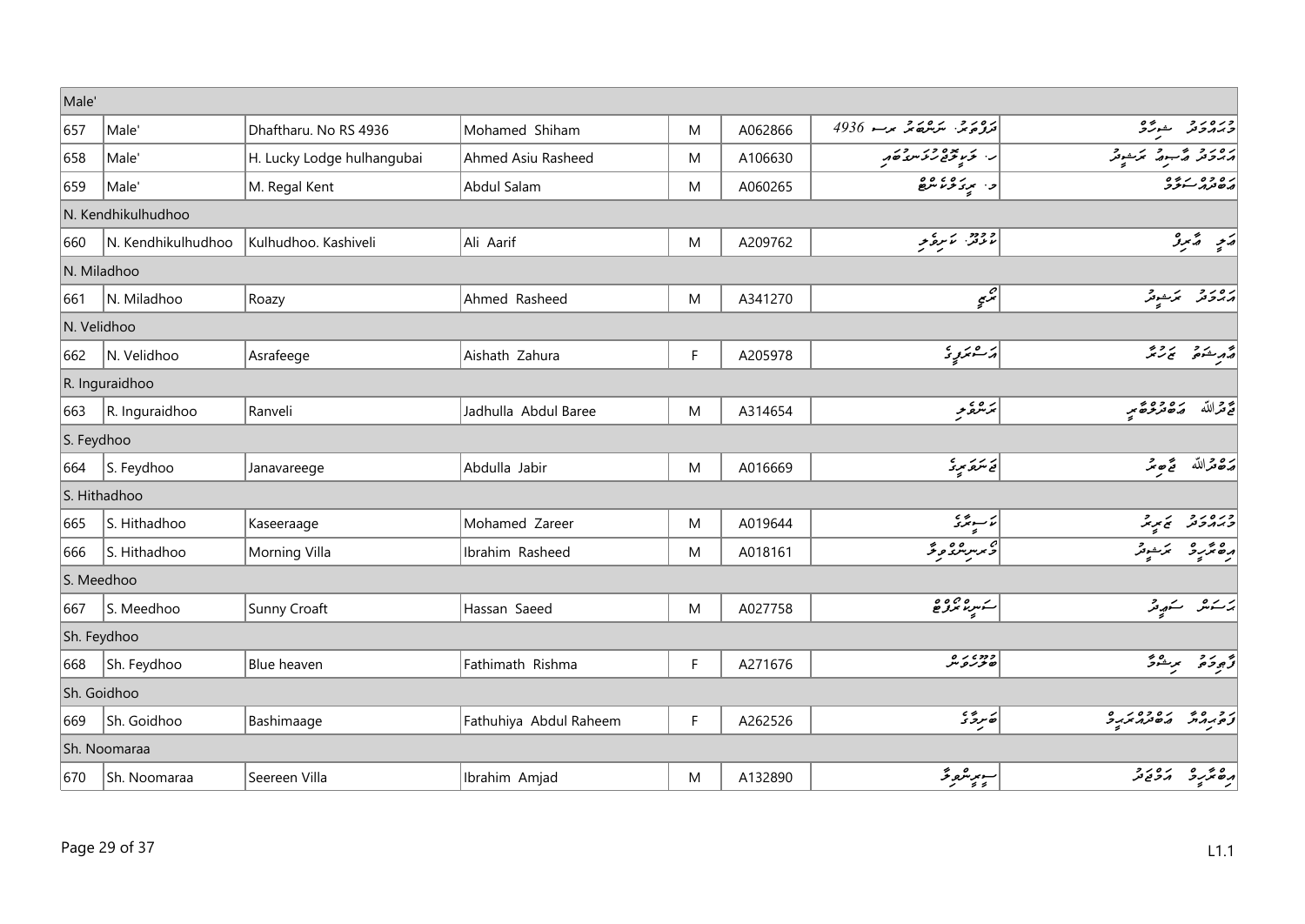|     | V. Rakeedhoo |                 |                   |         |                                                      |                        |
|-----|--------------|-----------------|-------------------|---------|------------------------------------------------------|------------------------|
| 671 | Rakeedhoc    | Minivan Asseyri | Naseer<br>Adisath | A246925 | $\alpha$ 0 / 0 /<br>  ترسره سوپر بر سوسر<br><b>∕</b> | پر تخه مسعو<br>سربسوبم |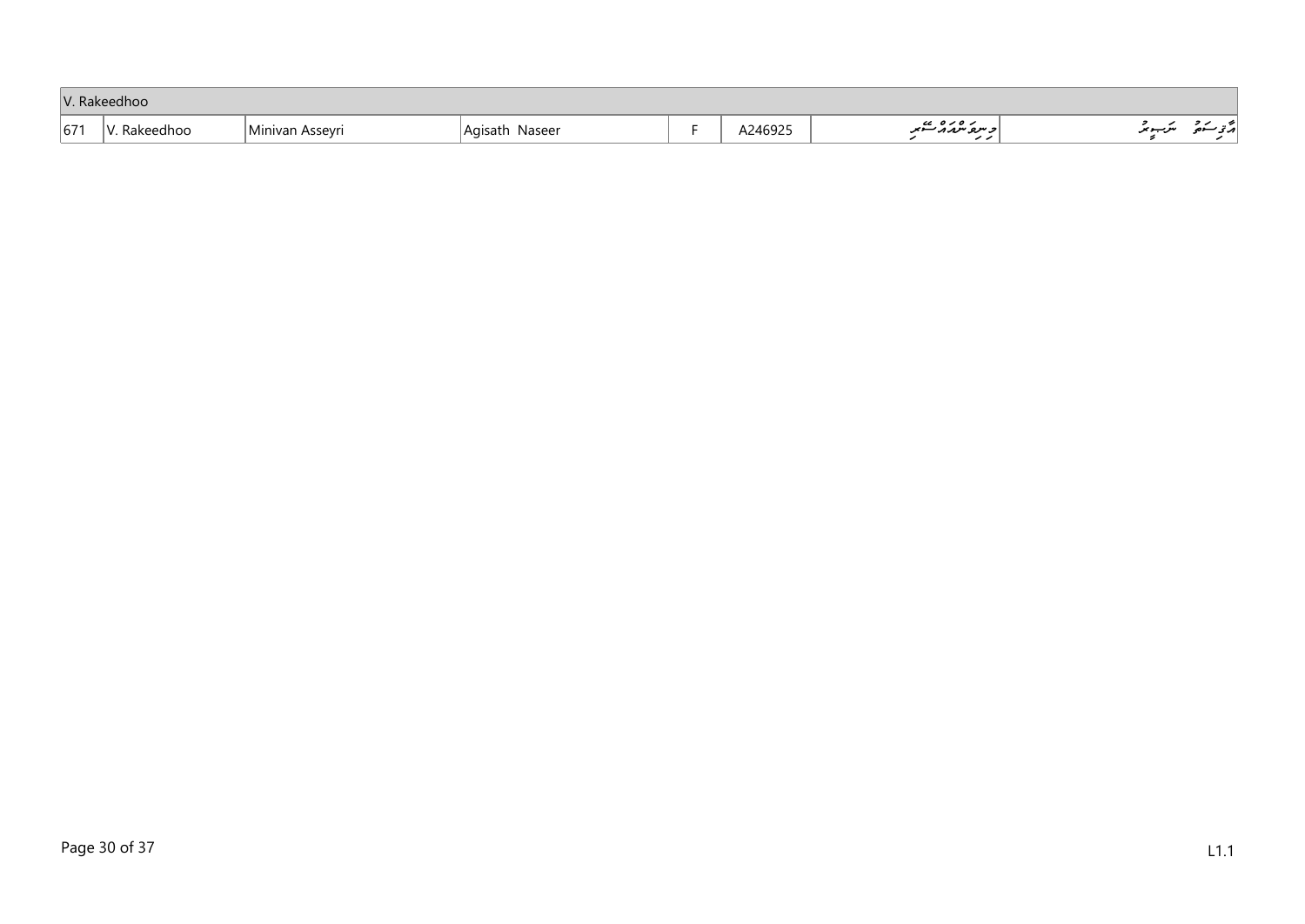## *w7qAn8m? sCw7mRo>u; wEw7mRw;sBo<*

| ' مرمر | 'يئرىثر: |
|--------|----------|
|        |          |
|        |          |
|        |          |

## *w7q9r@w7m> sCw7qHtFoFw7s; mAm=q7 w7qHtFoFw7s;*

| ىر تە | $\mathcal{O} \times$<br>$\sim$ | $\sim$<br>. . | لترنثر |
|-------|--------------------------------|---------------|--------|
|       |                                |               |        |
|       |                                |               |        |
|       |                                |               |        |

| انترنثر: | $^{\circ}$ | يبرهر | $^{\circ}$<br>سرسر |
|----------|------------|-------|--------------------|
|          |            |       |                    |
|          |            |       |                    |
|          |            |       |                    |

| يره | $\sim$<br>. | $\sim$<br>سرسر | $^{\circ}$<br>مرسر |
|-----|-------------|----------------|--------------------|
|     |             |                |                    |
|     |             |                |                    |
|     |             |                |                    |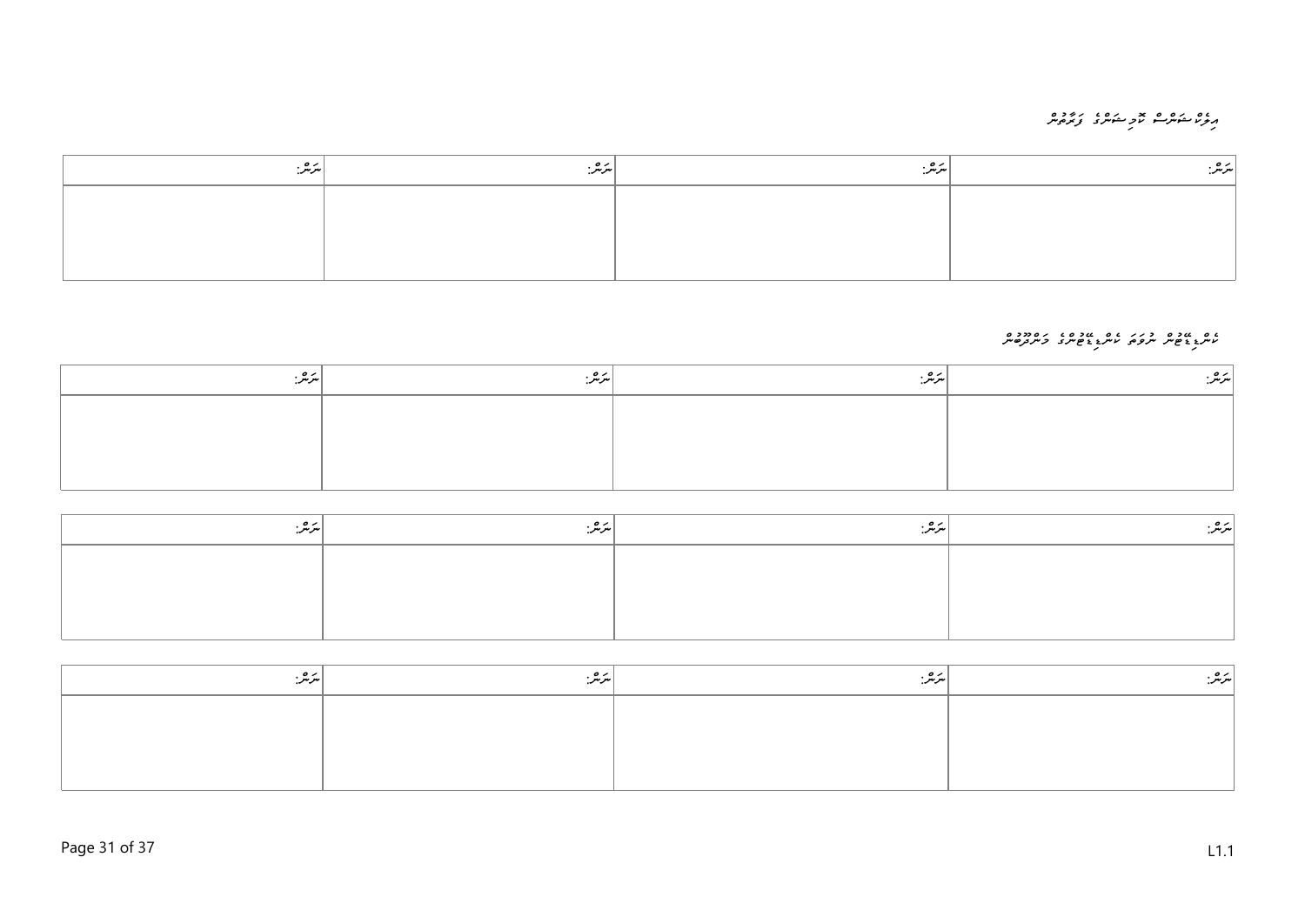| يزهر | $^{\circ}$ | ىئرىتر: |  |
|------|------------|---------|--|
|      |            |         |  |
|      |            |         |  |
|      |            |         |  |

| <sup>.</sup> سرسر. |  |
|--------------------|--|
|                    |  |
|                    |  |
|                    |  |

| ىئرىتر. | $\sim$ | ا بر هه. | لىرىش |
|---------|--------|----------|-------|
|         |        |          |       |
|         |        |          |       |
|         |        |          |       |

| 。<br>مرس. | $\overline{\phantom{a}}$<br>مر مىر | يتريثر |
|-----------|------------------------------------|--------|
|           |                                    |        |
|           |                                    |        |
|           |                                    |        |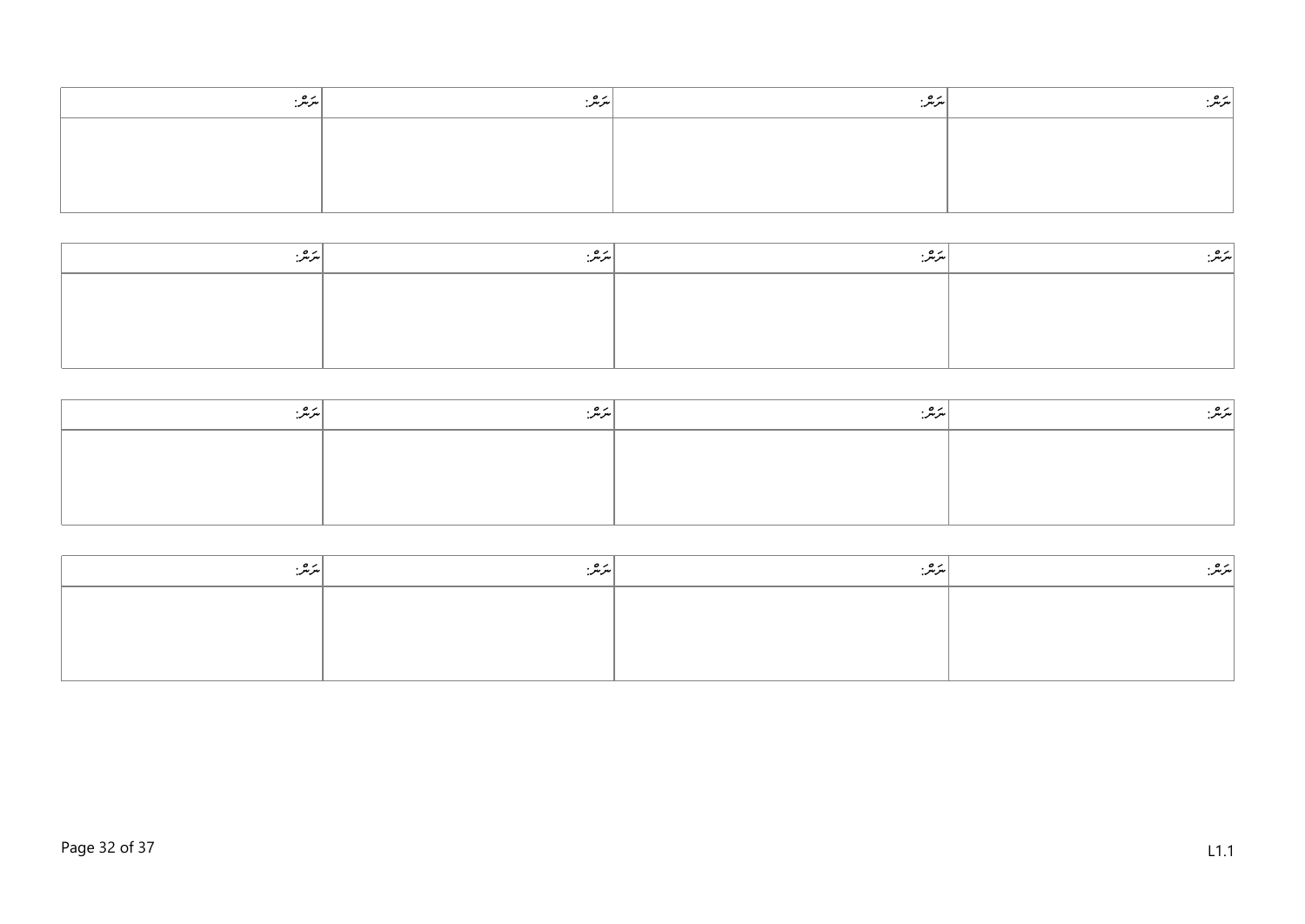| ير هو . | $\overline{\phantom{a}}$ | يرمر | اير هنه. |
|---------|--------------------------|------|----------|
|         |                          |      |          |
|         |                          |      |          |
|         |                          |      |          |

| ئىرتىر: | $\sim$<br>ا سرسر . | يئرمثر | o . |
|---------|--------------------|--------|-----|
|         |                    |        |     |
|         |                    |        |     |
|         |                    |        |     |

| الترنثر: | ' مرتكز: | الترنثر: | .,<br>سرسر. |
|----------|----------|----------|-------------|
|          |          |          |             |
|          |          |          |             |
|          |          |          |             |

|  | . ه |
|--|-----|
|  |     |
|  |     |
|  |     |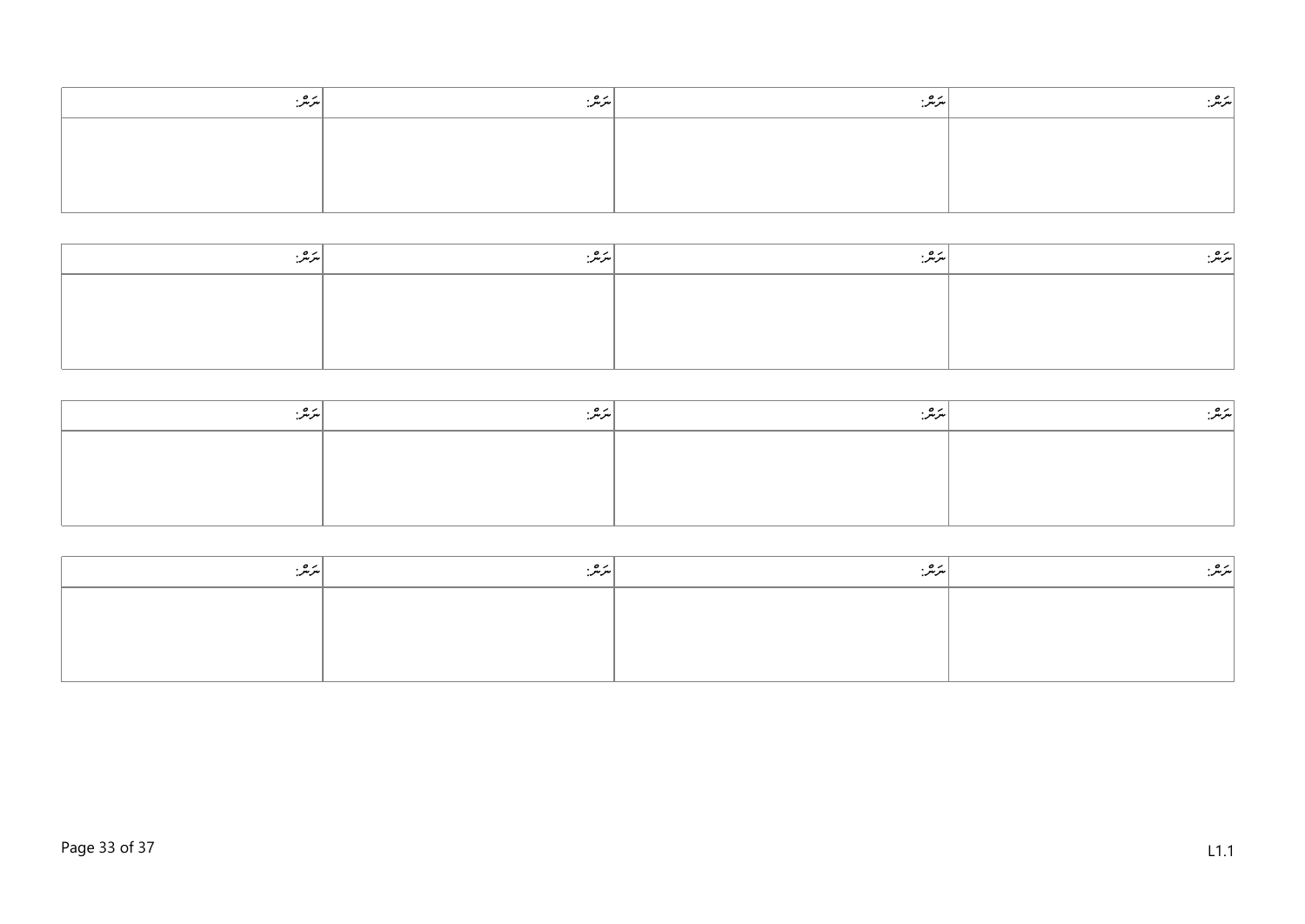| ير هو . | $\overline{\phantom{a}}$ | يرمر | اير هنه. |
|---------|--------------------------|------|----------|
|         |                          |      |          |
|         |                          |      |          |
|         |                          |      |          |

| ىر تىر: | $\circ$ $\sim$<br>" سرسر . | يبرحه | o . |
|---------|----------------------------|-------|-----|
|         |                            |       |     |
|         |                            |       |     |
|         |                            |       |     |

| 'تترنثر: | 。<br>,,,, |  |
|----------|-----------|--|
|          |           |  |
|          |           |  |
|          |           |  |

|  | . ه |
|--|-----|
|  |     |
|  |     |
|  |     |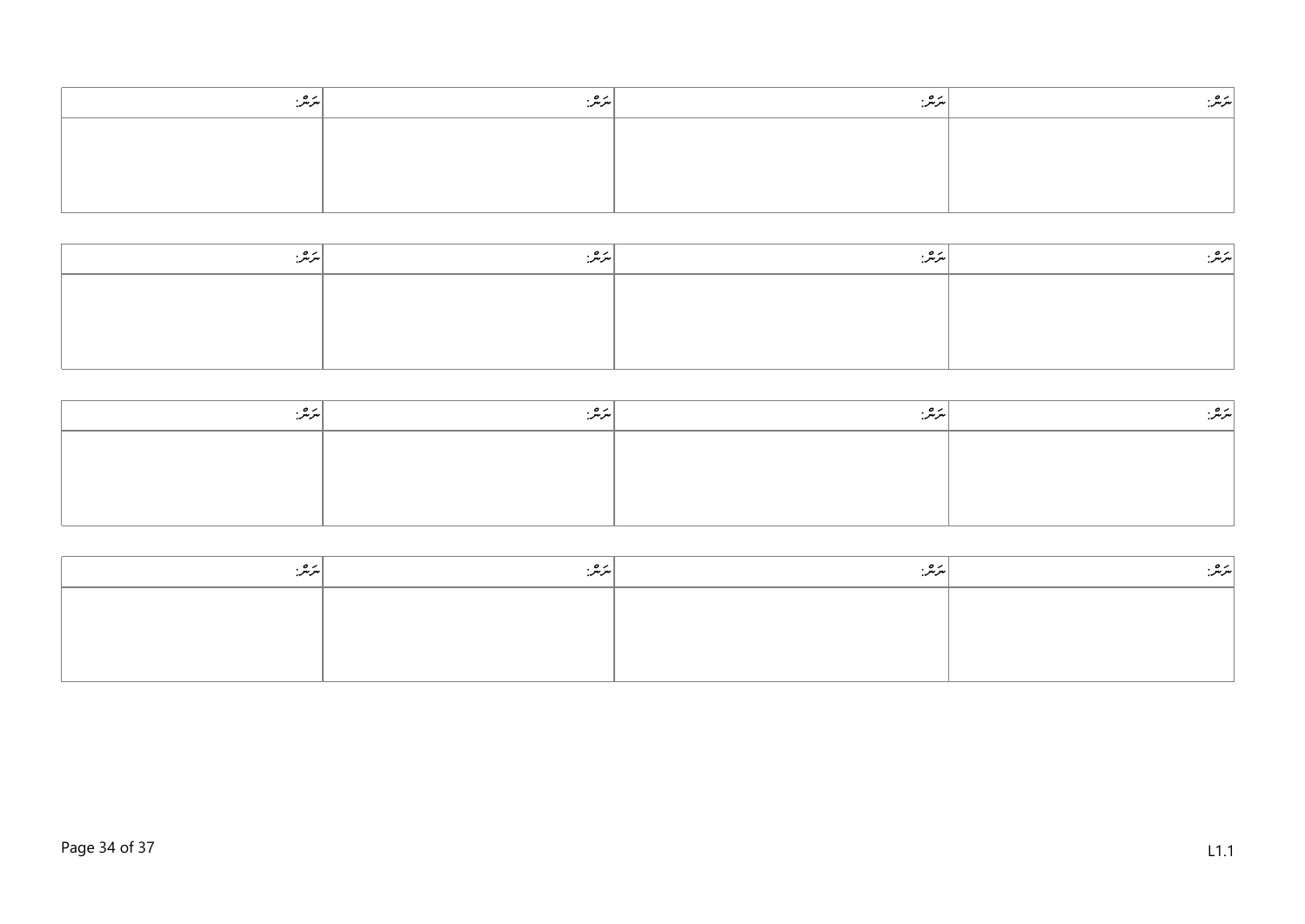| $\cdot$ | ο. | $\frac{\circ}{\cdot}$ | $\sim$<br>سرسر |
|---------|----|-----------------------|----------------|
|         |    |                       |                |
|         |    |                       |                |
|         |    |                       |                |

| ايئرىثر: | سر سر | َ سرسر. |
|----------|-------|---------|
|          |       |         |
|          |       |         |
|          |       |         |

| ؞؞ | .<br>$\tilde{}$ | . ه<br>سرسر. |
|----|-----------------|--------------|
|    |                 |              |
|    |                 |              |
|    |                 |              |

| 。 | $\tilde{\phantom{a}}$ | 0<br>سرسر. |
|---|-----------------------|------------|
|   |                       |            |
|   |                       |            |
|   |                       |            |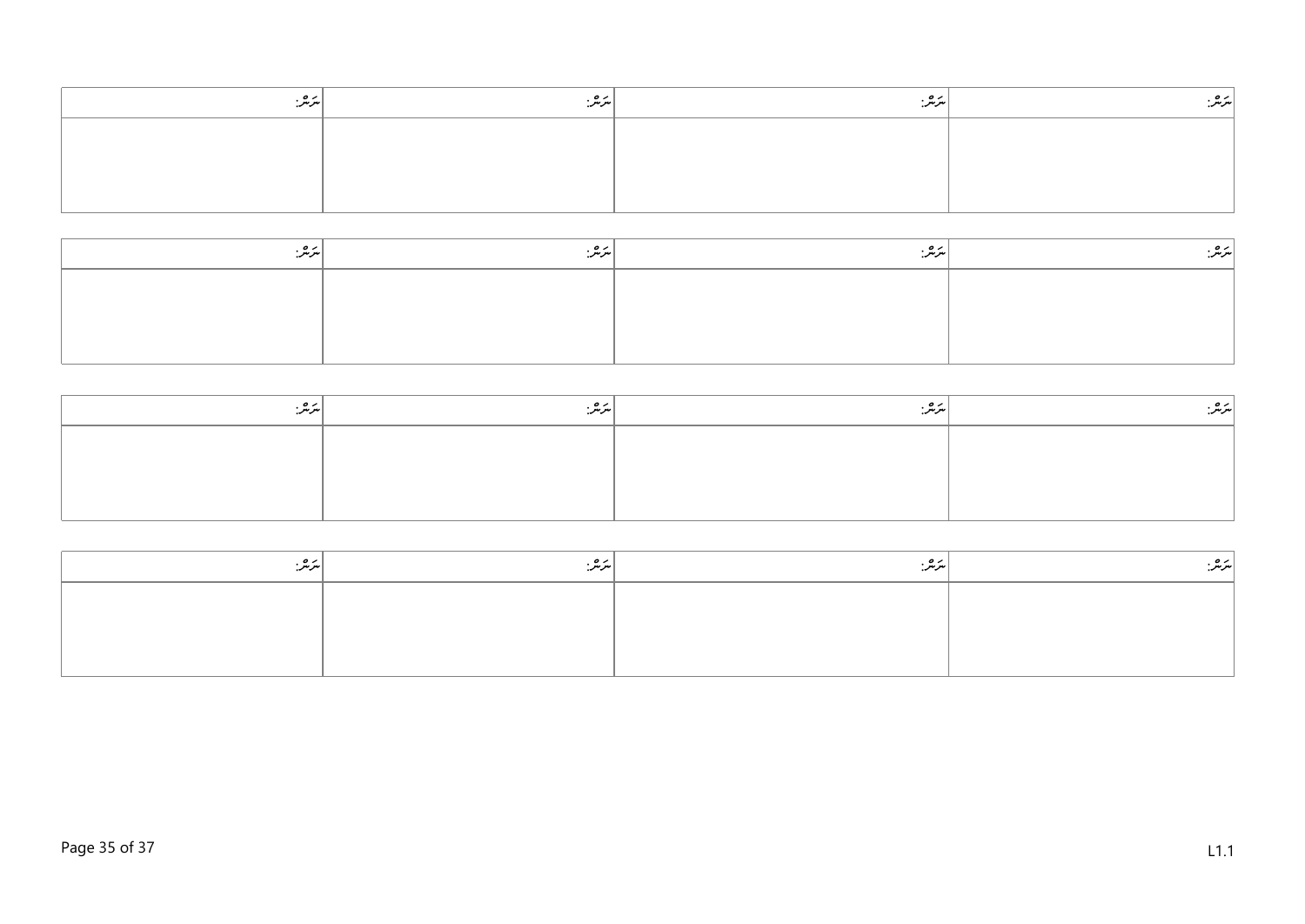| ير هو . | $\overline{\phantom{a}}$ | يرمر | لتزمثن |
|---------|--------------------------|------|--------|
|         |                          |      |        |
|         |                          |      |        |
|         |                          |      |        |

| ىبرىر. | $\sim$<br>ا سرسر . | يئرمثر | o . |
|--------|--------------------|--------|-----|
|        |                    |        |     |
|        |                    |        |     |
|        |                    |        |     |

| انترنثر: | ر ه |  |
|----------|-----|--|
|          |     |  |
|          |     |  |
|          |     |  |

|  | . ه |
|--|-----|
|  |     |
|  |     |
|  |     |